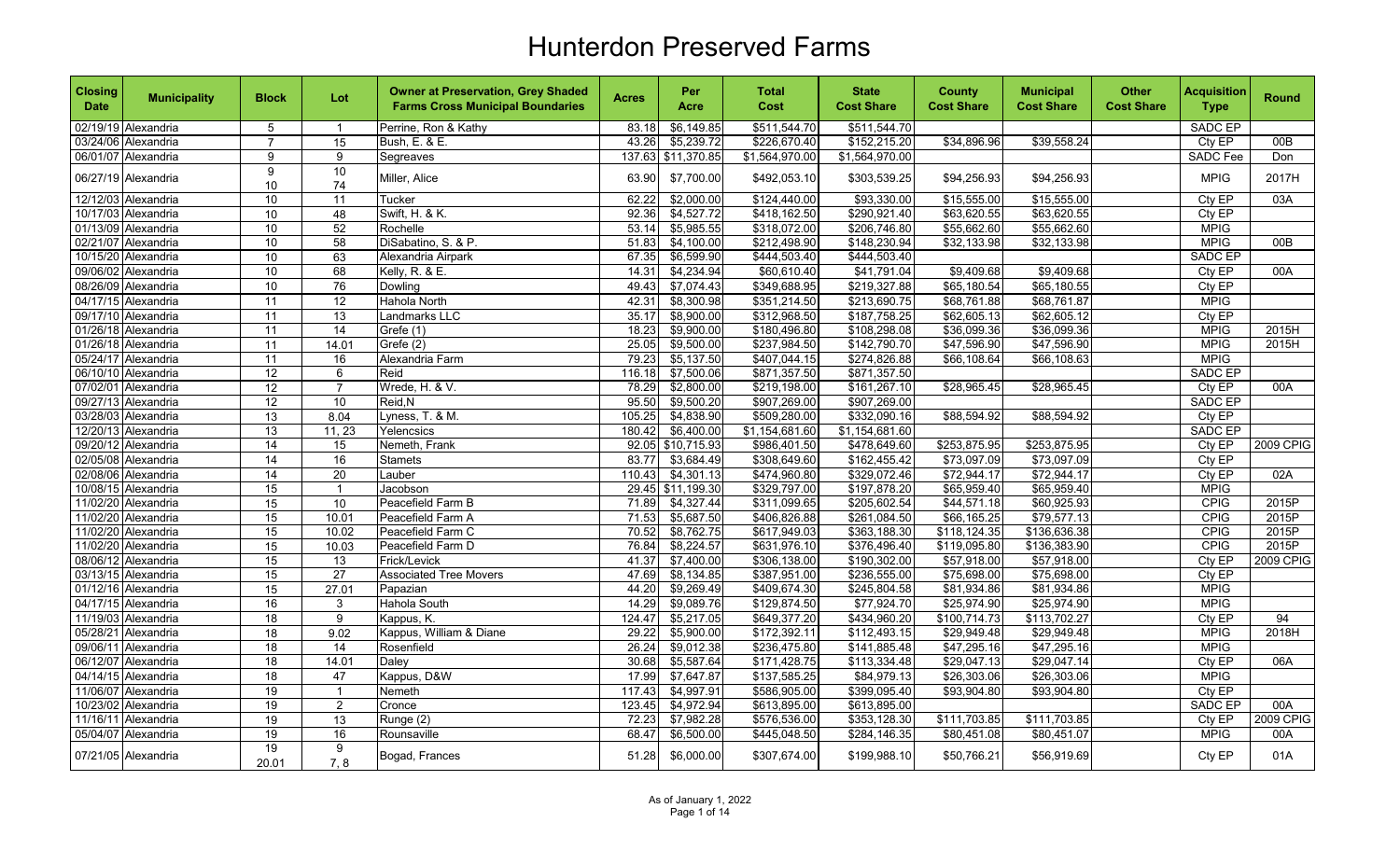| <b>Closing</b><br><b>Date</b> | <b>Municipality</b> | <b>Block</b>          | Lot                  | <b>Owner at Preservation, Grey Shaded</b><br><b>Farms Cross Municipal Boundaries</b> | <b>Acres</b> | Per<br>Acre        | <b>Total</b><br>Cost | <b>State</b><br><b>Cost Share</b> | <b>County</b><br><b>Cost Share</b> | <b>Municipal</b><br><b>Cost Share</b> | <b>Other</b><br><b>Cost Share</b> | <b>Acquisition</b><br><b>Type</b> | <b>Round</b>    |
|-------------------------------|---------------------|-----------------------|----------------------|--------------------------------------------------------------------------------------|--------------|--------------------|----------------------|-----------------------------------|------------------------------------|---------------------------------------|-----------------------------------|-----------------------------------|-----------------|
|                               | 02/07/17 Alexandria | 20.01                 | 9                    | Kluber                                                                               | 50.66        | \$9,687.75         | \$490,790.90         | \$294,474.54                      | \$98,158.18                        | \$98,158.18                           |                                   | <b>MPIG</b>                       |                 |
|                               | 08/03/17 Alexandria | 21                    | $\overline{36}$      | Case, Joseph (c/o John) #1 West Farm                                                 | 73.87        | \$6,000.00         | \$443,214.00         | \$443,214.00                      |                                    |                                       |                                   | <b>SADC EP</b>                    |                 |
|                               | 08/03/17 Alexandria | 21                    | 36                   | Case, Joseph (c/o John) #2 East Farm                                                 | 71.99        | \$5,600.00         | \$403,121.60         | \$403,121.60                      |                                    |                                       |                                   | SADC EP                           |                 |
|                               | 11/22/02 Alexandria | 21                    | 10, 6                | Buchholz (NJCF)                                                                      | 43.29        | \$5,793.57         | \$250,797.80         | \$125,398.90                      |                                    |                                       | \$125,398.90                      | NP EP                             | 00A             |
|                               | 12/28/17 Alexandria | $\overline{22}$       | 21                   | <b>Tranquility Farms LP/Mase LP</b>                                                  | 45.32        | \$5,500.00         | \$249,265.50         | \$249,265.50                      |                                    |                                       |                                   | <b>SADC EP</b>                    |                 |
|                               | 10/04/16 Alexandria | $\overline{22}$       | $\overline{26}$      | Zander (1)                                                                           | 26.32        | \$7,399.24         | \$194,748.00         | \$121,060.00                      | \$36,844.00                        | \$36,844.00                           |                                   | Cty EP                            |                 |
|                               | 12/19/08 Alexandria | $\overline{22}$       | 32                   | Ramirez (HLTA)                                                                       | 10.05        | \$6,801.62         | \$68,356.32          | \$42,722.70                       |                                    | \$25,633.62                           |                                   | NP EP                             |                 |
|                               | 12/19/08 Alexandria | 22                    | $\overline{37}$      | Middleton (HLTA)                                                                     | 17.95        | \$7,199.24         | \$129,226.32         | \$80,766.45                       |                                    | \$48,459.87                           |                                   | NP EP                             |                 |
|                               | 06/28/11 Alexandria | 23                    | $\overline{1}$       | Runge (1)                                                                            | 33.53        | \$9,799.40         | \$328,574.00         | \$197,144.64                      | \$65,714.68                        | \$65,714.68                           |                                   | Cty EP                            |                 |
|                               | 12/12/06 Alexandria | 24                    | 29                   | Sargenti, D.                                                                         | 30.46        | \$5,739.44         | \$174,823.31         | \$114,775.31                      | \$30,024.00                        | \$30,024.00                           |                                   | Cty EP                            | $\overline{98}$ |
|                               | 05/23/07 Alexandria | $\overline{24}$       | 31                   | Niebuhr                                                                              | 44.82        | \$3,342.53         | \$149,825.40         | \$107,784.84                      | \$21,020.28                        | \$21,020.28                           |                                   | Cty EP                            |                 |
|                               | <b>Alexandria</b>   | 55                    | Farms                |                                                                                      | 3,357.96     | \$6,538.51         | \$21,956,068.02      | \$16,373,798.40                   | \$2,646,704.11                     | \$2,810,166.64                        | \$125,398.90                      |                                   |                 |
|                               | 06/25/97 Bethlehem  | 8                     | 20                   | Delaney, J. & M.                                                                     | 96.46        | \$1,490.46         | \$143,770.21         | \$110,223.83                      | \$16,773.19                        | \$16,773.19                           |                                   | Cty EP                            | 03A             |
|                               | 07/31/02 Bethlehem  | 8<br>10               | 21<br>$\overline{4}$ | Ravenburg                                                                            | 2.45         | \$6,492.04         | \$15,905.50          | \$15,905.50                       |                                    |                                       |                                   | <b>SADC EP</b>                    | 01B             |
|                               | 04/24/01 Bethlehem  | 25                    | 5                    | Parisi, J.                                                                           |              | 55.68 \$11,750.00  | \$654,240.00         | \$654,240.00                      |                                    |                                       |                                   | <b>SADC EP</b>                    | 03A             |
|                               | 06/25/01 Bethlehem  | 26                    | $\overline{1}$       | Hajdu, M. E.                                                                         |              | 98.83 \$11,601.98  | \$1,146,623.75       | \$1,146,623.75                    |                                    |                                       |                                   | SADC EP                           | 01A             |
|                               | 05/12/05 Bethlehem  | 26                    | 5, 7                 | Hagaman, E. (2)                                                                      | 51.70        | \$5,941.97         | \$307,206.00         | \$283,925.00                      |                                    |                                       | \$23,281.00                       | <b>SADC EP</b>                    | 05A             |
|                               | 05/12/05 Bethlehem  | 27                    | 8                    | Hagaman, E. (1)                                                                      |              | 46.53 \$20,000.00  | \$930,600.00         | \$930,600.00                      |                                    |                                       |                                   | SADC EP                           |                 |
|                               | 11/07/07 Bethlehem  | $\overline{27}$<br>32 | 8<br>5               | Modica                                                                               |              | 74.84 \$12,000.00  | \$898,056.00         | \$898,056.00                      |                                    |                                       |                                   | SADC EP                           |                 |
|                               | 03/22/99 Bethlehem  | $\overline{29}$<br>30 | 11<br>$\overline{2}$ | Beatty, B. & S.                                                                      | 145.71       | \$2,944.58         | \$429,043.23         | \$314,776.16                      | \$57,133.54                        | \$57,133.53                           |                                   | Cty EP                            | 00A             |
|                               | 09/24/98 Bethlehem  | 30                    | $\overline{1}$       | Huff, E. & L.                                                                        | 119.19       | \$3,333.55         | \$397,339.67         | \$285,607.80                      | \$55,865.94                        | \$55,865.93                           |                                   | CtyEP                             | 03A             |
|                               | 12/31/98 Bethlehem  | 30                    | 3                    | Knigge, R. & C.                                                                      | 144.16       | \$2,788.49         | \$401,988.95         | \$295,682.67                      | \$53,153.14                        | \$53,153.14                           |                                   | $City$ $EP$                       | 00A             |
|                               | 09/24/98 Bethlehem  | 30                    | $\overline{4}$       | Asbury Farms (2)                                                                     | 84.69        | \$3,140.15         | \$265,926.92         | \$192,590.55                      | \$36,668.19                        | \$36,668.18                           |                                   | Cty EP                            | 91/92           |
|                               | 01/09/06 Bethlehem  | $\overline{30}$       | 4.01                 | Canright, M. & Hansen, A.                                                            | 36.04        | \$7,000.00         | \$252,301.00         | \$125,879.02                      | \$63,210.99                        | \$63,210.99                           |                                   | Cty EP                            |                 |
|                               | 08/20/97 Bethlehem  | 30                    | 5                    | Asbury Farms (1)                                                                     | 123.46       | \$3,359.51         | \$414,762.10         | \$297,474.05                      | \$58,644.02                        | \$58,644.03                           |                                   | $Cty E\overline{P}$               | 03A             |
|                               | 04/15/14 Bethlehem  | 32                    | $\overline{23}$      | Deutschlander                                                                        | 37.79        | \$8,089.93         | \$305,718.30         | \$305,718.30                      |                                    |                                       |                                   | SADC EP                           |                 |
|                               | 11/19/03 Bethlehem  | 44                    | 6                    | Bunting, G. & E.                                                                     | 118.86       | \$10,200.00        | \$1,212,420.00       | \$594,323.50                      | \$309,048.25                       | \$309,048.25                          |                                   | <b>MPIG</b>                       | 05A             |
|                               | 11/19/03 Bethlehem  | 44                    | 12                   | Branche R. & L.                                                                      | 59.26        | \$5,100.00         | \$302,214.00         | \$169,017.13                      | \$66,598.44                        | \$66,598.43                           |                                   | <b>MPIG</b>                       |                 |
|                               | 11/19/03 Bethlehem  | 44                    | 22, 22.03            | Busch, A.                                                                            | 81.60        | \$7,439.18         | \$607,000.00         | \$0.00                            | \$0.00                             | \$607,000.00                          |                                   | <b>MPIG</b>                       |                 |
|                               | 06/30/11 Bethlehem  | $\overline{44}$<br>45 | $\overline{c}$<br>3  | <b>Bartnett</b>                                                                      |              | 126.08 \$10.199.39 | \$1,285,938.48       | \$1,285,938.48                    |                                    |                                       |                                   | SADC EP                           |                 |
|                               | 11/30/21 Bethlehem  | 46                    | 2                    | Grochowicz, Tom & Michele                                                            | 17.61        | \$8,500.00         | \$149,719.00         | \$89,831.40                       | \$29,943.80                        | \$29,943.80                           |                                   | <b>CPIG</b>                       | 2017P           |
|                               | <b>Bethlehem</b>    | 19                    | Farms                |                                                                                      | 1.520.94     | \$6,654.30         | \$10,120,773.11      | \$7,996,413.14                    | \$747,039.50                       | \$1,354,039.47                        | \$23,281.00                       |                                   |                 |
| 05/19/08 Califon              |                     | 17                    | 9                    | <b>Diana Estates</b>                                                                 | 8.82         | \$7,601.72         | \$67,047.20          | \$67,047.20                       |                                    |                                       |                                   | SADC EP                           |                 |
|                               | <b>Califon</b>      | -1                    | Farms                |                                                                                      | 8.82         | \$7,601.72         | \$67,047.20          | \$67,047.20                       | \$0.00                             | \$0.00                                | \$0.00                            |                                   |                 |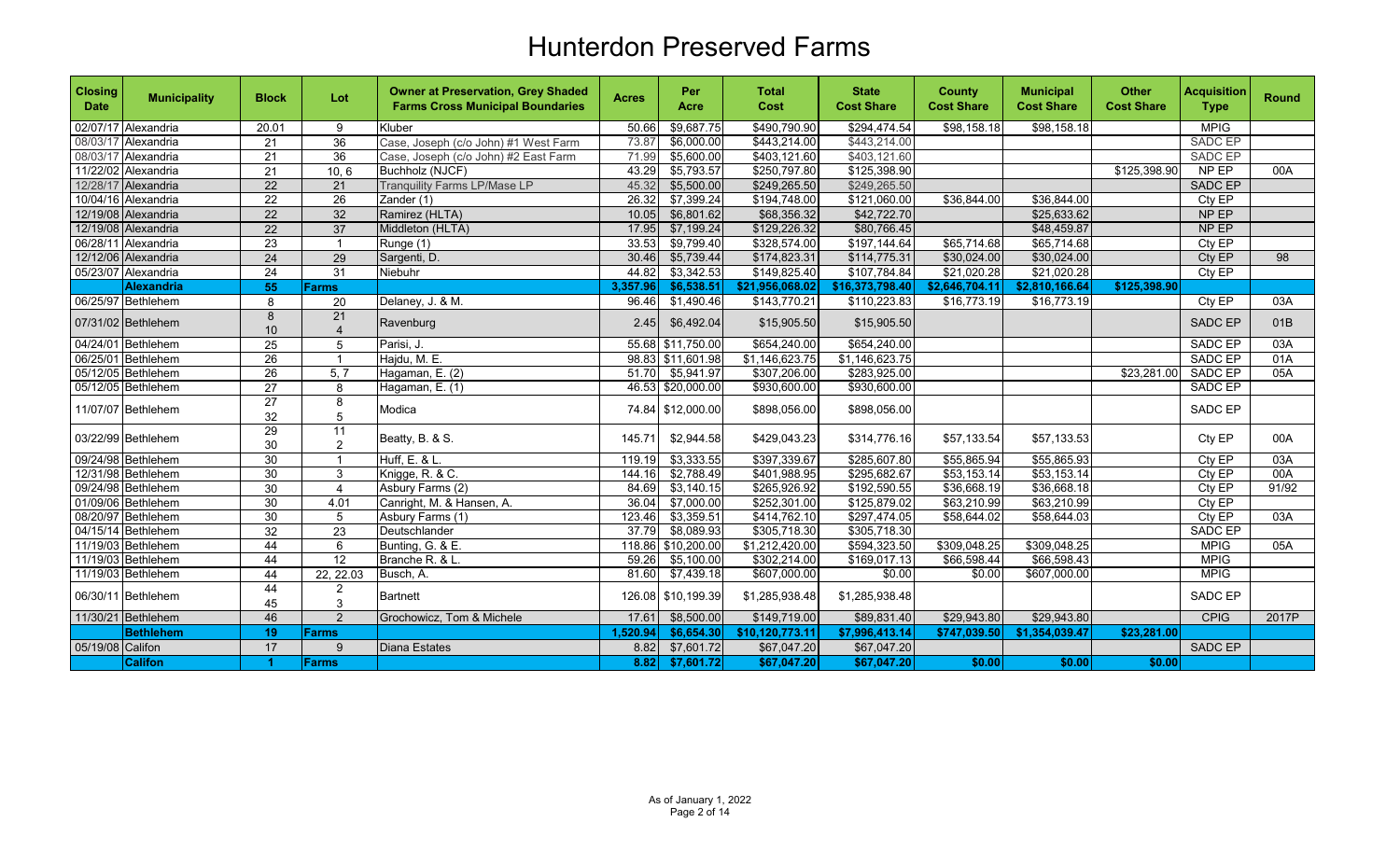| 11/15/21 Clinton Twp.<br>\$456,691.20<br><b>SADC DE</b><br>54.37<br>\$8,400.00<br>\$456,691.20<br>$\mathbf{3}$<br>Weppler, James<br>16<br>102.51<br>\$13,300.00<br>\$1,363,436.20<br>\$1,363,436.20<br><b>SADC DE</b><br>11/15/21 Clinton Twp.<br>$\mathbf{3}$<br>Weppler, James<br>18<br>$\overline{11}$<br>\$12,989.53<br>\$661,297.00<br>\$661,297.00<br><b>SADC EP</b><br>03A<br>05/21/04 Clinton Twp.<br>10<br>Teets, W.<br>50.91<br>13<br>\$1,119,584.74<br>\$671,750.84<br>01A<br>02/14/06 Clinton Twp.<br>8<br>55.10<br>\$20,319.14<br>\$223,916.95<br>\$223,916.95<br>Cty EP<br>Spencer, L<br>13<br>\$1,085,889.49<br>\$1,085,889.49<br><b>SADC</b> Fee<br>05A<br>10/26/06 Clinton Twp.<br>6, 7.01<br>Romano, G. & A./Chivitti, J. & I.<br>128.45<br>\$8,453.79<br>19<br>\$344,207.45<br>SADC EP<br>03/06/18 Clinton Twp.<br>37, 38<br>Herr, Ryman<br>159.02<br>\$6,129.15<br>\$974,658.10<br>\$630,450.65<br>$\overline{19}$<br>27<br>01/28/02 Clinton Twp.<br>Smith<br>\$6,469.35<br>\$1,370,628.00<br>\$885,114.00<br>\$242,757.00<br>\$242,757.00<br>Cty EP<br>211.87<br>23<br>5<br>$\overline{25}$<br>12/21/01 Clinton Twp.<br>$\overline{7}$<br>130.64<br>\$5,860.06<br>\$765,576.00<br>\$496,188.00<br>\$117,660.09<br>\$151,727.91<br>Cty EP<br>Muckelman<br>Cty EP<br>05/28/10 Clinton Twp.<br>$\overline{29}$<br>LeCompte<br>38.93 \$14,999.61<br>\$583,935.00<br>\$350,361.00<br>\$93,430.00<br>\$140,144.00<br>4.01<br>32<br>07/25/02 Clinton Twp.<br>46<br>\$0.00<br>\$0.00<br><b>Clinton Reformatory</b><br>100.08<br>SADC Don<br>\$8,122.74<br>8,381,695.73<br>6,601,178.38<br>677,764.04<br>1,102,753.31<br><b>Clinton Twp.</b><br>10<br>1,031.88<br>0.00<br><b>Farms</b><br>09/17/02 Delaware<br>Schenck, R. & M.<br>\$6,370.00<br>\$390,219.83<br>\$250,243.02<br>\$66,098.46<br>\$73,878.35<br>Cty EP<br>$5\phantom{.0}$<br>61.26<br>11<br>10<br>SADC EP<br>04/08/02 Delaware<br>8<br>Kenney, J. & R.<br>29.81<br>\$5,504.27<br>\$164,082.26<br>\$164,082.26<br>02A<br>$\overline{11}$<br>99<br>01/13/97 Delaware<br>79.83<br>\$3,131.84<br>\$250,015.05<br>\$184,089.24<br>\$32,962.91<br>\$32,962.90<br>Cty EP<br>$\overline{4}$<br>Paulik, George Jr.<br>\$22,402.95<br>\$1,358,739.20<br>\$224,434.60<br>\$1,134,304.60<br>NP EP<br>06/26/09 Delaware<br>11<br>Jungblut/Kasper (NJCF)<br>60.65<br>6.01, 19<br><b>SADC</b> Fee<br>08/27/03 Delaware<br>162.07<br>\$2,282.22<br>\$369,888.00<br>\$224,230.40<br>\$145,657.60<br>12<br>31<br>Evans<br>03/14/08 Delaware<br>14<br>\$9,099.80<br>25<br>Timko<br>45.60<br>\$414,950.90<br>\$248,970.54<br>\$82,990.18<br>\$82,990.18<br><b>MPIG</b><br>36<br>\$250,410.00<br>\$150,246.00<br><b>MPIG</b><br>05/15/09 Delaware<br>$\overline{17}$<br>25.04<br>\$10,000.40<br>\$50,082.00<br>\$50,082.00<br>Glashoff<br>17<br>45.01<br>51.54 \$10,000.78<br>\$515,440.00<br>\$309,264.00<br><b>MPIG</b><br>12/18/09 Delaware<br>Micek<br>\$103,088.00<br>\$103,088.00<br>23, 23.01,<br>07/11/07 Delaware<br>17<br>Dugger<br>\$17,502.53<br>\$969,640.00<br>\$581,784.00<br>\$193,928.00<br>\$193,928.00<br><b>MPIG</b><br>03A<br>55.40<br>23.02<br>\$5,580.00<br>\$242,724.42<br>\$160,511.31<br>\$41,106.55<br>08/24/01 Delaware<br>19<br>Moore, P & C<br>43.50<br>\$41,106.56<br>Cty EP<br>9<br>19<br>19<br>37.01<br>\$6,300.00<br>\$233,188.20<br>\$149,906.70<br>\$41,640.75<br>\$41,640.75<br>Cty EP<br>03A<br>04/07/04 Delaware<br>Aron, R., Jr. & C.<br>19<br>\$3,605.23<br>\$141,764.70<br>\$20,498.94<br>CtyEP<br>08/23/01 Delaware<br>25.03, 25.04<br>Koplowitz, L. & B.<br>39.32<br>\$100,766.82<br>\$20,498.94<br>96<br>$\overline{21}$<br>\$9,556.42<br>\$612,280.00<br>\$367,368.00<br>\$122,456.00<br>\$122,456.00<br>Cty EP<br>06/30/11 Delaware<br>3<br>Smith<br>64.07<br>2.02, 2.03,<br>NP EP<br>21<br>\$19,750.01<br>\$505,007.78<br>\$253,379.36<br>12/28/12 Delaware<br>Fisher (NJCF)<br>25.57<br>\$251,628.42<br>2.04, 2.05<br>$\overline{22}$<br><b>NPG</b><br>06/30/11 Delaware<br>Gilde (NJCF)<br>19.62 \$23,998.61<br>\$470,852.80<br>\$235,426.40<br>\$65,501.40<br>\$169,925.00<br>21<br>1, 1.01, 1.03,<br>Fisher<br>07/27/01<br>Delaware<br>22<br>\$7,221.75<br>\$595,000.00<br>\$529,819.77<br>SADC Fee<br>82.39<br>\$65,180.23<br>00A<br>1.04<br>\$10,199.10<br>\$577,167.00<br>\$346,300.20<br><b>MPIG</b><br>04/13/17 Delaware<br>$\overline{25}$<br>lanniciello<br>56.59<br>\$115,433.40<br>\$115,433.40<br>8<br>$\overline{25}$<br>01/13/06 Delaware<br>10<br>Jurasek, E. & A.<br>\$7,800.00<br>\$423,906.60<br>\$260,865.60<br>\$81,520.50<br>\$81,520.50<br><b>MPIG</b><br>54.35<br>25<br>16.02<br>\$7,999.40<br>\$213,024.00<br>\$41,273.40<br>\$41,273.40<br><b>MPIG</b><br>03/17/08 Delaware<br>26.63<br>\$130,477.20<br>Wiley<br>25<br>06/14/18 Delaware<br>45.06<br>\$10,353.89<br>\$466,546.50<br>\$279,927.90<br>\$93,309.30<br>\$93,309.30<br>Cty EP<br>2016P<br>18.02 & 23<br><b>Roving Wheel</b><br>05/30/02 Delaware<br>27<br>\$5,250.00<br>\$388,627.05<br>\$388,627.05<br><b>SADC EP</b><br>8<br>Pyskaty, L.<br>74.02<br>98<br>09/22/03 Delaware<br>$\overline{27}$<br>15.53<br>\$5,500.00<br>\$85,415.00<br>\$56,684.50<br>\$14,365.25<br>\$14,365.25<br><b>MPIG</b><br>8.01<br>Guilloud, N. & D. (3)<br>$\overline{27}$<br><b>MPIG</b><br>09/22/03 Delaware<br>8.02<br>Guilloud, N. & D. (2)<br>34.94<br>\$6,100.00<br>\$213,140.10<br>\$138,016.95<br>\$25,041.17<br>\$50,081.98<br>03/26/10 Delaware<br>27<br>\$176,297.00<br>SADC EP<br>9<br>Darling, Estate of F & J<br>16.03<br>\$11,000.00<br>\$176,297.00<br>$\overline{27}$<br>\$5,900.00<br>\$30,132.95<br><b>MPIG</b><br>09/22/03 Delaware<br>11<br>Guilloud, N. & D. (1)<br>29.40<br>\$173,448.20<br>\$113,182.30<br>\$30,132.95<br><b>MPIG</b><br>08/05/14 Delaware<br>$\overline{27}$<br>42.06<br>\$8,647.68<br>\$363,721.60<br>\$219,059.60<br>\$72,331.00<br>\$72,331.00<br>20<br>Lovenberg/Higgins<br><b>MPIG</b><br>$\overline{27}$<br>$\overline{21}$<br>\$7,000.00<br>\$223,937.00<br>\$140,760.40<br>\$41,588.30<br>\$41,588.30<br>11/21/05 Delaware<br>Cornerhouse Farm, LLC<br>31.99 | <b>Closing</b><br><b>Date</b> | <b>Municipality</b> | <b>Block</b> | Lot            | <b>Owner at Preservation, Grey Shaded</b><br><b>Farms Cross Municipal Boundaries</b> | <b>Acres</b> | Per<br>Acre | <b>Total</b><br>Cost | <b>State</b><br><b>Cost Share</b> | <b>County</b><br><b>Cost Share</b> | <b>Municipal</b><br><b>Cost Share</b> | <b>Other</b><br><b>Cost Share</b> | <b>Acquisition</b><br><b>Type</b> | <b>Round</b> |
|----------------------------------------------------------------------------------------------------------------------------------------------------------------------------------------------------------------------------------------------------------------------------------------------------------------------------------------------------------------------------------------------------------------------------------------------------------------------------------------------------------------------------------------------------------------------------------------------------------------------------------------------------------------------------------------------------------------------------------------------------------------------------------------------------------------------------------------------------------------------------------------------------------------------------------------------------------------------------------------------------------------------------------------------------------------------------------------------------------------------------------------------------------------------------------------------------------------------------------------------------------------------------------------------------------------------------------------------------------------------------------------------------------------------------------------------------------------------------------------------------------------------------------------------------------------------------------------------------------------------------------------------------------------------------------------------------------------------------------------------------------------------------------------------------------------------------------------------------------------------------------------------------------------------------------------------------------------------------------------------------------------------------------------------------------------------------------------------------------------------------------------------------------------------------------------------------------------------------------------------------------------------------------------------------------------------------------------------------------------------------------------------------------------------------------------------------------------------------------------------------------------------------------------------------------------------------------------------------------------------------------------------------------------------------------------------------------------------------------------------------------------------------------------------------------------------------------------------------------------------------------------------------------------------------------------------------------------------------------------------------------------------------------------------------------------------------------------------------------------------------------------------------------------------------------------------------------------------------------------------------------------------------------------------------------------------------------------------------------------------------------------------------------------------------------------------------------------------------------------------------------------------------------------------------------------------------------------------------------------------------------------------------------------------------------------------------------------------------------------------------------------------------------------------------------------------------------------------------------------------------------------------------------------------------------------------------------------------------------------------------------------------------------------------------------------------------------------------------------------------------------------------------------------------------------------------------------------------------------------------------------------------------------------------------------------------------------------------------------------------------------------------------------------------------------------------------------------------------------------------------------------------------------------------------------------------------------------------------------------------------------------------------------------------------------------------------------------------------------------------------------------------------------------------------------------------------------------------------------------------------------------------------------------------------------------------------------------------------------------------------------------------------------------------------------------------------------------------------------------------------------------------------------------------------------------------------------------------------------------------------------------------------------------------------------------------------------------------------------------------------------------------------------------------------------------------------------------------------------------------------------------------------------------------------------------------------------------------------------------------------------------------------------------------------------------------------------------------------------------------------------------------------------------------------------------------------------------------------------------------------------------------------------------------------------------------------------------------------------------------------------------------------------------------------------------------------------------|-------------------------------|---------------------|--------------|----------------|--------------------------------------------------------------------------------------|--------------|-------------|----------------------|-----------------------------------|------------------------------------|---------------------------------------|-----------------------------------|-----------------------------------|--------------|
|                                                                                                                                                                                                                                                                                                                                                                                                                                                                                                                                                                                                                                                                                                                                                                                                                                                                                                                                                                                                                                                                                                                                                                                                                                                                                                                                                                                                                                                                                                                                                                                                                                                                                                                                                                                                                                                                                                                                                                                                                                                                                                                                                                                                                                                                                                                                                                                                                                                                                                                                                                                                                                                                                                                                                                                                                                                                                                                                                                                                                                                                                                                                                                                                                                                                                                                                                                                                                                                                                                                                                                                                                                                                                                                                                                                                                                                                                                                                                                                                                                                                                                                                                                                                                                                                                                                                                                                                                                                                                                                                                                                                                                                                                                                                                                                                                                                                                                                                                                                                                                                                                                                                                                                                                                                                                                                                                                                                                                                                                                                                                                                                                                                                                                                                                                                                                                                                                                                                                                                                                                                                                        |                               |                     |              |                |                                                                                      |              |             |                      |                                   |                                    |                                       |                                   |                                   |              |
|                                                                                                                                                                                                                                                                                                                                                                                                                                                                                                                                                                                                                                                                                                                                                                                                                                                                                                                                                                                                                                                                                                                                                                                                                                                                                                                                                                                                                                                                                                                                                                                                                                                                                                                                                                                                                                                                                                                                                                                                                                                                                                                                                                                                                                                                                                                                                                                                                                                                                                                                                                                                                                                                                                                                                                                                                                                                                                                                                                                                                                                                                                                                                                                                                                                                                                                                                                                                                                                                                                                                                                                                                                                                                                                                                                                                                                                                                                                                                                                                                                                                                                                                                                                                                                                                                                                                                                                                                                                                                                                                                                                                                                                                                                                                                                                                                                                                                                                                                                                                                                                                                                                                                                                                                                                                                                                                                                                                                                                                                                                                                                                                                                                                                                                                                                                                                                                                                                                                                                                                                                                                                        |                               |                     |              |                |                                                                                      |              |             |                      |                                   |                                    |                                       |                                   |                                   |              |
|                                                                                                                                                                                                                                                                                                                                                                                                                                                                                                                                                                                                                                                                                                                                                                                                                                                                                                                                                                                                                                                                                                                                                                                                                                                                                                                                                                                                                                                                                                                                                                                                                                                                                                                                                                                                                                                                                                                                                                                                                                                                                                                                                                                                                                                                                                                                                                                                                                                                                                                                                                                                                                                                                                                                                                                                                                                                                                                                                                                                                                                                                                                                                                                                                                                                                                                                                                                                                                                                                                                                                                                                                                                                                                                                                                                                                                                                                                                                                                                                                                                                                                                                                                                                                                                                                                                                                                                                                                                                                                                                                                                                                                                                                                                                                                                                                                                                                                                                                                                                                                                                                                                                                                                                                                                                                                                                                                                                                                                                                                                                                                                                                                                                                                                                                                                                                                                                                                                                                                                                                                                                                        |                               |                     |              |                |                                                                                      |              |             |                      |                                   |                                    |                                       |                                   |                                   |              |
|                                                                                                                                                                                                                                                                                                                                                                                                                                                                                                                                                                                                                                                                                                                                                                                                                                                                                                                                                                                                                                                                                                                                                                                                                                                                                                                                                                                                                                                                                                                                                                                                                                                                                                                                                                                                                                                                                                                                                                                                                                                                                                                                                                                                                                                                                                                                                                                                                                                                                                                                                                                                                                                                                                                                                                                                                                                                                                                                                                                                                                                                                                                                                                                                                                                                                                                                                                                                                                                                                                                                                                                                                                                                                                                                                                                                                                                                                                                                                                                                                                                                                                                                                                                                                                                                                                                                                                                                                                                                                                                                                                                                                                                                                                                                                                                                                                                                                                                                                                                                                                                                                                                                                                                                                                                                                                                                                                                                                                                                                                                                                                                                                                                                                                                                                                                                                                                                                                                                                                                                                                                                                        |                               |                     |              |                |                                                                                      |              |             |                      |                                   |                                    |                                       |                                   |                                   |              |
|                                                                                                                                                                                                                                                                                                                                                                                                                                                                                                                                                                                                                                                                                                                                                                                                                                                                                                                                                                                                                                                                                                                                                                                                                                                                                                                                                                                                                                                                                                                                                                                                                                                                                                                                                                                                                                                                                                                                                                                                                                                                                                                                                                                                                                                                                                                                                                                                                                                                                                                                                                                                                                                                                                                                                                                                                                                                                                                                                                                                                                                                                                                                                                                                                                                                                                                                                                                                                                                                                                                                                                                                                                                                                                                                                                                                                                                                                                                                                                                                                                                                                                                                                                                                                                                                                                                                                                                                                                                                                                                                                                                                                                                                                                                                                                                                                                                                                                                                                                                                                                                                                                                                                                                                                                                                                                                                                                                                                                                                                                                                                                                                                                                                                                                                                                                                                                                                                                                                                                                                                                                                                        |                               |                     |              |                |                                                                                      |              |             |                      |                                   |                                    |                                       |                                   |                                   |              |
|                                                                                                                                                                                                                                                                                                                                                                                                                                                                                                                                                                                                                                                                                                                                                                                                                                                                                                                                                                                                                                                                                                                                                                                                                                                                                                                                                                                                                                                                                                                                                                                                                                                                                                                                                                                                                                                                                                                                                                                                                                                                                                                                                                                                                                                                                                                                                                                                                                                                                                                                                                                                                                                                                                                                                                                                                                                                                                                                                                                                                                                                                                                                                                                                                                                                                                                                                                                                                                                                                                                                                                                                                                                                                                                                                                                                                                                                                                                                                                                                                                                                                                                                                                                                                                                                                                                                                                                                                                                                                                                                                                                                                                                                                                                                                                                                                                                                                                                                                                                                                                                                                                                                                                                                                                                                                                                                                                                                                                                                                                                                                                                                                                                                                                                                                                                                                                                                                                                                                                                                                                                                                        |                               |                     |              |                |                                                                                      |              |             |                      |                                   |                                    |                                       |                                   |                                   |              |
|                                                                                                                                                                                                                                                                                                                                                                                                                                                                                                                                                                                                                                                                                                                                                                                                                                                                                                                                                                                                                                                                                                                                                                                                                                                                                                                                                                                                                                                                                                                                                                                                                                                                                                                                                                                                                                                                                                                                                                                                                                                                                                                                                                                                                                                                                                                                                                                                                                                                                                                                                                                                                                                                                                                                                                                                                                                                                                                                                                                                                                                                                                                                                                                                                                                                                                                                                                                                                                                                                                                                                                                                                                                                                                                                                                                                                                                                                                                                                                                                                                                                                                                                                                                                                                                                                                                                                                                                                                                                                                                                                                                                                                                                                                                                                                                                                                                                                                                                                                                                                                                                                                                                                                                                                                                                                                                                                                                                                                                                                                                                                                                                                                                                                                                                                                                                                                                                                                                                                                                                                                                                                        |                               |                     |              |                |                                                                                      |              |             |                      |                                   |                                    |                                       |                                   |                                   |              |
|                                                                                                                                                                                                                                                                                                                                                                                                                                                                                                                                                                                                                                                                                                                                                                                                                                                                                                                                                                                                                                                                                                                                                                                                                                                                                                                                                                                                                                                                                                                                                                                                                                                                                                                                                                                                                                                                                                                                                                                                                                                                                                                                                                                                                                                                                                                                                                                                                                                                                                                                                                                                                                                                                                                                                                                                                                                                                                                                                                                                                                                                                                                                                                                                                                                                                                                                                                                                                                                                                                                                                                                                                                                                                                                                                                                                                                                                                                                                                                                                                                                                                                                                                                                                                                                                                                                                                                                                                                                                                                                                                                                                                                                                                                                                                                                                                                                                                                                                                                                                                                                                                                                                                                                                                                                                                                                                                                                                                                                                                                                                                                                                                                                                                                                                                                                                                                                                                                                                                                                                                                                                                        |                               |                     |              |                |                                                                                      |              |             |                      |                                   |                                    |                                       |                                   |                                   |              |
|                                                                                                                                                                                                                                                                                                                                                                                                                                                                                                                                                                                                                                                                                                                                                                                                                                                                                                                                                                                                                                                                                                                                                                                                                                                                                                                                                                                                                                                                                                                                                                                                                                                                                                                                                                                                                                                                                                                                                                                                                                                                                                                                                                                                                                                                                                                                                                                                                                                                                                                                                                                                                                                                                                                                                                                                                                                                                                                                                                                                                                                                                                                                                                                                                                                                                                                                                                                                                                                                                                                                                                                                                                                                                                                                                                                                                                                                                                                                                                                                                                                                                                                                                                                                                                                                                                                                                                                                                                                                                                                                                                                                                                                                                                                                                                                                                                                                                                                                                                                                                                                                                                                                                                                                                                                                                                                                                                                                                                                                                                                                                                                                                                                                                                                                                                                                                                                                                                                                                                                                                                                                                        |                               |                     |              |                |                                                                                      |              |             |                      |                                   |                                    |                                       |                                   |                                   |              |
|                                                                                                                                                                                                                                                                                                                                                                                                                                                                                                                                                                                                                                                                                                                                                                                                                                                                                                                                                                                                                                                                                                                                                                                                                                                                                                                                                                                                                                                                                                                                                                                                                                                                                                                                                                                                                                                                                                                                                                                                                                                                                                                                                                                                                                                                                                                                                                                                                                                                                                                                                                                                                                                                                                                                                                                                                                                                                                                                                                                                                                                                                                                                                                                                                                                                                                                                                                                                                                                                                                                                                                                                                                                                                                                                                                                                                                                                                                                                                                                                                                                                                                                                                                                                                                                                                                                                                                                                                                                                                                                                                                                                                                                                                                                                                                                                                                                                                                                                                                                                                                                                                                                                                                                                                                                                                                                                                                                                                                                                                                                                                                                                                                                                                                                                                                                                                                                                                                                                                                                                                                                                                        |                               |                     |              |                |                                                                                      |              |             |                      |                                   |                                    |                                       |                                   |                                   |              |
|                                                                                                                                                                                                                                                                                                                                                                                                                                                                                                                                                                                                                                                                                                                                                                                                                                                                                                                                                                                                                                                                                                                                                                                                                                                                                                                                                                                                                                                                                                                                                                                                                                                                                                                                                                                                                                                                                                                                                                                                                                                                                                                                                                                                                                                                                                                                                                                                                                                                                                                                                                                                                                                                                                                                                                                                                                                                                                                                                                                                                                                                                                                                                                                                                                                                                                                                                                                                                                                                                                                                                                                                                                                                                                                                                                                                                                                                                                                                                                                                                                                                                                                                                                                                                                                                                                                                                                                                                                                                                                                                                                                                                                                                                                                                                                                                                                                                                                                                                                                                                                                                                                                                                                                                                                                                                                                                                                                                                                                                                                                                                                                                                                                                                                                                                                                                                                                                                                                                                                                                                                                                                        |                               |                     |              |                |                                                                                      |              |             |                      |                                   |                                    |                                       |                                   |                                   |              |
|                                                                                                                                                                                                                                                                                                                                                                                                                                                                                                                                                                                                                                                                                                                                                                                                                                                                                                                                                                                                                                                                                                                                                                                                                                                                                                                                                                                                                                                                                                                                                                                                                                                                                                                                                                                                                                                                                                                                                                                                                                                                                                                                                                                                                                                                                                                                                                                                                                                                                                                                                                                                                                                                                                                                                                                                                                                                                                                                                                                                                                                                                                                                                                                                                                                                                                                                                                                                                                                                                                                                                                                                                                                                                                                                                                                                                                                                                                                                                                                                                                                                                                                                                                                                                                                                                                                                                                                                                                                                                                                                                                                                                                                                                                                                                                                                                                                                                                                                                                                                                                                                                                                                                                                                                                                                                                                                                                                                                                                                                                                                                                                                                                                                                                                                                                                                                                                                                                                                                                                                                                                                                        |                               |                     |              |                |                                                                                      |              |             |                      |                                   |                                    |                                       |                                   |                                   |              |
|                                                                                                                                                                                                                                                                                                                                                                                                                                                                                                                                                                                                                                                                                                                                                                                                                                                                                                                                                                                                                                                                                                                                                                                                                                                                                                                                                                                                                                                                                                                                                                                                                                                                                                                                                                                                                                                                                                                                                                                                                                                                                                                                                                                                                                                                                                                                                                                                                                                                                                                                                                                                                                                                                                                                                                                                                                                                                                                                                                                                                                                                                                                                                                                                                                                                                                                                                                                                                                                                                                                                                                                                                                                                                                                                                                                                                                                                                                                                                                                                                                                                                                                                                                                                                                                                                                                                                                                                                                                                                                                                                                                                                                                                                                                                                                                                                                                                                                                                                                                                                                                                                                                                                                                                                                                                                                                                                                                                                                                                                                                                                                                                                                                                                                                                                                                                                                                                                                                                                                                                                                                                                        |                               |                     |              |                |                                                                                      |              |             |                      |                                   |                                    |                                       |                                   |                                   |              |
|                                                                                                                                                                                                                                                                                                                                                                                                                                                                                                                                                                                                                                                                                                                                                                                                                                                                                                                                                                                                                                                                                                                                                                                                                                                                                                                                                                                                                                                                                                                                                                                                                                                                                                                                                                                                                                                                                                                                                                                                                                                                                                                                                                                                                                                                                                                                                                                                                                                                                                                                                                                                                                                                                                                                                                                                                                                                                                                                                                                                                                                                                                                                                                                                                                                                                                                                                                                                                                                                                                                                                                                                                                                                                                                                                                                                                                                                                                                                                                                                                                                                                                                                                                                                                                                                                                                                                                                                                                                                                                                                                                                                                                                                                                                                                                                                                                                                                                                                                                                                                                                                                                                                                                                                                                                                                                                                                                                                                                                                                                                                                                                                                                                                                                                                                                                                                                                                                                                                                                                                                                                                                        |                               |                     |              |                |                                                                                      |              |             |                      |                                   |                                    |                                       |                                   |                                   |              |
|                                                                                                                                                                                                                                                                                                                                                                                                                                                                                                                                                                                                                                                                                                                                                                                                                                                                                                                                                                                                                                                                                                                                                                                                                                                                                                                                                                                                                                                                                                                                                                                                                                                                                                                                                                                                                                                                                                                                                                                                                                                                                                                                                                                                                                                                                                                                                                                                                                                                                                                                                                                                                                                                                                                                                                                                                                                                                                                                                                                                                                                                                                                                                                                                                                                                                                                                                                                                                                                                                                                                                                                                                                                                                                                                                                                                                                                                                                                                                                                                                                                                                                                                                                                                                                                                                                                                                                                                                                                                                                                                                                                                                                                                                                                                                                                                                                                                                                                                                                                                                                                                                                                                                                                                                                                                                                                                                                                                                                                                                                                                                                                                                                                                                                                                                                                                                                                                                                                                                                                                                                                                                        |                               |                     |              |                |                                                                                      |              |             |                      |                                   |                                    |                                       |                                   |                                   |              |
|                                                                                                                                                                                                                                                                                                                                                                                                                                                                                                                                                                                                                                                                                                                                                                                                                                                                                                                                                                                                                                                                                                                                                                                                                                                                                                                                                                                                                                                                                                                                                                                                                                                                                                                                                                                                                                                                                                                                                                                                                                                                                                                                                                                                                                                                                                                                                                                                                                                                                                                                                                                                                                                                                                                                                                                                                                                                                                                                                                                                                                                                                                                                                                                                                                                                                                                                                                                                                                                                                                                                                                                                                                                                                                                                                                                                                                                                                                                                                                                                                                                                                                                                                                                                                                                                                                                                                                                                                                                                                                                                                                                                                                                                                                                                                                                                                                                                                                                                                                                                                                                                                                                                                                                                                                                                                                                                                                                                                                                                                                                                                                                                                                                                                                                                                                                                                                                                                                                                                                                                                                                                                        |                               |                     |              |                |                                                                                      |              |             |                      |                                   |                                    |                                       |                                   |                                   |              |
|                                                                                                                                                                                                                                                                                                                                                                                                                                                                                                                                                                                                                                                                                                                                                                                                                                                                                                                                                                                                                                                                                                                                                                                                                                                                                                                                                                                                                                                                                                                                                                                                                                                                                                                                                                                                                                                                                                                                                                                                                                                                                                                                                                                                                                                                                                                                                                                                                                                                                                                                                                                                                                                                                                                                                                                                                                                                                                                                                                                                                                                                                                                                                                                                                                                                                                                                                                                                                                                                                                                                                                                                                                                                                                                                                                                                                                                                                                                                                                                                                                                                                                                                                                                                                                                                                                                                                                                                                                                                                                                                                                                                                                                                                                                                                                                                                                                                                                                                                                                                                                                                                                                                                                                                                                                                                                                                                                                                                                                                                                                                                                                                                                                                                                                                                                                                                                                                                                                                                                                                                                                                                        |                               |                     |              |                |                                                                                      |              |             |                      |                                   |                                    |                                       |                                   |                                   |              |
|                                                                                                                                                                                                                                                                                                                                                                                                                                                                                                                                                                                                                                                                                                                                                                                                                                                                                                                                                                                                                                                                                                                                                                                                                                                                                                                                                                                                                                                                                                                                                                                                                                                                                                                                                                                                                                                                                                                                                                                                                                                                                                                                                                                                                                                                                                                                                                                                                                                                                                                                                                                                                                                                                                                                                                                                                                                                                                                                                                                                                                                                                                                                                                                                                                                                                                                                                                                                                                                                                                                                                                                                                                                                                                                                                                                                                                                                                                                                                                                                                                                                                                                                                                                                                                                                                                                                                                                                                                                                                                                                                                                                                                                                                                                                                                                                                                                                                                                                                                                                                                                                                                                                                                                                                                                                                                                                                                                                                                                                                                                                                                                                                                                                                                                                                                                                                                                                                                                                                                                                                                                                                        |                               |                     |              |                |                                                                                      |              |             |                      |                                   |                                    |                                       |                                   |                                   |              |
|                                                                                                                                                                                                                                                                                                                                                                                                                                                                                                                                                                                                                                                                                                                                                                                                                                                                                                                                                                                                                                                                                                                                                                                                                                                                                                                                                                                                                                                                                                                                                                                                                                                                                                                                                                                                                                                                                                                                                                                                                                                                                                                                                                                                                                                                                                                                                                                                                                                                                                                                                                                                                                                                                                                                                                                                                                                                                                                                                                                                                                                                                                                                                                                                                                                                                                                                                                                                                                                                                                                                                                                                                                                                                                                                                                                                                                                                                                                                                                                                                                                                                                                                                                                                                                                                                                                                                                                                                                                                                                                                                                                                                                                                                                                                                                                                                                                                                                                                                                                                                                                                                                                                                                                                                                                                                                                                                                                                                                                                                                                                                                                                                                                                                                                                                                                                                                                                                                                                                                                                                                                                                        |                               |                     |              |                |                                                                                      |              |             |                      |                                   |                                    |                                       |                                   |                                   |              |
|                                                                                                                                                                                                                                                                                                                                                                                                                                                                                                                                                                                                                                                                                                                                                                                                                                                                                                                                                                                                                                                                                                                                                                                                                                                                                                                                                                                                                                                                                                                                                                                                                                                                                                                                                                                                                                                                                                                                                                                                                                                                                                                                                                                                                                                                                                                                                                                                                                                                                                                                                                                                                                                                                                                                                                                                                                                                                                                                                                                                                                                                                                                                                                                                                                                                                                                                                                                                                                                                                                                                                                                                                                                                                                                                                                                                                                                                                                                                                                                                                                                                                                                                                                                                                                                                                                                                                                                                                                                                                                                                                                                                                                                                                                                                                                                                                                                                                                                                                                                                                                                                                                                                                                                                                                                                                                                                                                                                                                                                                                                                                                                                                                                                                                                                                                                                                                                                                                                                                                                                                                                                                        |                               |                     |              |                |                                                                                      |              |             |                      |                                   |                                    |                                       |                                   |                                   |              |
|                                                                                                                                                                                                                                                                                                                                                                                                                                                                                                                                                                                                                                                                                                                                                                                                                                                                                                                                                                                                                                                                                                                                                                                                                                                                                                                                                                                                                                                                                                                                                                                                                                                                                                                                                                                                                                                                                                                                                                                                                                                                                                                                                                                                                                                                                                                                                                                                                                                                                                                                                                                                                                                                                                                                                                                                                                                                                                                                                                                                                                                                                                                                                                                                                                                                                                                                                                                                                                                                                                                                                                                                                                                                                                                                                                                                                                                                                                                                                                                                                                                                                                                                                                                                                                                                                                                                                                                                                                                                                                                                                                                                                                                                                                                                                                                                                                                                                                                                                                                                                                                                                                                                                                                                                                                                                                                                                                                                                                                                                                                                                                                                                                                                                                                                                                                                                                                                                                                                                                                                                                                                                        |                               |                     |              |                |                                                                                      |              |             |                      |                                   |                                    |                                       |                                   |                                   |              |
|                                                                                                                                                                                                                                                                                                                                                                                                                                                                                                                                                                                                                                                                                                                                                                                                                                                                                                                                                                                                                                                                                                                                                                                                                                                                                                                                                                                                                                                                                                                                                                                                                                                                                                                                                                                                                                                                                                                                                                                                                                                                                                                                                                                                                                                                                                                                                                                                                                                                                                                                                                                                                                                                                                                                                                                                                                                                                                                                                                                                                                                                                                                                                                                                                                                                                                                                                                                                                                                                                                                                                                                                                                                                                                                                                                                                                                                                                                                                                                                                                                                                                                                                                                                                                                                                                                                                                                                                                                                                                                                                                                                                                                                                                                                                                                                                                                                                                                                                                                                                                                                                                                                                                                                                                                                                                                                                                                                                                                                                                                                                                                                                                                                                                                                                                                                                                                                                                                                                                                                                                                                                                        |                               |                     |              |                |                                                                                      |              |             |                      |                                   |                                    |                                       |                                   |                                   |              |
|                                                                                                                                                                                                                                                                                                                                                                                                                                                                                                                                                                                                                                                                                                                                                                                                                                                                                                                                                                                                                                                                                                                                                                                                                                                                                                                                                                                                                                                                                                                                                                                                                                                                                                                                                                                                                                                                                                                                                                                                                                                                                                                                                                                                                                                                                                                                                                                                                                                                                                                                                                                                                                                                                                                                                                                                                                                                                                                                                                                                                                                                                                                                                                                                                                                                                                                                                                                                                                                                                                                                                                                                                                                                                                                                                                                                                                                                                                                                                                                                                                                                                                                                                                                                                                                                                                                                                                                                                                                                                                                                                                                                                                                                                                                                                                                                                                                                                                                                                                                                                                                                                                                                                                                                                                                                                                                                                                                                                                                                                                                                                                                                                                                                                                                                                                                                                                                                                                                                                                                                                                                                                        |                               |                     |              |                |                                                                                      |              |             |                      |                                   |                                    |                                       |                                   |                                   |              |
|                                                                                                                                                                                                                                                                                                                                                                                                                                                                                                                                                                                                                                                                                                                                                                                                                                                                                                                                                                                                                                                                                                                                                                                                                                                                                                                                                                                                                                                                                                                                                                                                                                                                                                                                                                                                                                                                                                                                                                                                                                                                                                                                                                                                                                                                                                                                                                                                                                                                                                                                                                                                                                                                                                                                                                                                                                                                                                                                                                                                                                                                                                                                                                                                                                                                                                                                                                                                                                                                                                                                                                                                                                                                                                                                                                                                                                                                                                                                                                                                                                                                                                                                                                                                                                                                                                                                                                                                                                                                                                                                                                                                                                                                                                                                                                                                                                                                                                                                                                                                                                                                                                                                                                                                                                                                                                                                                                                                                                                                                                                                                                                                                                                                                                                                                                                                                                                                                                                                                                                                                                                                                        |                               |                     |              |                |                                                                                      |              |             |                      |                                   |                                    |                                       |                                   |                                   |              |
|                                                                                                                                                                                                                                                                                                                                                                                                                                                                                                                                                                                                                                                                                                                                                                                                                                                                                                                                                                                                                                                                                                                                                                                                                                                                                                                                                                                                                                                                                                                                                                                                                                                                                                                                                                                                                                                                                                                                                                                                                                                                                                                                                                                                                                                                                                                                                                                                                                                                                                                                                                                                                                                                                                                                                                                                                                                                                                                                                                                                                                                                                                                                                                                                                                                                                                                                                                                                                                                                                                                                                                                                                                                                                                                                                                                                                                                                                                                                                                                                                                                                                                                                                                                                                                                                                                                                                                                                                                                                                                                                                                                                                                                                                                                                                                                                                                                                                                                                                                                                                                                                                                                                                                                                                                                                                                                                                                                                                                                                                                                                                                                                                                                                                                                                                                                                                                                                                                                                                                                                                                                                                        |                               |                     |              |                |                                                                                      |              |             |                      |                                   |                                    |                                       |                                   |                                   |              |
|                                                                                                                                                                                                                                                                                                                                                                                                                                                                                                                                                                                                                                                                                                                                                                                                                                                                                                                                                                                                                                                                                                                                                                                                                                                                                                                                                                                                                                                                                                                                                                                                                                                                                                                                                                                                                                                                                                                                                                                                                                                                                                                                                                                                                                                                                                                                                                                                                                                                                                                                                                                                                                                                                                                                                                                                                                                                                                                                                                                                                                                                                                                                                                                                                                                                                                                                                                                                                                                                                                                                                                                                                                                                                                                                                                                                                                                                                                                                                                                                                                                                                                                                                                                                                                                                                                                                                                                                                                                                                                                                                                                                                                                                                                                                                                                                                                                                                                                                                                                                                                                                                                                                                                                                                                                                                                                                                                                                                                                                                                                                                                                                                                                                                                                                                                                                                                                                                                                                                                                                                                                                                        |                               |                     |              |                |                                                                                      |              |             |                      |                                   |                                    |                                       |                                   |                                   |              |
|                                                                                                                                                                                                                                                                                                                                                                                                                                                                                                                                                                                                                                                                                                                                                                                                                                                                                                                                                                                                                                                                                                                                                                                                                                                                                                                                                                                                                                                                                                                                                                                                                                                                                                                                                                                                                                                                                                                                                                                                                                                                                                                                                                                                                                                                                                                                                                                                                                                                                                                                                                                                                                                                                                                                                                                                                                                                                                                                                                                                                                                                                                                                                                                                                                                                                                                                                                                                                                                                                                                                                                                                                                                                                                                                                                                                                                                                                                                                                                                                                                                                                                                                                                                                                                                                                                                                                                                                                                                                                                                                                                                                                                                                                                                                                                                                                                                                                                                                                                                                                                                                                                                                                                                                                                                                                                                                                                                                                                                                                                                                                                                                                                                                                                                                                                                                                                                                                                                                                                                                                                                                                        |                               |                     |              |                |                                                                                      |              |             |                      |                                   |                                    |                                       |                                   |                                   |              |
|                                                                                                                                                                                                                                                                                                                                                                                                                                                                                                                                                                                                                                                                                                                                                                                                                                                                                                                                                                                                                                                                                                                                                                                                                                                                                                                                                                                                                                                                                                                                                                                                                                                                                                                                                                                                                                                                                                                                                                                                                                                                                                                                                                                                                                                                                                                                                                                                                                                                                                                                                                                                                                                                                                                                                                                                                                                                                                                                                                                                                                                                                                                                                                                                                                                                                                                                                                                                                                                                                                                                                                                                                                                                                                                                                                                                                                                                                                                                                                                                                                                                                                                                                                                                                                                                                                                                                                                                                                                                                                                                                                                                                                                                                                                                                                                                                                                                                                                                                                                                                                                                                                                                                                                                                                                                                                                                                                                                                                                                                                                                                                                                                                                                                                                                                                                                                                                                                                                                                                                                                                                                                        |                               |                     |              |                |                                                                                      |              |             |                      |                                   |                                    |                                       |                                   |                                   |              |
|                                                                                                                                                                                                                                                                                                                                                                                                                                                                                                                                                                                                                                                                                                                                                                                                                                                                                                                                                                                                                                                                                                                                                                                                                                                                                                                                                                                                                                                                                                                                                                                                                                                                                                                                                                                                                                                                                                                                                                                                                                                                                                                                                                                                                                                                                                                                                                                                                                                                                                                                                                                                                                                                                                                                                                                                                                                                                                                                                                                                                                                                                                                                                                                                                                                                                                                                                                                                                                                                                                                                                                                                                                                                                                                                                                                                                                                                                                                                                                                                                                                                                                                                                                                                                                                                                                                                                                                                                                                                                                                                                                                                                                                                                                                                                                                                                                                                                                                                                                                                                                                                                                                                                                                                                                                                                                                                                                                                                                                                                                                                                                                                                                                                                                                                                                                                                                                                                                                                                                                                                                                                                        |                               |                     |              |                |                                                                                      |              |             |                      |                                   |                                    |                                       |                                   |                                   |              |
|                                                                                                                                                                                                                                                                                                                                                                                                                                                                                                                                                                                                                                                                                                                                                                                                                                                                                                                                                                                                                                                                                                                                                                                                                                                                                                                                                                                                                                                                                                                                                                                                                                                                                                                                                                                                                                                                                                                                                                                                                                                                                                                                                                                                                                                                                                                                                                                                                                                                                                                                                                                                                                                                                                                                                                                                                                                                                                                                                                                                                                                                                                                                                                                                                                                                                                                                                                                                                                                                                                                                                                                                                                                                                                                                                                                                                                                                                                                                                                                                                                                                                                                                                                                                                                                                                                                                                                                                                                                                                                                                                                                                                                                                                                                                                                                                                                                                                                                                                                                                                                                                                                                                                                                                                                                                                                                                                                                                                                                                                                                                                                                                                                                                                                                                                                                                                                                                                                                                                                                                                                                                                        |                               |                     |              |                |                                                                                      |              |             |                      |                                   |                                    |                                       |                                   |                                   |              |
|                                                                                                                                                                                                                                                                                                                                                                                                                                                                                                                                                                                                                                                                                                                                                                                                                                                                                                                                                                                                                                                                                                                                                                                                                                                                                                                                                                                                                                                                                                                                                                                                                                                                                                                                                                                                                                                                                                                                                                                                                                                                                                                                                                                                                                                                                                                                                                                                                                                                                                                                                                                                                                                                                                                                                                                                                                                                                                                                                                                                                                                                                                                                                                                                                                                                                                                                                                                                                                                                                                                                                                                                                                                                                                                                                                                                                                                                                                                                                                                                                                                                                                                                                                                                                                                                                                                                                                                                                                                                                                                                                                                                                                                                                                                                                                                                                                                                                                                                                                                                                                                                                                                                                                                                                                                                                                                                                                                                                                                                                                                                                                                                                                                                                                                                                                                                                                                                                                                                                                                                                                                                                        |                               |                     |              |                |                                                                                      |              |             |                      |                                   |                                    |                                       |                                   |                                   |              |
|                                                                                                                                                                                                                                                                                                                                                                                                                                                                                                                                                                                                                                                                                                                                                                                                                                                                                                                                                                                                                                                                                                                                                                                                                                                                                                                                                                                                                                                                                                                                                                                                                                                                                                                                                                                                                                                                                                                                                                                                                                                                                                                                                                                                                                                                                                                                                                                                                                                                                                                                                                                                                                                                                                                                                                                                                                                                                                                                                                                                                                                                                                                                                                                                                                                                                                                                                                                                                                                                                                                                                                                                                                                                                                                                                                                                                                                                                                                                                                                                                                                                                                                                                                                                                                                                                                                                                                                                                                                                                                                                                                                                                                                                                                                                                                                                                                                                                                                                                                                                                                                                                                                                                                                                                                                                                                                                                                                                                                                                                                                                                                                                                                                                                                                                                                                                                                                                                                                                                                                                                                                                                        |                               |                     |              |                |                                                                                      |              |             |                      |                                   |                                    |                                       |                                   |                                   |              |
|                                                                                                                                                                                                                                                                                                                                                                                                                                                                                                                                                                                                                                                                                                                                                                                                                                                                                                                                                                                                                                                                                                                                                                                                                                                                                                                                                                                                                                                                                                                                                                                                                                                                                                                                                                                                                                                                                                                                                                                                                                                                                                                                                                                                                                                                                                                                                                                                                                                                                                                                                                                                                                                                                                                                                                                                                                                                                                                                                                                                                                                                                                                                                                                                                                                                                                                                                                                                                                                                                                                                                                                                                                                                                                                                                                                                                                                                                                                                                                                                                                                                                                                                                                                                                                                                                                                                                                                                                                                                                                                                                                                                                                                                                                                                                                                                                                                                                                                                                                                                                                                                                                                                                                                                                                                                                                                                                                                                                                                                                                                                                                                                                                                                                                                                                                                                                                                                                                                                                                                                                                                                                        |                               |                     |              |                |                                                                                      |              |             |                      |                                   |                                    |                                       |                                   |                                   |              |
|                                                                                                                                                                                                                                                                                                                                                                                                                                                                                                                                                                                                                                                                                                                                                                                                                                                                                                                                                                                                                                                                                                                                                                                                                                                                                                                                                                                                                                                                                                                                                                                                                                                                                                                                                                                                                                                                                                                                                                                                                                                                                                                                                                                                                                                                                                                                                                                                                                                                                                                                                                                                                                                                                                                                                                                                                                                                                                                                                                                                                                                                                                                                                                                                                                                                                                                                                                                                                                                                                                                                                                                                                                                                                                                                                                                                                                                                                                                                                                                                                                                                                                                                                                                                                                                                                                                                                                                                                                                                                                                                                                                                                                                                                                                                                                                                                                                                                                                                                                                                                                                                                                                                                                                                                                                                                                                                                                                                                                                                                                                                                                                                                                                                                                                                                                                                                                                                                                                                                                                                                                                                                        |                               |                     |              |                |                                                                                      |              |             |                      |                                   |                                    |                                       |                                   |                                   |              |
|                                                                                                                                                                                                                                                                                                                                                                                                                                                                                                                                                                                                                                                                                                                                                                                                                                                                                                                                                                                                                                                                                                                                                                                                                                                                                                                                                                                                                                                                                                                                                                                                                                                                                                                                                                                                                                                                                                                                                                                                                                                                                                                                                                                                                                                                                                                                                                                                                                                                                                                                                                                                                                                                                                                                                                                                                                                                                                                                                                                                                                                                                                                                                                                                                                                                                                                                                                                                                                                                                                                                                                                                                                                                                                                                                                                                                                                                                                                                                                                                                                                                                                                                                                                                                                                                                                                                                                                                                                                                                                                                                                                                                                                                                                                                                                                                                                                                                                                                                                                                                                                                                                                                                                                                                                                                                                                                                                                                                                                                                                                                                                                                                                                                                                                                                                                                                                                                                                                                                                                                                                                                                        |                               |                     |              |                |                                                                                      |              |             |                      |                                   |                                    |                                       |                                   |                                   |              |
|                                                                                                                                                                                                                                                                                                                                                                                                                                                                                                                                                                                                                                                                                                                                                                                                                                                                                                                                                                                                                                                                                                                                                                                                                                                                                                                                                                                                                                                                                                                                                                                                                                                                                                                                                                                                                                                                                                                                                                                                                                                                                                                                                                                                                                                                                                                                                                                                                                                                                                                                                                                                                                                                                                                                                                                                                                                                                                                                                                                                                                                                                                                                                                                                                                                                                                                                                                                                                                                                                                                                                                                                                                                                                                                                                                                                                                                                                                                                                                                                                                                                                                                                                                                                                                                                                                                                                                                                                                                                                                                                                                                                                                                                                                                                                                                                                                                                                                                                                                                                                                                                                                                                                                                                                                                                                                                                                                                                                                                                                                                                                                                                                                                                                                                                                                                                                                                                                                                                                                                                                                                                                        |                               |                     |              |                |                                                                                      |              |             |                      |                                   |                                    |                                       |                                   |                                   |              |
|                                                                                                                                                                                                                                                                                                                                                                                                                                                                                                                                                                                                                                                                                                                                                                                                                                                                                                                                                                                                                                                                                                                                                                                                                                                                                                                                                                                                                                                                                                                                                                                                                                                                                                                                                                                                                                                                                                                                                                                                                                                                                                                                                                                                                                                                                                                                                                                                                                                                                                                                                                                                                                                                                                                                                                                                                                                                                                                                                                                                                                                                                                                                                                                                                                                                                                                                                                                                                                                                                                                                                                                                                                                                                                                                                                                                                                                                                                                                                                                                                                                                                                                                                                                                                                                                                                                                                                                                                                                                                                                                                                                                                                                                                                                                                                                                                                                                                                                                                                                                                                                                                                                                                                                                                                                                                                                                                                                                                                                                                                                                                                                                                                                                                                                                                                                                                                                                                                                                                                                                                                                                                        |                               |                     |              |                |                                                                                      |              |             |                      |                                   |                                    |                                       |                                   |                                   |              |
|                                                                                                                                                                                                                                                                                                                                                                                                                                                                                                                                                                                                                                                                                                                                                                                                                                                                                                                                                                                                                                                                                                                                                                                                                                                                                                                                                                                                                                                                                                                                                                                                                                                                                                                                                                                                                                                                                                                                                                                                                                                                                                                                                                                                                                                                                                                                                                                                                                                                                                                                                                                                                                                                                                                                                                                                                                                                                                                                                                                                                                                                                                                                                                                                                                                                                                                                                                                                                                                                                                                                                                                                                                                                                                                                                                                                                                                                                                                                                                                                                                                                                                                                                                                                                                                                                                                                                                                                                                                                                                                                                                                                                                                                                                                                                                                                                                                                                                                                                                                                                                                                                                                                                                                                                                                                                                                                                                                                                                                                                                                                                                                                                                                                                                                                                                                                                                                                                                                                                                                                                                                                                        |                               |                     |              |                |                                                                                      |              |             |                      |                                   |                                    |                                       |                                   |                                   |              |
| 02/19/19 Delaware                                                                                                                                                                                                                                                                                                                                                                                                                                                                                                                                                                                                                                                                                                                                                                                                                                                                                                                                                                                                                                                                                                                                                                                                                                                                                                                                                                                                                                                                                                                                                                                                                                                                                                                                                                                                                                                                                                                                                                                                                                                                                                                                                                                                                                                                                                                                                                                                                                                                                                                                                                                                                                                                                                                                                                                                                                                                                                                                                                                                                                                                                                                                                                                                                                                                                                                                                                                                                                                                                                                                                                                                                                                                                                                                                                                                                                                                                                                                                                                                                                                                                                                                                                                                                                                                                                                                                                                                                                                                                                                                                                                                                                                                                                                                                                                                                                                                                                                                                                                                                                                                                                                                                                                                                                                                                                                                                                                                                                                                                                                                                                                                                                                                                                                                                                                                                                                                                                                                                                                                                                                                      |                               |                     | 29           | $\overline{4}$ | US Agrinova                                                                          | 17.04        | \$6,999.18  | \$119,266.00         | \$119,266.00                      |                                    |                                       |                                   | SADC EP                           |              |
| 31<br>92.21<br>\$96,824.70<br>Cty EP<br>12/22/86 Delaware<br>$\overline{2}$<br>Fisher, H. & H.<br>\$2,100.00<br>\$193,649.40<br>\$96,824.70<br>01A                                                                                                                                                                                                                                                                                                                                                                                                                                                                                                                                                                                                                                                                                                                                                                                                                                                                                                                                                                                                                                                                                                                                                                                                                                                                                                                                                                                                                                                                                                                                                                                                                                                                                                                                                                                                                                                                                                                                                                                                                                                                                                                                                                                                                                                                                                                                                                                                                                                                                                                                                                                                                                                                                                                                                                                                                                                                                                                                                                                                                                                                                                                                                                                                                                                                                                                                                                                                                                                                                                                                                                                                                                                                                                                                                                                                                                                                                                                                                                                                                                                                                                                                                                                                                                                                                                                                                                                                                                                                                                                                                                                                                                                                                                                                                                                                                                                                                                                                                                                                                                                                                                                                                                                                                                                                                                                                                                                                                                                                                                                                                                                                                                                                                                                                                                                                                                                                                                                                     |                               |                     |              |                |                                                                                      |              |             |                      |                                   |                                    |                                       |                                   |                                   |              |
| 31<br>12/22/86 Delaware<br>3<br>73.05<br>\$76,701.45<br>CtyEP<br>Fisher, C. & R.<br>\$2,100.00<br>\$153,402.90<br>\$76,701.45                                                                                                                                                                                                                                                                                                                                                                                                                                                                                                                                                                                                                                                                                                                                                                                                                                                                                                                                                                                                                                                                                                                                                                                                                                                                                                                                                                                                                                                                                                                                                                                                                                                                                                                                                                                                                                                                                                                                                                                                                                                                                                                                                                                                                                                                                                                                                                                                                                                                                                                                                                                                                                                                                                                                                                                                                                                                                                                                                                                                                                                                                                                                                                                                                                                                                                                                                                                                                                                                                                                                                                                                                                                                                                                                                                                                                                                                                                                                                                                                                                                                                                                                                                                                                                                                                                                                                                                                                                                                                                                                                                                                                                                                                                                                                                                                                                                                                                                                                                                                                                                                                                                                                                                                                                                                                                                                                                                                                                                                                                                                                                                                                                                                                                                                                                                                                                                                                                                                                          |                               |                     |              |                |                                                                                      |              |             |                      |                                   |                                    |                                       |                                   |                                   |              |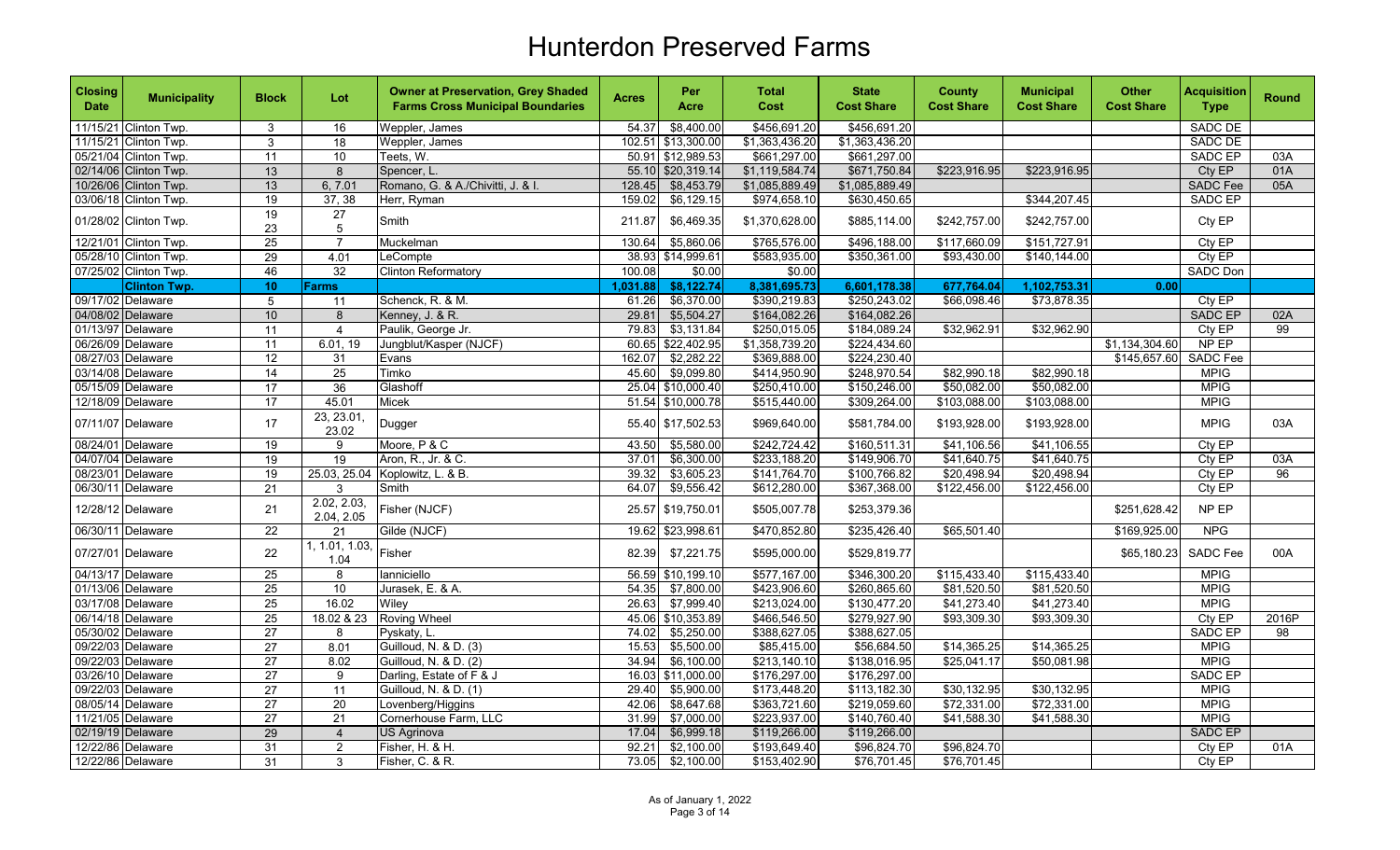| <b>Closing</b><br><b>Date</b> | <b>Municipality</b>                    | <b>Block</b>          | Lot                  | <b>Owner at Preservation, Grey Shaded</b><br><b>Farms Cross Municipal Boundaries</b> | <b>Acres</b>  | Per<br>Acre           | Total<br>Cost          | <b>State</b><br><b>Cost Share</b> | <b>County</b><br><b>Cost Share</b> | <b>Municipal</b><br><b>Cost Share</b> | <b>Other</b><br><b>Cost Share</b> | <b>Acquisition</b><br><b>Type</b> | <b>Round</b>   |
|-------------------------------|----------------------------------------|-----------------------|----------------------|--------------------------------------------------------------------------------------|---------------|-----------------------|------------------------|-----------------------------------|------------------------------------|---------------------------------------|-----------------------------------|-----------------------------------|----------------|
|                               | 12/22/86 Delaware                      | 31                    | $\overline{4}$       | Plescher (NJCF)                                                                      | 83.81         | \$2,100.00            | \$175,995.75           | \$87,997.88                       | \$87,997.87                        |                                       |                                   | Cty EP                            | 02A            |
|                               | 06/25/21 Delaware                      | 31                    | 5                    | Curtis, Richard & Michael                                                            |               | 59.99 \$12,600.00     | \$755,911.80           | \$377,955.90                      | \$377,955.90                       |                                       |                                   | NP/OS                             |                |
|                               | 09/18/00 Delaware                      | 31                    | 9                    | Sayles, C. & P.                                                                      | 209.18        | $\overline{4,369.81}$ | \$914,067.99           | \$630,511.99                      | \$141,778.00                       | \$141,778.00                          |                                   | Cty EP                            |                |
|                               | 06/25/97 Delaware                      | $\overline{32}$       | 13                   | Hilton, E. & E.                                                                      | 70.06         | \$3,851.35            | \$269,813.70           | \$189,561.42                      | \$40,126.14                        | \$40,126.14                           |                                   | Cty EP                            |                |
|                               | 10/31/02 Delaware                      | $\overline{32}$       | 31                   | Newbaker                                                                             | 17.52         | \$6,000.00            | \$105,120.00           | \$105,120.00                      |                                    |                                       |                                   | <b>SADC EP</b>                    | 00A            |
|                               | 03/27/09 Delaware                      | 32                    | 32                   | Danese (NJCF)                                                                        | 62.27         | \$20,999.66           | \$1,307,649.00         | \$630,473.63                      | \$251,099.97                       | \$156,250.00                          | \$269,825.40                      | NPG                               |                |
|                               | 11/20/00 Delaware                      | 32                    | 29, 30               | <b>Ontario Limited</b>                                                               | 98.65         | \$4,997.41            | \$492,970.00           | \$492,970.00                      |                                    |                                       |                                   | <b>SADC EP</b>                    | 03A            |
|                               | 06/20/06 Delaware                      | $\overline{34}$       | 8                    | Gilde, D.                                                                            |               | 17.64 \$12,000.00     | \$211,632.00           | \$126,979.20                      | \$42,326.40                        | \$42,326.40                           |                                   | <b>MPIG</b>                       |                |
|                               | 02/11/04 Delaware                      | 34                    | $\overline{21}$      | Johnson, R.                                                                          | 37.95         | \$7,500.00            | \$284,640.00           | \$284,640.00                      |                                    |                                       |                                   | <b>SADC EP</b>                    | 00A            |
|                               | 06/27/11 Delaware                      | $\overline{38}$       | 8                    | Emmons                                                                               |               | 41.35 \$11,999.71     | \$496,188.00           | \$297,712.80                      | \$99,237.60                        | \$99,237.60                           |                                   | Cty EP                            |                |
|                               | 06/21/00 Delaware                      | $\overline{38}$       | 22                   | Emmons, A.                                                                           | 141.73        | \$5,000.00            | \$708,633.50           | \$481,870.78                      | \$113,381.36                       | \$113,381.36                          |                                   | Cty EP                            |                |
|                               | 07/28/09 Delaware                      | 39                    | $\overline{1}$       | Steinhardt/Skeuse                                                                    |               | 43.44 \$19,995.40     | \$868,520.00           | \$521,112.00                      | \$173,704.00                       | \$173,704.00                          |                                   | <b>MPIG</b>                       |                |
|                               | 04/14/14 Delaware                      | 39                    | $\mathbf{3}$         | Copeland                                                                             |               | 74.40 \$12,629.50     | \$939,634.90           | \$457,893.71                      |                                    |                                       | \$481.741.19                      | <b>MPIG</b>                       |                |
|                               | 10/23/19 Delaware                      | 39                    | 19                   | Bellsflower                                                                          |               | 89.07 \$14,599.99     | \$1,300,392.28         | \$1,300,392.28                    |                                    |                                       |                                   | <b>SADC EP</b>                    |                |
|                               | 11/09/07 Delaware                      | 44                    | 6                    | Cifrese/Geha                                                                         | 33.89         | \$8,000.31            | \$271,130.40           | \$166,067.37                      | \$52,531.52                        | \$52,531.51                           |                                   | Cty EP                            | 05A            |
|                               | 02/21/03 Delaware                      | 44                    | 12                   | Zachar, S. & H.                                                                      | 42.69         | \$7,600.00            | \$324,421.20           | \$200,628.90                      | \$41,264.10                        | \$82,528.20                           |                                   | <b>MPIG</b>                       |                |
|                               | 10/22/15 Delaware                      | 44                    | 15                   | Yard                                                                                 | 33.32         | \$9,848.77            | \$328,160.95           | \$146,765.45                      |                                    |                                       | \$181,395.50                      | <b>MPIG</b>                       | 2012           |
|                               | 01/24/03 Delaware                      | 44                    | 27<br>27.01          | Brodeen (2)                                                                          | 59.16         | \$6,399.99            | \$378,636.38           | \$242,564.20                      | \$68,036.09                        | \$68,036.09<br>\$73,604.60            |                                   | <b>MPIG</b><br><b>MPIG</b>        | 98<br>99       |
|                               | 01/24/03 Delaware<br>06/04/97 Delaware | 44                    |                      | Brodeen (1)                                                                          | 48.00<br>0.26 | \$6,400.00<br>\$0.00  | \$307,219.20<br>\$0.00 | \$196,812.30                      | \$36,802.30                        |                                       |                                   | <b>SADC Don</b>                   | 99             |
|                               | 12/18/20 Delaware                      | 45                    | 1.01<br>$\mathbf{3}$ | Rosenborg<br>Martin, Tim & Katherine                                                 | 31.66         | \$6,300.00            | \$199,476.90           | \$128,235.15                      | \$35,620.88                        | \$35,620.87                           |                                   | <b>CPIG</b>                       | 2017H          |
|                               | 11/26/02 Delaware                      | 45<br>46              | $\overline{1}$       | Foley, E.J, Inc.                                                                     | 176.04        | \$6,984.09            | \$1,229,479.86         | \$772,815.91                      | \$228,331.97                       | \$228,331.97                          |                                   | Cty EP                            | 00A            |
|                               | 09/11/14 Delaware                      | 51                    | $\mathbf{1}$         | Cyktor                                                                               | 21.45         | \$15,596.36           | \$334,542.00           | \$200,725.20                      | \$66,908.40                        | \$66,908.40                           |                                   | <b>MPIG</b>                       |                |
|                               | 02/15/94 Delaware                      | 51                    | 9                    | Rading, B. & C.                                                                      | 207.85        | \$3,040.00            | \$631,848.80           | \$473,886.60                      | \$157,962.20                       |                                       |                                   | Cty EP                            | 00A            |
|                               | 01/04/06 Delaware                      | 51                    | 9.05                 | Connolly, J. & Ashby                                                                 | 71.50         | \$7,840.00            | \$560,528.64           | \$344,610.72                      | \$96,734.09                        | \$119,183.83                          |                                   | CtyEP                             |                |
|                               | 02/26/96 Delaware                      | 53                    | 5, 6                 | Bodine, W. & P.                                                                      | 186.20        | \$4,311.76            | \$802,849.50           | \$489,738.19                      | \$156,555.65                       | \$156,555.65                          |                                   | Cty EP                            | 97             |
|                               | 02/09/07 Delaware                      | 56                    | $\overline{20}$      | Robichaud, S. (Dodds)                                                                | 23.04         | \$8,000.00            | \$184,304.00           | \$112,886.20                      | \$35,708.90                        | \$35,708.90                           |                                   | <b>MPIG</b>                       | 99             |
|                               | 02/11/05 Delaware                      | $\overline{56}$       | 1, 17.01, 19         | Locandro, R. & M.                                                                    | 47.68         | \$6,300.00            | \$300,384.00           | \$193,104.00                      | \$53,640.00                        | \$53,640.00                           |                                   | <b>MPIG</b>                       | 04A            |
|                               | 05/29/08 Delaware                      | 57                    | 9                    | Davis                                                                                | 104.41        | \$13,500.26           | \$1,409,562.00         | \$1,409,562.00                    |                                    |                                       |                                   | SADC EP                           |                |
|                               | 06/28/07 Delaware                      | 57                    | 13                   | Juniper III, LLC                                                                     |               | 61.29 \$11,600.95     | \$711,022.00           | \$711,022.00                      |                                    |                                       |                                   | SADC EP                           | 03A            |
|                               | 01/14/04 Delaware                      | $\overline{58}$       | $\overline{1}$       | Marion, W. & VanDoren, A.                                                            | 46.49         | \$7,600.00            | \$353,308.80           | \$353,308.80                      |                                    |                                       |                                   | <b>SADC EP</b>                    |                |
|                               | 01/09/07 Delaware                      | 58                    | 2.01                 | Walker, L.                                                                           |               | 80.17 \$13,000.00     | \$1,042,262.00         | \$1,042,262.00                    |                                    |                                       |                                   | <b>SADC EP</b>                    | <b>PIG-00A</b> |
|                               | 07/30/10 Delaware                      | 58                    | 9                    | Christopher                                                                          |               | 56.18 \$10,501.50     | \$589,974.00           | \$353,984.00                      | \$117,995.00                       | \$117,995.00                          |                                   | <b>MPIG</b>                       |                |
|                               | 12/30/03 Delaware                      | 59                    | $\overline{1}$       | Rigney & Teeter                                                                      | 92.20         | \$7,203.34            | \$664,169.22           | \$413,611.11                      | \$111,963.06                       | \$138,595.05                          |                                   | Cty EP                            | 01A            |
|                               | 07/18/02 Delaware                      | 60                    | 12, 15.02            | Spolar, W.                                                                           | 139.57        | \$5,300.00            | \$739,721.00           | \$495,473.50                      | \$122,123.75                       | \$122,123.75                          |                                   | <b>MPIG</b>                       |                |
|                               | 05/30/02 Delaware                      | 61                    | 3                    | Horner, G.                                                                           | 79.36         | \$6,700.00            | \$531,685.20           | \$531,685.20                      |                                    |                                       |                                   | <b>SADC EP</b>                    |                |
|                               | 02/20/04 Delaware                      | 61                    | 9                    | Frank B. Cooper & Sons, LLC                                                          | 43.31         | \$8,000.00            | \$346,504.00           | \$346,504.00                      |                                    |                                       |                                   | <b>SADC EP</b>                    | 01B            |
|                               | 02/20/04 Delaware                      | 61                    | 10                   | Frank B. Cooper & Sons, LLC                                                          | 47.77         | \$8,000.00            | \$382,144.00           | \$382,144.00                      |                                    |                                       |                                   | <b>SADC EP</b>                    | 01B            |
|                               | 02/20/04 Delaware                      | 62                    | 3                    | Frank B. Cooper & Sons, LLC                                                          | 36.59         | \$8,000.00            | \$292,752.00           | \$292,752.00                      |                                    |                                       |                                   | <b>SADC EP</b>                    | 01B            |
|                               | 11/26/03 Delaware                      | 62                    |                      | 4, 4.03, 4.04 Caffrey, E. & M.                                                       | 77.78         | \$7,167.88            | \$557,532.00           | \$557,532.00                      |                                    |                                       |                                   | <b>SADC EP</b>                    |                |
|                               | 07/09/01 Delaware                      | 19<br>31              | 21<br>$10$           | Hilltop Farms, L.L.C.                                                                | 135.81        | \$4,000.00            | \$543,244.00           | \$380,270.80                      | \$81,486.60                        | \$81,486.60                           |                                   | Cty EP                            | 00A            |
|                               | 04/15/88 Delaware                      | $\overline{19}$<br>36 | 33, 37<br>11, 24.01  | Michalenko, H. & B.                                                                  | 135.55        | \$2,300.00            | \$311,767.30           | \$155,883.65                      | \$155,883.65                       |                                       |                                   | Cty EP                            | 02A            |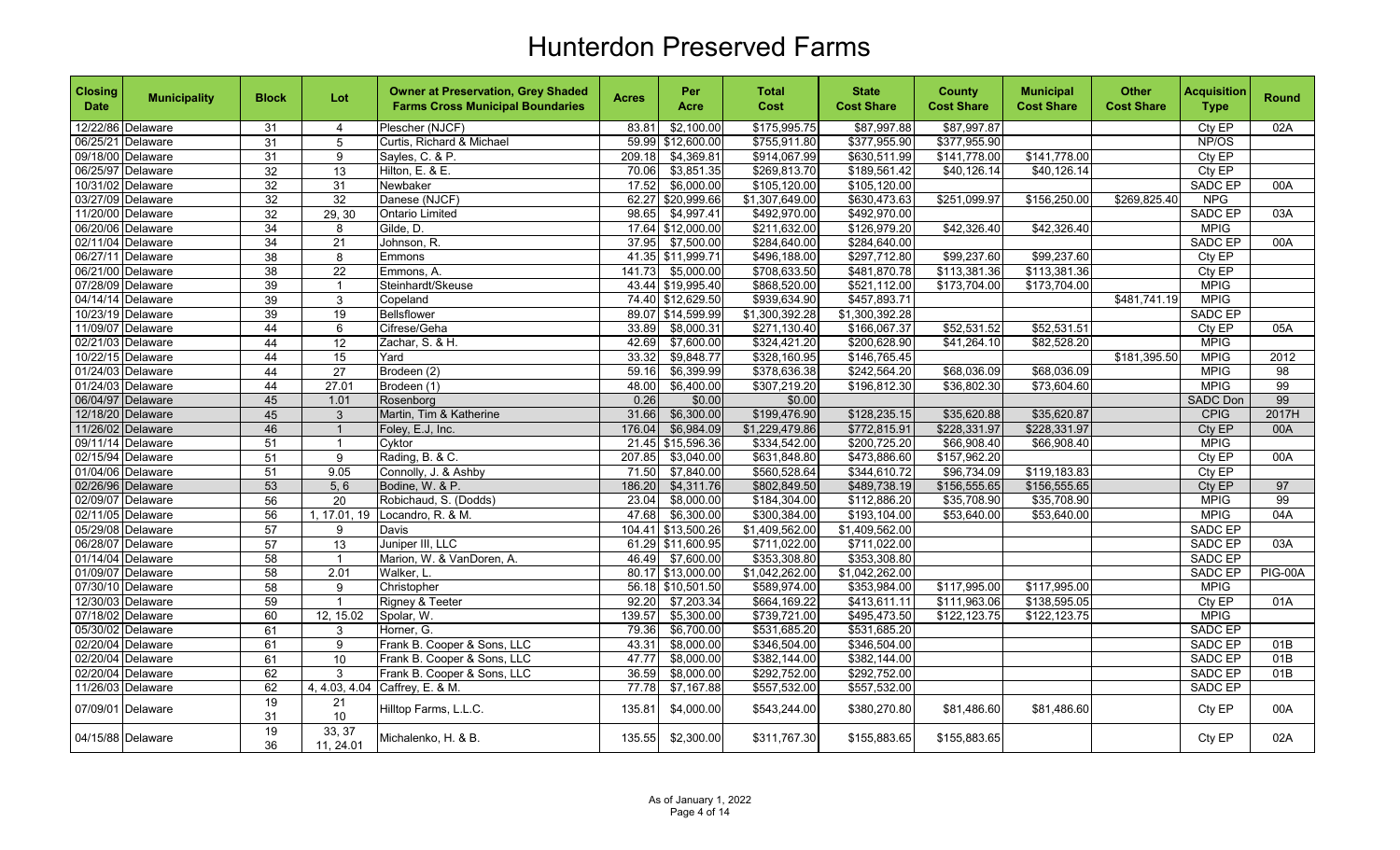| <b>Closing</b><br><b>Date</b> | <b>Municipality</b>                          | <b>Block</b>                       | Lot                                | <b>Owner at Preservation, Grey Shaded</b><br><b>Farms Cross Municipal Boundaries</b> | <b>Acres</b>    | Per<br>Acre              | <b>Total</b><br>Cost         | <b>State</b><br><b>Cost Share</b> | <b>County</b><br><b>Cost Share</b> | <b>Municipal</b><br><b>Cost Share</b> | <b>Other</b><br><b>Cost Share</b> | <b>Acquisition</b><br><b>Type</b> | <b>Round</b> |
|-------------------------------|----------------------------------------------|------------------------------------|------------------------------------|--------------------------------------------------------------------------------------|-----------------|--------------------------|------------------------------|-----------------------------------|------------------------------------|---------------------------------------|-----------------------------------|-----------------------------------|--------------|
|                               | 12/20/06 Delaware                            | 21<br>22                           | 3.01<br>23.01, 33                  | Cline-Finkle (NJCF)                                                                  | 34.82           | \$38,770.82              | \$1,350,000.00               | \$821,875.00                      |                                    |                                       | \$528,125.00                      | NP Fee                            |              |
|                               | 11/07/03 Delaware                            | $\overline{27}$<br>44              | 16<br>24                           | Johnson, E. & D.                                                                     | 58.28           | \$6,900.00               | \$402,145.80                 | \$253,526.70                      | \$49,539.70                        | \$99,079.40                           |                                   | <b>MPIG</b>                       |              |
|                               | 05/13/02 Delaware                            | 33<br>34                           | $\overline{2}$<br>25               | Jones (NJCF)                                                                         | 215.67          | \$5,749.63               | \$1,240,000.00               | \$829,986.85                      | \$205,006.60                       | \$205,006.55                          |                                   | Cty EP                            |              |
|                               | 08/15/13 Delaware                            | 5<br>$\,6\,$<br>12                 | 10, 11.03,<br>11.04<br>33.01       | 12 Conley, Richard (NJCF)                                                            | 106.80          | \$9,921.22               | \$1,059,586.44               | \$546,960.84                      |                                    |                                       | \$512,625.60                      | NP EP                             |              |
|                               | 03/25/03 Delaware                            | $\overline{38}$                    | 19.01                              | Pauch                                                                                | 72.60           | \$7,500.00               | \$544,477.50                 | \$337,576.05                      | \$92,561.18                        | \$114,340.27                          |                                   | Cty EP                            | 00A          |
|                               | <b>Delaware</b>                              | 77                                 | Farms                              |                                                                                      | 5,146.02        | \$7,580.96               | \$39,011,759.50              | \$26,547,465.55                   | \$4,803,137.50                     | \$3,920,747.89                        | \$3,740,408.54                    |                                   |              |
|                               | 12/18/20 East Amwell                         | $\overline{1}$                     | $\mathbf{1}$                       | Martin, Tim & Katherine                                                              | 2.12            | \$6,300.00               | \$13,362.31                  | \$8,590.05                        | \$2,386.13                         | \$2,386.13                            |                                   | <b>CPIG</b>                       | 2017H        |
|                               | 06/04/97 East Amwell                         | $\overline{2}$                     | 10.05                              | Rosenborg                                                                            | 46.78           | \$0.00                   | \$0.00                       |                                   |                                    |                                       |                                   | <b>SADC Don</b>                   | 99           |
|                               | 06/27/11 East Amwell                         | 3                                  | 3                                  | Rynearson (South)                                                                    | 36.48           | \$10,498.85              | \$382,998.00                 | \$225,421.68                      | \$75,140.00                        | \$82,436.32                           |                                   | <b>MPIG</b>                       |              |
|                               | 06/27/11 East Amwell                         | $\mathbf{3}$                       | 3.04                               | Rynearson (North)                                                                    |                 | 43.25 \$11,616.14        | \$502,398.00                 | \$296,286.00                      | \$98,762.00                        | \$107,350.00                          |                                   | <b>MPIG</b>                       |              |
|                               | 10/15/01 East Amwell                         | $\overline{7}$<br>8                | 6<br>2, 3, 4, 24                   | <b>Amwell Valley Conservancy</b>                                                     | 337.03          | \$5,512.81               | \$1,857,955.00               | \$1,161,964.38                    | \$347,995.31                       | \$347,995.31                          |                                   | Cty EP                            | 00A          |
|                               | 06/21/12 East Amwell                         | $\overline{11}$                    | $\mathsf 3$                        | Southwark Farms                                                                      |                 | 61.38 \$11,699.24        | \$718,099.20                 | \$718,099.20                      |                                    |                                       |                                   | <b>SADC EP</b>                    |              |
|                               | 12/12/14 East Amwell                         | 11                                 | $\overline{37}$                    | Scibilia                                                                             | 40.10           | \$5,506.31               | \$220,803.00                 | \$144,258.31                      | \$38,272.35                        | \$38,272.34                           |                                   | <b>MPIG</b>                       |              |
|                               | 08/02/04 East Amwell                         | 16                                 | 31.05                              | Rieter I                                                                             | 19.05           | \$9,299.98               | \$177,118.05                 | \$102,843.00                      |                                    | \$74,275.05                           |                                   | SADC EP                           |              |
|                               | 08/02/04 East Amwell                         | 16.01                              | 31                                 | Rieter II                                                                            | 52.03           | \$9,300.00               | \$483,832.50                 | \$416,200.00                      |                                    | \$67,632.50                           |                                   | SADC EP                           | 6            |
|                               | 04/25/02 East Amwell                         | 17                                 | 15                                 | Crater, S.                                                                           | 41.44           | \$7,000.00               | \$290,087.00                 | \$290,087.00                      |                                    |                                       |                                   | SADC EP                           | 01A          |
|                               | 11/04/09 East Amwell                         | $\overline{17}$                    | 16.03                              | Fisher (DW Vineyards)                                                                | 25.43           | \$14,001.77              | \$356,065.00                 | \$213,637.20                      | \$71,498.90                        | \$71,498.90                           |                                   | <b>MPIG</b>                       |              |
|                               | 10/31/96 East Amwell                         | 17                                 | 24                                 | Van Marter                                                                           | 147.99          | \$4,242.84               | \$627,881.00                 | \$627,881.00                      |                                    |                                       |                                   | <b>SADC</b> Fee                   |              |
|                               | 06/03/11 East Amwell                         | 17                                 | 34                                 | Zuegner                                                                              | 78.83           | \$13,000.33              | \$1,024,816.00               | \$614,889.60                      | \$204,963.20                       | \$204,963.20                          |                                   | <b>MPIG</b>                       |              |
|                               | 03/23/01 East Amwell                         | 17                                 | 9, 10                              | Schwab, F.&M.                                                                        | 145.74          | \$5,336.00               | \$777,647.31                 | \$519,986.05                      | \$128,830.63                       | \$128,830.63                          |                                   | Cty EP                            | 03A          |
|                               | 06/20/02 East Amwell                         | $\overline{18}$                    | $\overline{1}$                     | Cavalier                                                                             | 105.90          | \$4,816.00               | \$510,000.00                 | \$315,707.36                      |                                    |                                       | \$194,292.64                      | <b>SADC Fee</b>                   | 00A          |
|                               | 11/17/03 East Amwell                         | $\overline{18}$                    | $\overline{18}$                    | Kanach J.                                                                            | 70.83           | \$6,695.44               | \$474,245.00                 | \$299,191.36                      | \$87,256.82                        | \$87,526.82                           |                                   | <b>MPIG</b>                       | 02B          |
|                               | 12/08/06 East Amwell                         | 18                                 | 22                                 | Kanach                                                                               | 133.47          | \$7,200.00               | \$960,962.40                 | \$463,410.00                      | \$497,552.40                       |                                       |                                   | Cty EP                            |              |
|                               | 09/28/01 East Amwell                         | 18                                 | 23                                 | Batlle, M.                                                                           | 75.54           | \$5,500.00               | \$415,459.00                 | \$298,375.10                      | \$58,541.95                        | \$58,541.95                           |                                   | Cty EP                            | 00A          |
|                               | 06/09/03 East Amwell<br>04/12/95 East Amwell | 20                                 | 6                                  | Furst<br>du Fosse                                                                    | 62.23<br>130.98 | \$6,871.03<br>\$4,600.00 | \$427,598.00<br>\$602,521.80 | \$267,095.39<br>\$358,893.42      | \$80,251.31<br>\$75,970.14         | \$80,251.30<br>\$167,658.24           |                                   | <b>MPIG</b><br>CtyEP              | 01A<br>01B   |
|                               | 06/18/02 East Amwell                         | $\overline{20}$<br>$\overline{20}$ | $\overline{20}$<br>$\overline{22}$ | Martin, T (Originally J. Kanach)                                                     | 49.23           | \$6,967.11               | \$342,977.00                 | \$194,472.00                      | \$74,252.50                        | \$74,252.50                           |                                   | Cty EP                            |              |
|                               | 08/13/02 East Amwell                         | $\overline{20}$                    | 23.02                              | Kanach, G & J                                                                        | 49.65           | \$6,907.90               | \$342,977.00                 | \$194,472.00                      | \$74,252.50                        | \$74,252.50                           |                                   | CtyEP                             | 00A          |
|                               | 06/19/03 East Amwell                         | 20                                 | 24                                 | Harrison                                                                             | 58.75           | \$6,915.25               | \$406,264.00                 | \$253,166.50                      | \$76,548.75                        | \$76,548.75                           |                                   | <b>MPIG</b>                       |              |
|                               | 04/27/18 East Amwell                         | 20                                 | 11, 16, 16.01<br>30                | Van Doren                                                                            | 140.79          | \$9,792.62               | \$1,378,683.60               | \$1,378,683.60                    |                                    |                                       |                                   | <b>SADC EP</b>                    |              |
|                               | 05/07/03 East Amwell                         | 20                                 | 17.07, 18                          | Halstead, R & D                                                                      | 109.58          | \$6,807.82               | \$746,000.40                 | \$470,304.60                      | \$137,847.90                       | \$137,847.90                          |                                   | <b>MPIG</b>                       | 03A          |
|                               | 06/29/21 East Amwell                         | 21                                 | 13                                 | Thomas, Susan                                                                        | 33.98           | \$10,500.00              | \$356,790.00                 | \$214,074.00                      | \$71,358.00                        | \$71,358.00                           |                                   | <b>MPIG</b>                       | 2019P        |
|                               | 12/17/07 East Amwell                         | 21                                 | 15                                 | Torsilieri                                                                           | 19.00           | \$9,000.00               | \$171,000.00                 | \$102,600.00                      | \$34,200.00                        | \$34,200.00                           |                                   | <b>MPIG</b>                       | 05A          |
|                               | 08/28/14 East Amwell                         | $\overline{21}$                    | 16.03                              | Hay                                                                                  |                 | 22.62 \$14,545.67        | \$329,023.10                 | \$197,413.86                      | \$65,804.62                        | \$65,804.62                           |                                   | <b>MPIG</b>                       |              |
|                               | 06/19/03 East Amwell                         | $\overline{21}$                    | 19                                 | Hill                                                                                 | 48.08           | \$5,490.96               | \$264,000.00                 | \$175,488.35                      | \$44,255.82                        | \$44,255.83                           |                                   | <b>MPIG</b>                       |              |
|                               | 06/29/01 East Amwell                         | $\overline{21}$                    | 19.03                              | Nemeth, E. & R.                                                                      | 59.64           | \$4,721.01               | \$281,575.20                 | \$192,409.72                      | \$44,582.74                        | \$44,582.74                           |                                   | Cty EP                            | 00A          |
|                               | 09/05/08 East Amwell                         | 21                                 | 11,12                              | Kanach, Lillian                                                                      |                 | 35.90 \$11,000.00        | \$394,900.00                 | \$236,940.00                      | \$78,980.00                        | \$78,980.00                           |                                   | <b>MPIG</b>                       |              |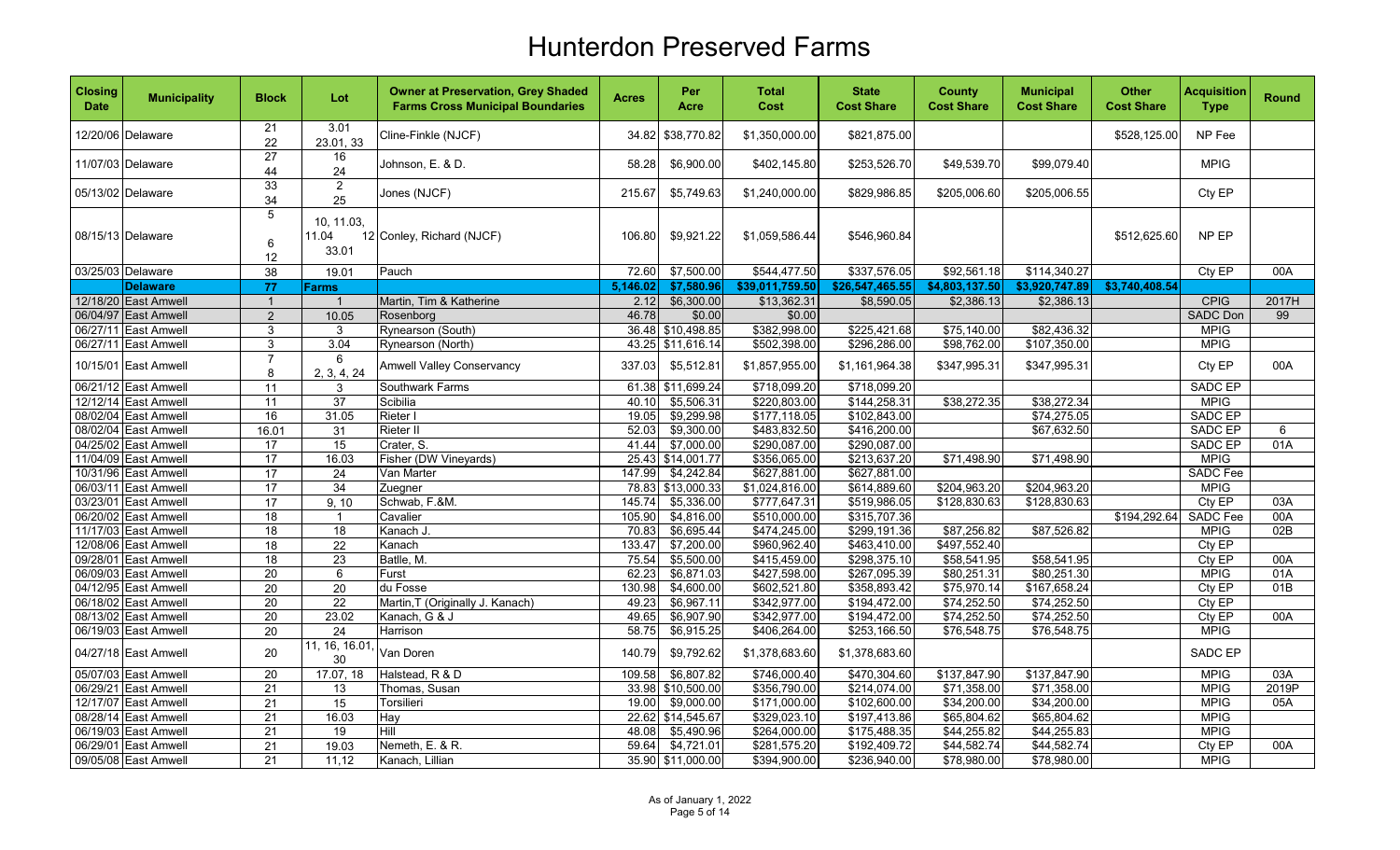| <b>Closing</b><br><b>Date</b> | <b>Municipality</b>  | <b>Block</b>             | Lot                      | <b>Owner at Preservation, Grey Shaded</b><br><b>Farms Cross Municipal Boundaries</b> | <b>Acres</b> | Per<br><b>Acre</b> | Total<br>Cost   | <b>State</b><br><b>Cost Share</b> | <b>County</b><br><b>Cost Share</b> | <b>Municipal</b><br><b>Cost Share</b> | <b>Other</b><br><b>Cost Share</b> | <b>Acquisition</b><br><b>Type</b> | <b>Round</b> |
|-------------------------------|----------------------|--------------------------|--------------------------|--------------------------------------------------------------------------------------|--------------|--------------------|-----------------|-----------------------------------|------------------------------------|---------------------------------------|-----------------------------------|-----------------------------------|--------------|
|                               | 12/30/09 East Amwell | 21                       | 16, 16.01                | Staump/Hay                                                                           | 55.98        | \$17,202.91        | \$963,019.10    | \$577,811.46                      | \$192,603.82                       | \$192,603.82                          |                                   | <b>MPIG</b>                       |              |
|                               | 06/28/05 East Amwell | 21                       |                          | 2, 2.03, 2.04 Baron (NJCF)                                                           | 163.23       | \$6,900.00         | \$1,126,293.90  | \$1,126,293.90                    |                                    |                                       |                                   | <b>SADC EP</b>                    | 03A          |
|                               | 08/27/99 East Amwell | $\overline{23}$          | 11                       | Denton, Inga Estate                                                                  | 104.22       | \$0.00             | \$0.00          |                                   |                                    |                                       |                                   | Cty Don                           | 00A          |
|                               | 06/23/89 East Amwell | $\overline{23}$<br>35.01 | 12, 12.01<br>8           | Manners, E.                                                                          |              | 85.02 \$11,583.45  | \$984,824.88    | \$738,618.66                      | \$147,723.74                       | \$98,482.48                           |                                   | Cty EP                            | 00B          |
|                               | 01/05/90 East Amwell | 24                       | $\mathbf{3}$             | Kinderman                                                                            | 57.73        | \$2,875.00         | \$165,970.88    | \$0.00                            | \$91,283.00                        | $\overline{$74,687.88}$               |                                   | Cty EP                            |              |
|                               | 03/09/07 East Amwell | $\overline{24}$          | 11                       | Peabody, R. & K./Manners B. & J.                                                     | 46.05        | \$7,800.00         | \$359,182.20    | \$221,035.20                      | \$69,073.50                        | \$69,073.50                           |                                   | Cty EP                            | 98           |
|                               | 01/11/08 East Amwell | 25                       | 3                        | Isabella                                                                             | 31.37        | \$8,099.48         | \$254,080.80    | \$155,271.60                      | \$49,404.60                        | \$49,404.60                           |                                   | <b>MPIG</b>                       |              |
|                               | 12/11/02 East Amwell | 25                       | 9                        | <b>McLarty</b>                                                                       | 90.40        | \$5,900.00         | \$533,360.00    | \$348,040.00                      | \$92,660.00                        | \$92,660.00                           |                                   | Cty EP                            | 00A          |
|                               | 07/26/07 East Amwell | 25                       | 11                       | <b>Wielenta North</b>                                                                | 23.10        | \$11,702.53        | \$270,328.50    | \$162,197.10                      | \$54,065.70                        | \$54,065.70                           |                                   | <b>MPIG</b>                       | 00B          |
|                               | 07/06/06 East Amwell | 25                       | $\overline{12}$          | Henssler, S.                                                                         | 123.39       | \$6,500.00         | \$802,009.00    | \$512,051.90                      | \$136,958.46                       | \$152,998.64                          |                                   | Cty EP                            | 91/92        |
|                               | 06/23/89 East Amwell | $\overline{26}$<br>31    | $\mathbf{3}$<br>5        | Hill, W. & P.                                                                        | 131.48       | \$9,847.88         | \$1,294,770.00  | \$971,077.50                      | \$161,846.25                       | \$161,846.25                          |                                   | Cty EP                            | 02A          |
|                               | 07/05/12 East Amwell | $\overline{27}$          | 33                       | Beaver Creek Equestrian (HLT)                                                        | 54.11        | \$5,544.26         | \$300,000.00    |                                   |                                    |                                       | \$300,000.00                      | NP EP                             |              |
|                               | 03/31/06 East Amwell | $\overline{27}$          | 33.01                    | Cannelongo, K.                                                                       | 25.27        | \$12,000.00        | \$303,228.00    | \$181,936.80                      | \$60,645.60                        | \$60,645.60                           |                                   | Cty EP                            | 02B          |
|                               | 10/19/89 East Amwell | $\overline{27}$          | 39                       | Totten, R. & E.                                                                      | 136.72       | \$9,853.72         | \$1,347,200.00  | \$925,906.64                      | \$286,573.36                       | \$134,720.00                          |                                   | Cty EP                            |              |
|                               | 10/14/09 East Amwell | $\overline{27}$          | 46, 46.05                | Hazel, Harrison                                                                      | 28.99        | \$12,998.65        | \$376,831.00    | \$226,099.00                      | \$75,366.00                        | \$75,366.00                           |                                   | <b>MPIG</b>                       |              |
|                               | 07/24/02 East Amwell | $\overline{27}$<br>31    | 47<br>3                  | Russell, N. & V.                                                                     | 95.32        | \$7,262.48         | \$692,238.07    | \$431,756.73                      | \$116,395.91                       | \$144,085.43                          |                                   | Cty EP                            |              |
|                               | 12/12/02 East Amwell | 30                       | 12, 16.01                | Mencheck                                                                             | 51.03        | \$5,954.23         | \$303,868.00    | \$199,032.60                      | \$52,417.70                        | \$52,417.70                           |                                   | Cty EP                            | 00A          |
|                               | 09/22/93 East Amwell | 30                       | 5, 41.01, 42             | Gulick, R. & E.                                                                      | 215.42       | \$4,718.02         | \$1,016,370.63  | \$609,822.38                      | \$203,274.13                       | \$203,274.12                          |                                   | Cty EP                            | 00A          |
|                               | 06/24/11 East Amwell | 31                       | 4, 10                    | Harrison Living Trust                                                                | 96.31        | \$6,981.54         | \$672,392.00    | \$422,646.40                      | \$124,872.80                       | \$124,872.80                          |                                   | Cty EP                            |              |
|                               | 07/09/02 East Amwell | $\overline{32}$          | $\overline{\mathbf{1}}$  | Nielsen, K. & Galloway, P.                                                           | 87.77        | \$7,100.00         | \$623,152.80    | \$390,567.60                      | \$103,829.54                       | \$128,755.66                          |                                   | $City$ $EP$                       | 01A          |
|                               | 12/30/99 East Amwell | $\overline{32}$<br>40.01 | 3<br>3                   | Sowsian                                                                              | 148.81       | \$4,483.00         | \$667,112.09    | \$459,790.98                      | \$103,660.55                       | \$103,660.56                          |                                   | Cty EP                            | 03A          |
|                               | 07/26/07 East Amwell | 32                       | 5                        | Wielenta South                                                                       | 73.37        | \$11,001.05        | \$807,147.00    | \$484,288.20                      | \$161,429.40                       | \$161,429.40                          |                                   | <b>MPIG</b>                       |              |
|                               | 08/15/95 East Amwell | 33                       | 5, 7.06, 1.03 Weeden, M. |                                                                                      | 78.88        | \$3,541.00         | \$279,314.08    | \$151,449.60                      | \$26,898.08                        | \$100,966.40                          |                                   | Cty EP                            | 97           |
|                               | 10/25/11 East Amwell | 34                       | 34                       | Holcombe                                                                             | 90.74        | \$13,499.40        | \$1,224,936.00  | \$1,224,936.00                    |                                    |                                       |                                   | SADC EP                           |              |
|                               | 05/19/00 East Amwell | 34                       | 1.01, 2, 2.09,           | Garrett, R.&D./Mack, J.&L.                                                           | 65.13        | \$4,000.00         | \$260,524.00    | \$182,366.00                      | \$39,079.00                        | \$39,079.00                           |                                   | Cty EP                            | 98           |
|                               | 06/23/89 East Amwell | 35.01                    | 8.02                     | Manners, E. (Division 4/28/05)                                                       | 38.17        | \$11,583.45        | \$442,140.27    | \$331,605.20                      | \$66,321.04                        | \$44,214.03                           |                                   | Ctv EP                            | Div          |
|                               | 11/27/91 East Amwell | 35.01                    | 10                       | Thompson (N)                                                                         | 123.59       | \$5,480.73         | \$677,352.41    | \$440,279.07                      | \$135,470.48                       | \$101,602.86                          |                                   | Cty EP                            | 97           |
|                               | 12/05/97 East Amwell | 35.01                    | 11                       | Gardner                                                                              | 56.67        | \$0.00             | \$0.00          |                                   |                                    |                                       |                                   | Cty Don                           | 02A          |
|                               | 11/01/91 East Amwell | 35.01                    | 13                       | Thompson (S)                                                                         | 163.65       | \$5,101.23         | \$834,790.09    | \$542,613.55                      | \$166,958.03                       | \$125,218.51                          |                                   | Cty EP                            | 96           |
|                               | 06/10/05 East Amwell | 40                       | 5                        | Wee Beginnings Farm, LLC                                                             | 62.92        | \$7,150.00         | \$449,892.30    | \$449,892.30                      |                                    |                                       |                                   | SADC EP                           | 01A          |
|                               | 03/15/07 East Amwell | 41                       | 25.01, 25.02             | Colonial Sportsmen Club, Inc.                                                        | 92.37        | \$7,435.05         | \$686,797.50    | \$686,797.50                      |                                    |                                       |                                   | <b>SADC EP</b>                    | 01A          |
|                               | <b>East Amwell</b>   | 62                       | <b>Farms</b>             |                                                                                      | 4,981.00     | \$6,937.80         | \$34,557,164.37 | \$24,107,024.60                   | \$5,188,314.66                     | \$4,767,832.47                        | \$494,292.64                      |                                   |              |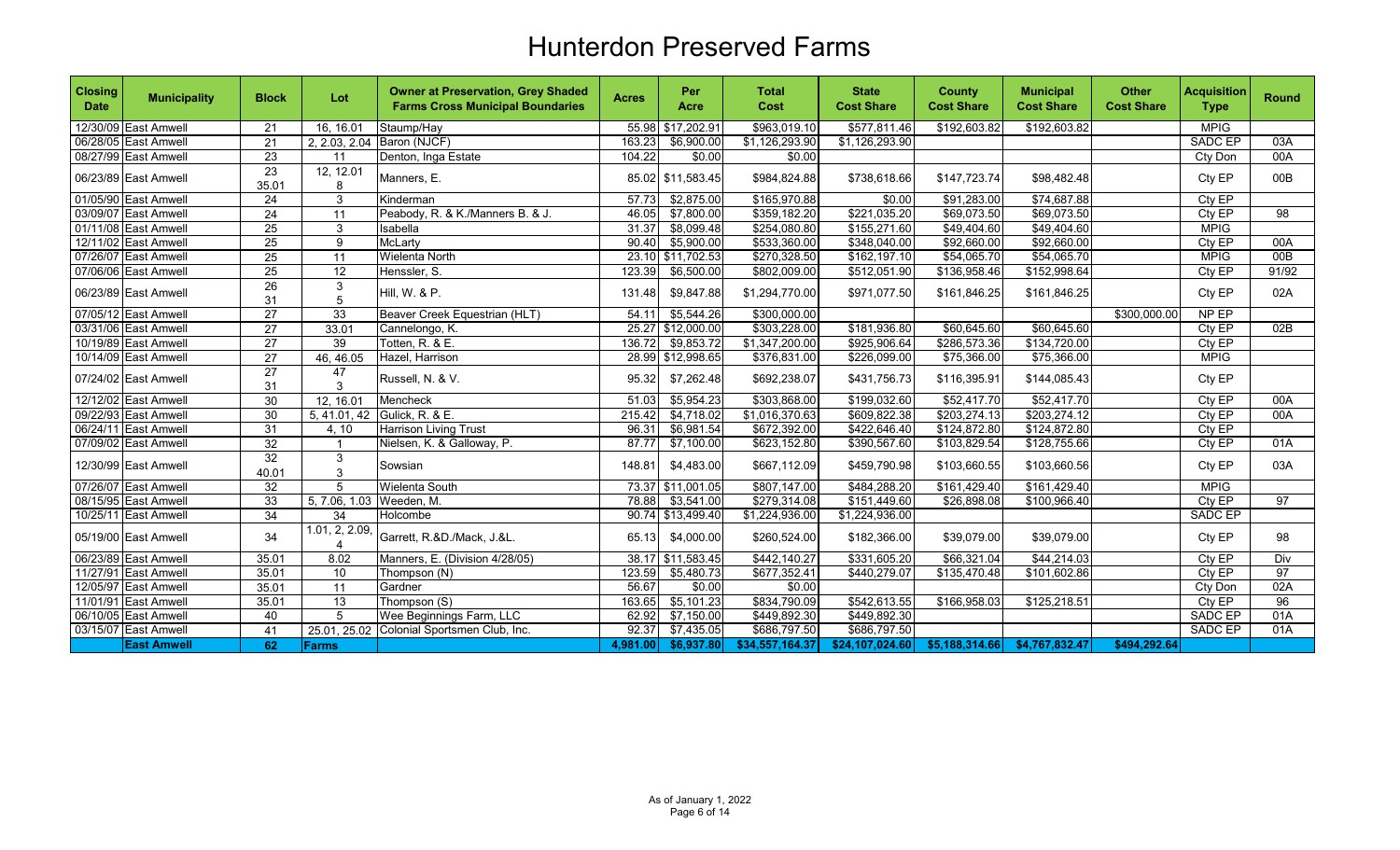| <b>Closing</b><br><b>Date</b> | <b>Municipality</b>   | <b>Block</b>          | Lot              | <b>Owner at Preservation, Grey Shaded</b><br><b>Farms Cross Municipal Boundaries</b> | <b>Acres</b> | Per<br>Acre | <b>Total</b><br><b>Cost</b> | <b>State</b><br><b>Cost Share</b> | <b>County</b><br><b>Cost Share</b> | <b>Municipal</b><br><b>Cost Share</b> | <b>Other</b><br><b>Cost Share</b> | <b>Acquisition</b><br><b>Type</b> | <b>Round</b>    |
|-------------------------------|-----------------------|-----------------------|------------------|--------------------------------------------------------------------------------------|--------------|-------------|-----------------------------|-----------------------------------|------------------------------------|---------------------------------------|-----------------------------------|-----------------------------------|-----------------|
| 05/18/05 Franklin             |                       | 10                    | $\overline{4}$   | Vitale, M. & E.                                                                      | 52.89        | \$6,100.00  | \$322,598.51                | \$208,895.75                      | \$56,851.38                        | \$56,851.38                           |                                   | <b>MPIG</b>                       |                 |
| 11/12/19 Franklin             |                       | 10                    | 6                | America's Grow a Row                                                                 | 35.33        | \$8,500.00  | \$300,279.50                | \$181,934.05                      | \$59,172.73                        | \$59,172.73                           |                                   | CPIG                              | 2018P           |
| 01/31/19 Franklin             |                       | 22<br>43              | $\sqrt{5}$<br>22 | Michisk, Robert G                                                                    | 36.05        | \$7,898.90  | \$284,755.50                | \$174,818.25                      | \$54,968.63                        | \$54,968.63                           |                                   | <b>CPIG</b>                       | 2017P           |
| 03/05/20 Franklin             |                       | 23                    | 8.01             | Vartikar-McCullough, Jason & Sarah                                                   | 69.50        | \$9,800.00  | \$681,109.80                | \$346,109.80                      |                                    |                                       | \$335,000.00                      | <b>MPIG</b>                       | 2015H           |
| 02/09/06 Franklin             |                       | $\overline{25}$       | 1.02             | Lawson                                                                               | 39.30        | \$7,300.00  | \$286,882.70                | \$178,810.45                      | \$48,298.47                        | \$59,773.78                           |                                   | Cty EP                            | $\overline{99}$ |
| 03/23/07 Franklin             |                       | $\overline{27}$       | 15.01            | Stephens                                                                             | 14.85        | \$10,003.37 | \$148,550.00                | \$89,130.00                       | \$29,710.00                        | \$29,710.00                           |                                   | <b>MPIG</b>                       | 00A             |
| 02/22/18 Franklin             |                       | $\overline{28}$       | $\overline{24}$  | Foster                                                                               | 48.51        | \$7,399.69  | \$358,959.20                | \$223,136.80                      | \$67,911.20                        | \$67,911.20                           |                                   | <b>MPIG</b>                       | 2015H           |
| 06/19/13 Franklin             |                       | $\overline{29}$       | 50               | Dorsi                                                                                | 40.54        | \$8,496.02  | \$344,394.50                | \$202,585.00                      | \$70,904.75                        | \$70,904.75                           |                                   | <b>MPIG</b>                       |                 |
| 06/08/89 Franklin             |                       | $\overline{29}$<br>30 | 21<br>$10\,$     | Knispel                                                                              | 149.05       | \$10,000.00 | \$1,490,520.00              | \$1,117,890.00                    | \$223,577.80                       | \$149,052.20                          |                                   | Cty EP                            | 02A             |
| 11/08/13 Franklin             |                       | 30                    | 14               | Peterson High Plain                                                                  | 35.00        | \$6,201.42  | \$217,049.60                | \$140,032.00                      | \$38,508.80                        | \$38,508.80                           |                                   | Cty EP                            |                 |
| 02/28/92 Franklin             |                       | 30                    | 11, 11.01        | Peterson, E, et al                                                                   | 153.25       | \$4,832.00  | \$740,484.67                | \$436,607.92                      | \$151,938.37                       | \$151,938.37                          |                                   | CtyEP                             | $\overline{97}$ |
| 07/31/06 Franklin             |                       | 30<br>35              | 17<br>26         | Cherryville                                                                          | 104.57       | \$14,400.00 | \$1,505,865.90              | \$903,519.60                      | \$301,173.15                       | \$301,173.15                          |                                   | <b>SADC EP</b>                    | 94              |
| 06/07/02 Franklin             |                       | 31                    | 34.02            | Volk, L.F. Jr.                                                                       | 172.74       | \$3,370.11  | \$582,156.45                | \$582,156.45                      |                                    |                                       |                                   | Cty EP                            | 01A             |
| 03/28/07 Franklin             |                       | 35                    | 9                | Passarello                                                                           | 64.20        | \$8,494.31  | \$545,334.50                | \$330,408.55                      | \$107,462.97                       | \$107,462.97                          |                                   | Cty EP                            | 97              |
| 08/27/01 Franklin             |                       | 35                    | 16               | Michisk, R.                                                                          | 13.02        | \$5,447.51  | \$70,926.57                 | \$47,186.69                       | \$11,869.94                        | \$11,869.94                           |                                   | Cty EP                            | 03A             |
| 03/22/07 Franklin             |                       | 35                    | 32               | Hilken                                                                               | 32.98        | \$11,398.96 | \$375,937.80                | \$225,562.68                      | \$75,187.56                        | \$75,187.56                           |                                   | Cty EP                            | 00A             |
| 05/22/89 Franklin             |                       | 36                    | 16               | Dilts, G. & P.                                                                       | 150.02       | \$9,700.22  | \$1,455,236.60              | \$1,091,427.40                    | \$181,904.57                       | \$181,904.57                          |                                   | Cty EP                            |                 |
| 05/22/89 Franklin             |                       | 36                    | 17               | Dilts, G. & P.                                                                       | 50.17        | \$9,700.48  | \$486,663.28                | \$364,997.46                      | \$60,832.91                        | 60.832.91                             |                                   | Cty EP                            |                 |
| 12/28/89 Franklin             |                       | 36                    | 41               | Panacek, H. & P.                                                                     | 141.70       |             |                             |                                   |                                    |                                       |                                   | Cty Don                           |                 |
| 05/22/89 Franklin             |                       | $\overline{36}$       | 45               | Panacek, H. & P. (Division)                                                          | 108.00       |             |                             |                                   |                                    |                                       |                                   | Cty EP                            |                 |
| 05/22/89 Franklin             |                       | $\overline{36}$       | 18, 19           | Panacek, H. & P.                                                                     | 148.43       | \$9,267.07  | \$2,484,280.00              | \$1,863,210.00                    | \$372,642.00                       | \$248,428.00                          |                                   | Cty EP                            |                 |
| 09/22/93 Franklin             |                       | 37                    | 42               | Mathews, H. & R.                                                                     | 119.65       | \$3,365.60  | \$402,680.07                | \$241,608.04                      | \$80,536.02                        | \$80,536.01                           |                                   | CtyEP                             | 00A             |
| 02/28/20 Franklin             |                       | 38                    | $\overline{26}$  | Feeley, Brian                                                                        | 45.19        | \$7,499.67  | \$338,910.00                | \$338,910.00                      |                                    |                                       |                                   | <b>SADC EP</b>                    |                 |
| 05/27/04 Franklin             |                       | $\overline{38}$       | 32               | Hodulik, T.                                                                          | 80.96        | \$8,000.00  | \$647,640.00                | \$647,640.00                      |                                    |                                       |                                   | SADC EP                           | 6               |
| 12/22/08 Franklin             |                       | 39<br>41              | 11<br>18         | Verity                                                                               | 51.37        | \$10,800.63 | \$554,828.40                | \$332,897.04                      | \$110,965.68                       | \$110,965.68                          |                                   | Cty EP                            |                 |
| 04/10/06 Franklin             |                       | $\overline{41}$       | 4                | Rodrigues, A., D. Jr, & L.                                                           | 142.87       | \$8,000.00  | \$1,142,992.00              | \$700,082.60                      | \$221,454.70                       | \$221,454.70                          |                                   | <b>MPIG</b>                       | 01A             |
| 08/22/18 Franklin             |                       | 41                    | 17               | <b>Dirt Capital Partners</b>                                                         | 84.98        | \$9,099.57  | \$773,281.60                | \$463,968.96                      | \$154,656.32                       | \$154,656.32                          |                                   | <b>MPIG</b>                       | 2016P           |
| 02/07/05 Franklin             |                       | 42                    | $\overline{2}$   | Muehlbauer, H. & Tolley, F.                                                          | 116.91       | \$10,325.00 | \$1,207,085.44              | \$724,251.26                      | \$205,175.30                       | \$277,658.88                          |                                   | Cty EP                            |                 |
| 12/19/85 Franklin             |                       | 42                    | $\overline{4}$   | Blew, T. & S.                                                                        | 159.50       | \$899.72    | \$143,505.00                | \$71,752.50                       | \$71,752.50                        |                                       |                                   | CtyEP                             | 01A             |
| 12/13/13 Franklin             |                       | 49                    | 16               | Horoschak (HLTA)                                                                     | 121.24       | \$6,700.06  | \$812,314.70                | \$403,126.33                      |                                    |                                       | \$409,188.37                      | <b>NPG</b>                        |                 |
| 04/19/07 Franklin             |                       | 49                    | $\overline{25}$  | Gunther                                                                              | 64.61        | \$5,194.61  | \$335,608.00                | \$225,890.00                      | \$51,503.00                        | \$58,215.00                           |                                   | Cty EP                            | 01A             |
|                               | Franklin              | 31                    | <b>Farms</b>     |                                                                                      | 2,647.36     | \$7,192.38  | \$19,040,830.29             | \$12,858,545.58                   | \$2,808,958.75                     | \$2,568,304.62                        | \$744,188.37                      |                                   |                 |
|                               | 11/30/21 Glen Gardner | $\overline{1}$        | 1.01             | Grochowicz, Tom & Michele                                                            | 31.70        | \$8,500.00  | \$269,407.50                | \$161,644.50                      | \$53,881.50                        | \$53,881.50                           |                                   | CPIG                              | 2017P           |
|                               | <b>Glen Gardner</b>   | 1                     | Farms            |                                                                                      | 31.70        | \$8,500.00  | \$269,407.50                | \$161,644.50                      | \$53,881.50                        | \$53,881.50                           |                                   |                                   |                 |
| 11/30/21 Hampton              |                       | 11                    | 1, 2, 2.02       | Grochowicz, Tom & Michele                                                            | 29.38        | \$8,500.00  | \$249,687.50                | \$149,812.50                      | \$49,937.50                        | \$49,937.50                           |                                   | <b>CPIG</b>                       | 2017P           |
|                               | <b>Hampton</b>        | -1                    | <b>Farms</b>     |                                                                                      | 29.38        | \$8,500.00  | \$249,687.50                | \$149,812.50                      | \$49,937.50                        | \$49,937.50                           |                                   |                                   |                 |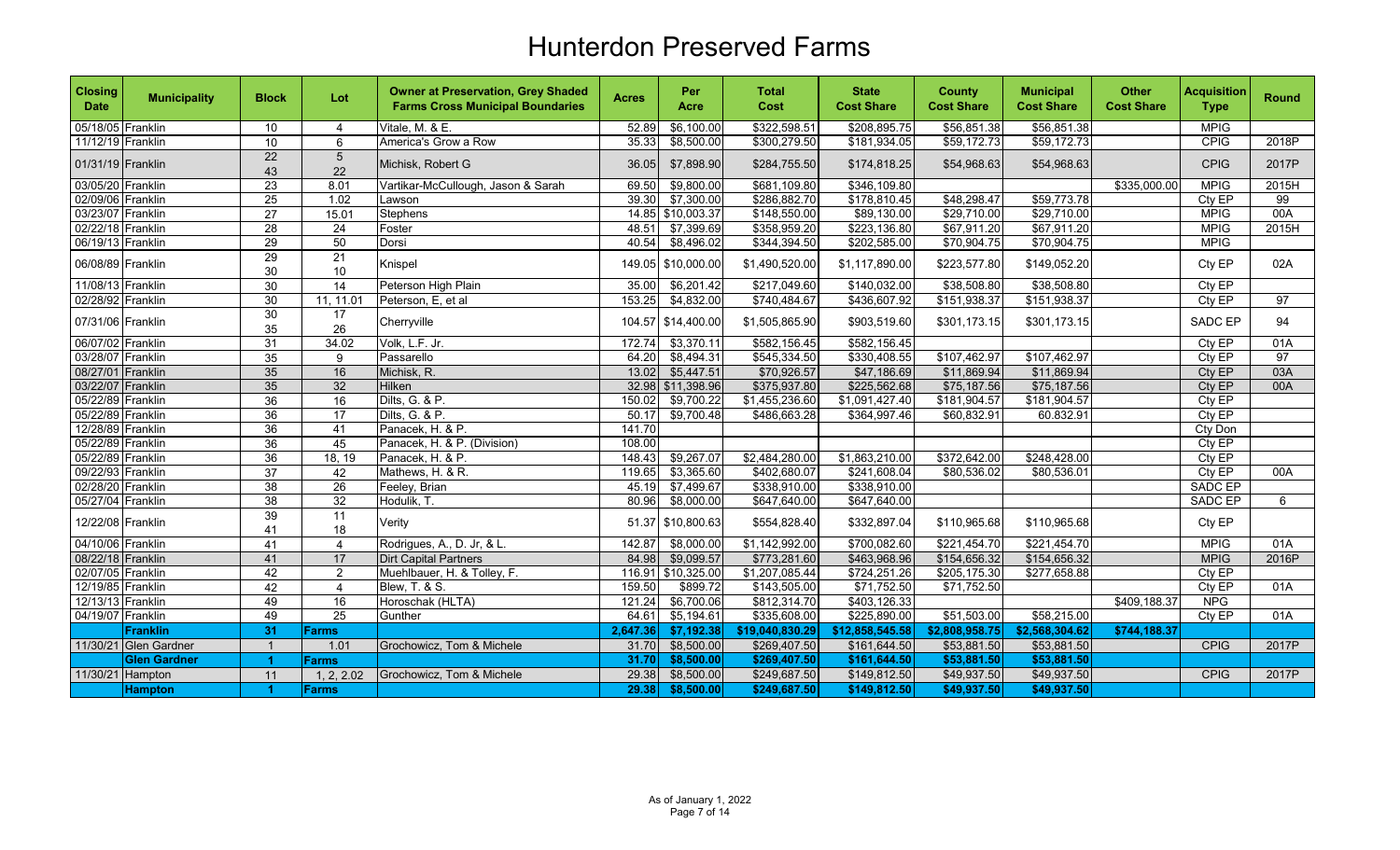| <b>Closing</b><br><b>Date</b> | <b>Municipality</b> | <b>Block</b>    | Lot               | <b>Owner at Preservation, Grey Shaded</b><br><b>Farms Cross Municipal Boundaries</b> | <b>Acres</b> | Per<br>Acre | <b>Total</b><br>Cost | <b>State</b><br><b>Cost Share</b> | <b>County</b><br><b>Cost Share</b> | <b>Municipal</b><br><b>Cost Share</b> | <b>Other</b><br><b>Cost Share</b> | <b>Acquisition</b><br><b>Type</b> | <b>Round</b>    |
|-------------------------------|---------------------|-----------------|-------------------|--------------------------------------------------------------------------------------|--------------|-------------|----------------------|-----------------------------------|------------------------------------|---------------------------------------|-----------------------------------|-----------------------------------|-----------------|
| 05/01/13 Holland              |                     | $\mathbf{1}$    | 6.01              | Karmondi                                                                             | 76.52        | \$6,000.00  | \$459.090.00         | \$459,090.00                      |                                    |                                       |                                   | <b>SADC Fee</b>                   |                 |
| 12/06/07 Holland              |                     | 3               | 22                | Balogh                                                                               | 98.96        | \$8,000.16  | \$791,696.00         | \$791,696.00                      |                                    |                                       |                                   | <b>SADC EP</b>                    |                 |
| 03/12/13 Holland              |                     | 6               | 48                | Gardner/Cullinane                                                                    | 49.84        | \$6,850.73  | \$341,440.31         | \$215,580.92                      | \$62,929.70                        | \$62,929.69                           |                                   | Cty EP                            | 2009 CPIG       |
| 12/29/03 Holland              |                     | 6               | 49                | Hoffman C                                                                            | 87.74        | \$4,485.72  | \$393,586.36         | \$393,586.36                      |                                    |                                       |                                   | <b>SADC EP</b>                    | 01B             |
| 12/29/03 Holland              |                     | 6               | 49.02             | Hoffman A                                                                            | 124.51       | \$4,155.88  | \$517,440.02         | \$517,440.02                      |                                    |                                       |                                   | <b>SADC EP</b>                    |                 |
| 12/29/03 Holland              |                     | 6               | 49.06             | <b>Hoffman B</b>                                                                     | 110.04       | \$5,111.63  | \$562,478.51         | \$562,478.51                      |                                    |                                       |                                   | SADC EP                           |                 |
| 03/14/07 Holland              |                     | 9               | 15.05             | Milz, D. & P.                                                                        | 44.52        | \$7,799.98  | \$347,223.80         | \$213,676.80                      | \$59,829.00                        | \$73,718.00                           |                                   | Cty EP                            | <b>PIG-00A</b>  |
| 09/15/17 Holland              |                     | 9<br>14         | 20, 20.01<br>2,38 | <b>Brown</b>                                                                         | 123.38       | \$5,399.96  | \$666,246.60         | \$444,164.00                      | \$111,041.30                       | \$111,041.30                          |                                   | <b>MPIG</b>                       |                 |
| 05/05/21 Holland              |                     | 10<br>14        | 43<br>20          | Silva. Robert M et als                                                               | 128.62       | \$4,600.00  | \$591,638.20         | \$406,429.72                      | \$92,604.24                        | \$92,604.24                           |                                   | <b>MPIG</b>                       | 2017P           |
| 01/02/08 Holland              |                     | 14<br>22        | 35<br>98          | Murphy                                                                               | 34.44        | \$7,500.44  | \$258,315.00         | \$160,155.30                      | \$49,079.85                        | \$49,079.85                           |                                   | <b>MPIG</b>                       |                 |
| 12/22/21 Holland              |                     | 15              | 2, 22.01          | Braun, Oscar                                                                         | 122.32       | \$3,500.00  | \$428,116.50         | \$428,116.50                      |                                    |                                       |                                   | <b>SADC DE</b>                    |                 |
| 01/16/02 Holland              |                     | 15              | 3                 | Kinnney                                                                              | 177.49       | \$1,952.45  | \$346,536.00         | \$259,902.00                      | \$43,317.00                        | \$43,317.00                           |                                   | Cty EP                            |                 |
| 12/20/01 Holland              |                     | 15              | $\overline{4}$    | Wydner, L. & D.                                                                      | 120.53       | \$3,700.00  | \$445,961.00         | \$445,961.00                      |                                    |                                       |                                   | <b>SADC EP</b>                    |                 |
| 12/07/11 Holland              |                     | $\overline{15}$ | $\overline{7}$    | <b>Boss Estate</b>                                                                   | 130.97       | \$7,000.05  | \$916,797.00         | \$576,272.40                      | \$170,262.30                       | \$170,262.30                          |                                   | <b>MPIG</b>                       |                 |
| 09/26/13 Holland              |                     | 15<br>16        | 6<br>16           | Cooper, G                                                                            | 42.52        | \$7,101.34  | \$301,948.80         | \$189,249.60                      | \$56,349.60                        | \$56,349.60                           |                                   | Cty EP                            | 2010 CPIG       |
| 07/13/09 Holland              |                     | 16              | $\overline{4}$    | Lane                                                                                 | 88.30        | \$4,300.00  | \$379,690.00         | \$263,134.00                      | \$58,278.00                        | \$58,278.00                           |                                   | Cty EP                            |                 |
| 12/03/02 Holland              |                     | $\overline{20}$ | 3                 | Phillips, R. & I.                                                                    | 64.81        | \$4,000.00  | \$259,240.00         | \$231,307.39                      |                                    |                                       | \$27,932.61                       | <b>SADC EP</b>                    | 00A             |
| 06/19/07 Holland              |                     | 20              | $\overline{7}$    | Borwegan                                                                             | 38.76        | \$5,000.64  | \$193,825.00         | \$131,801.00                      | \$31,012.00                        | \$31,012.00                           |                                   | Cty EP                            | 05A             |
| 03/14/05 Holland              |                     | $\overline{20}$ | 9                 | Lafevre, R. & P.                                                                     | 58.98        | \$5,346.00  | \$315,291.04         | \$210,724.82                      | \$49,130.79                        | \$55,435.43                           |                                   | Cty EP                            | 6               |
| 05/17/07 Holland              |                     | 21              | $\overline{18}$   | Jenness                                                                              | 16.96        | \$8,002.83  | \$135,728.00         | \$83,133.40                       | \$26,297.30                        | \$26,297.30                           |                                   | <b>MPIG</b>                       |                 |
| 09/15/08 Holland              |                     | $\overline{21}$ | 18.01             | Wilson/Smith                                                                         | 32.73        | \$7,001.71  | \$229,166.00         | \$144,047.20                      | \$42,559.40                        | \$42,559.40                           |                                   | <b>MPIG</b>                       |                 |
| 03/08/07 Holland              |                     | $\overline{22}$ | $\overline{22}$   | Shire, C. & D.                                                                       | 113.72       | \$5,000.00  | \$568,605.00         | \$386,651.40                      | \$90,976.80                        | \$90,976.80                           |                                   | Cty EP                            | $\overline{98}$ |
| 06/17/08 Holland              |                     | 22              | 34                | Zeller                                                                               | 56.87        | \$7,100.75  | \$403,819.60         | \$253,098.20                      | \$67,284.00                        | \$83,437.40                           |                                   | Cty EP                            |                 |
| 06/12/02 Holland              |                     | 22              | 39, 47            | Young, K. & Ryan, M.                                                                 | 91.77        | \$3,300.00  | \$302,834.40         | \$302,834.40                      |                                    |                                       |                                   | SADC EP                           | 01A             |
| 12/30/08 Holland              |                     | 25              | 28.01             | Cain (HLTA)                                                                          | 50.99        | \$8,494.33  | \$433,117.50         | \$229,297.50                      |                                    |                                       | \$203,820.00                      | <b>NPG</b>                        |                 |
| 10/01/15 Holland              |                     | 25              | 34                | <b>KJA</b>                                                                           | 65.34        | \$9,000.00  | \$588,060.00         | \$352,836.00                      | \$117,612.00                       | \$117,612.00                          |                                   | Cty EP                            |                 |
| 07/14/05 Holland              |                     | $\overline{25}$ | 59                | Kozak, P. & E.                                                                       | 124.77       | \$3,500.00  | \$436,684.50         | \$311,917.60                      | \$62,383.45                        | \$62,383.45                           |                                   | Cty EP                            | 03A             |
| 03/29/10 Holland              |                     | 25              | 60                | Stamets (HLTA)                                                                       | 181.49       | \$7,750.38  | \$1,406,617.25       | \$100,000.00                      | \$503,308.65                       | \$503,308.60                          | \$300,000.00                      | <b>NPG</b>                        |                 |
| 12/30/02 Holland              |                     | $\overline{26}$ | 16, 17, 19        | Phillips, R., I., M./Sciarello, K.                                                   | 64.90        | \$3,000.00  | \$194,706.00         | \$163,669.77                      |                                    |                                       | \$31,036.23                       | SADC EP                           | 03A             |
|                               | <b>Holland</b>      | $\overline{29}$ | Farms             |                                                                                      | 2,522.77     | \$5,238.65  | \$13,215,898.39      | \$9,228,251.81                    | \$1,694,255.38                     | \$1,730,602.36                        | \$562,788.84                      |                                   |                 |
|                               | 12/12/06 Kingwood   | $\overline{1}$  | 6, 6.02           | Sargenti, D.                                                                         | 74.67        | \$5,739.75  | \$428,587.43         | \$281,376.97                      | \$73,605.23                        | \$73,605.23                           |                                   | Cty EP                            | 98              |
|                               | 12/22/08 Kingwood   | $\overline{4}$  | $\overline{a}$    | Verity                                                                               | 40.73        | \$10,800.00 | \$439,894.80         | \$263,936.88                      | \$87,978.96                        | \$87,978.96                           |                                   | Cty EP                            |                 |
|                               | 08/22/18 Kingwood   | $\overline{4}$  | $\overline{3}$    | Dirt Capital Partners                                                                | 0.03         | \$9,100.00  | \$273.00             | \$163.80                          | \$109.20                           | \$0.00                                |                                   | <b>MPIG</b>                       | 2016P           |
|                               | 12/28/17 Kingwood   | 5               | 1.01              | <b>Tranquility Farms LP/Mase LP</b>                                                  | 93.61        | \$5,500.29  | \$514,882.50         | \$514,882.50                      |                                    |                                       |                                   | <b>SADC EP</b>                    |                 |
|                               | 12/19/08 Kingwood   | 5               | $\overline{2}$    | Ramirez (HLTA)                                                                       | 34.74        | \$6,801.09  | \$236,270.00         | \$147,668.80                      |                                    |                                       | \$88,601.20                       | NP EP                             |                 |
|                               | 12/19/08 Kingwood   | 5               | 2.01              | Middleton (HLTA)                                                                     | 18.83        | \$7,200.38  | \$135,583.20         | \$84,739.50                       |                                    |                                       | \$50,843.70                       | NP EP                             |                 |
|                               | 10/04/16 Kingwood   | $\sqrt{5}$      | $\mathbf{3}$      | Zander (2)                                                                           | 24.40        | \$7,950.72  | \$193,997.49         | \$118,960.73                      | \$37,518.38                        | \$37,518.38                           |                                   | Cty EP                            |                 |
|                               | 01/15/15 Kingwood   | $\overline{5}$  | 4.03              | Gross                                                                                | 57.51        | \$7,699.87  | \$442,819.30         | \$218,534.20                      |                                    |                                       | \$224,285.10                      | Cty EP                            |                 |
|                               | 09/08/21 Kingwood   | 6               | $\overline{7}$    | Kollmer, Wesley & Melinda                                                            | 23.84        | \$5,000.00  | \$119,210.00         | \$59,588.50                       |                                    |                                       | \$59,621.50                       | <b>MPIG</b>                       | 2018H           |
|                               | 09/14/21 Kingwood   | 6               | 11                | DeSapio, Martin & Cathleen                                                           | 45.61        | \$3,500.00  | \$159,635.00         | \$53,330.00                       |                                    |                                       | \$106,305.00                      | Cty PIG                           | 2018H           |
|                               | 02/17/06 Kingwood   | 6               | 31.02             | Kocsis, F. & M.                                                                      | 33.78        | \$6,200.00  | \$209,454.60         | \$135,132.00                      | \$35,066.75                        | \$39,255.85                           |                                   | Cty EP                            | 01A             |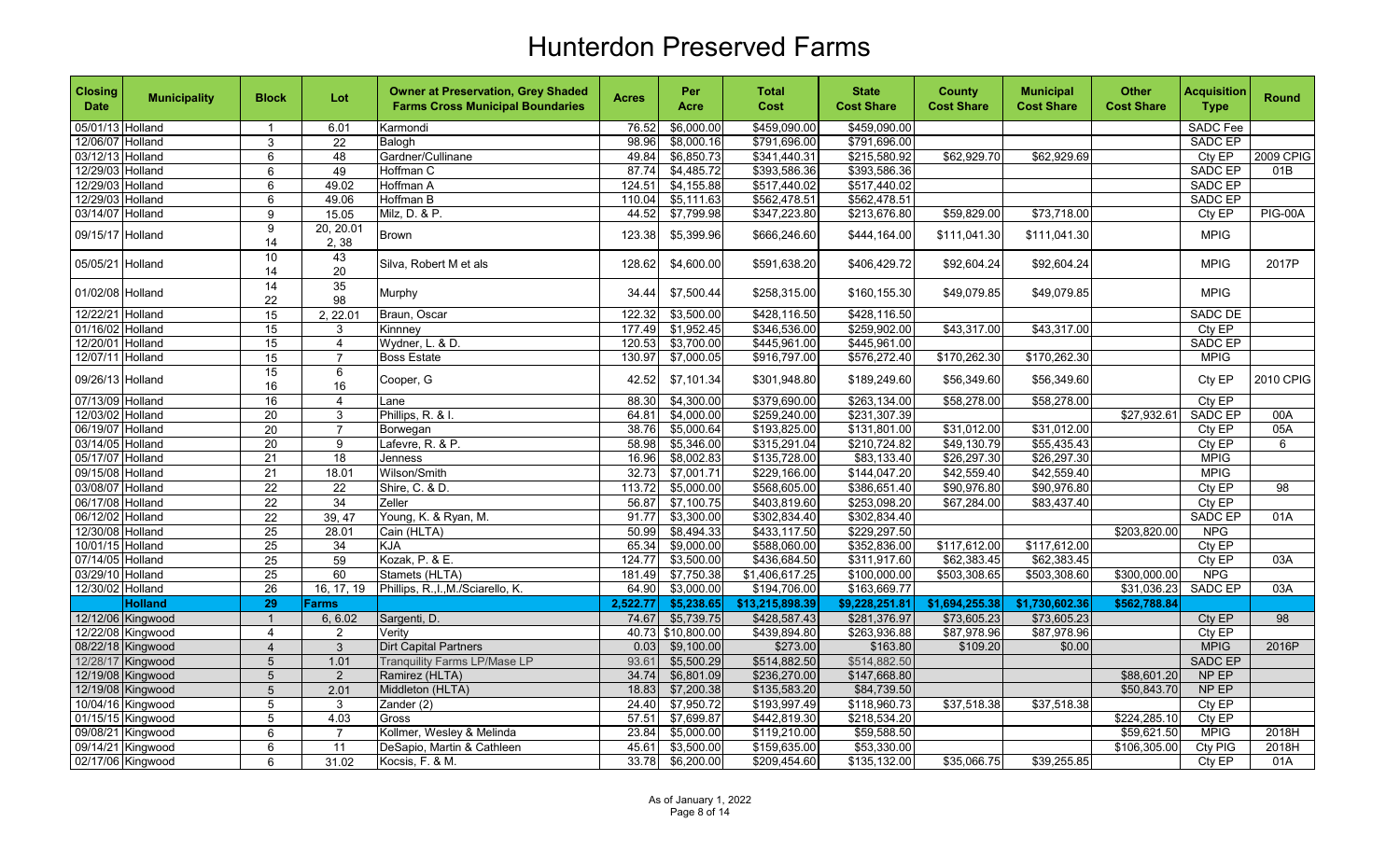| <b>Closing</b><br><b>Date</b> | <b>Municipality</b>   | <b>Block</b>    | Lot             | <b>Owner at Preservation, Grey Shaded</b><br><b>Farms Cross Municipal Boundaries</b> | <b>Acres</b> | Per<br>Acre       | <b>Total</b><br>Cost | <b>State</b><br><b>Cost Share</b> | <b>County</b><br><b>Cost Share</b> | <b>Municipal</b><br><b>Cost Share</b> | <b>Other</b><br><b>Cost Share</b> | <b>Acquisition</b><br><b>Type</b> | Round |
|-------------------------------|-----------------------|-----------------|-----------------|--------------------------------------------------------------------------------------|--------------|-------------------|----------------------|-----------------------------------|------------------------------------|---------------------------------------|-----------------------------------|-----------------------------------|-------|
|                               | 05/13/16 Kingwood     | 6               | 12, 13.01       | DeSapio, Gaetano                                                                     | 65.70        | \$8,900.00        | \$584,703.30         | \$584,703.30                      |                                    |                                       |                                   | SADC EP                           |       |
|                               | 03/22/16 Kingwood     | 6               | 18, 23.01       | Kocsis, R & K                                                                        | 140.49       | \$7,542.60        | \$1,059,622.40       | \$1,059,622.40                    |                                    |                                       |                                   | <b>SADC EP</b>                    |       |
|                               | 03/26/19 Kingwood     | 6               | 26, 26.01       | Dalrymple, Brian & Richard                                                           | 47.74        | \$6,497.00        | \$310,167.00         | \$128,752.50                      |                                    |                                       | \$181,414.50                      | <b>MPIG</b>                       | 2015H |
|                               | 05/22/13 Kingwood     | $\overline{7}$  | 6               | Makatura/Search                                                                      | 108.15       | \$9,999.91        | \$1,081,490.00       | \$519,126.00                      |                                    | \$54,075.00                           | \$508,289.00                      | <b>MPIG</b>                       |       |
|                               | 12/17/03 Kingwood     | $\overline{7}$  | $\overline{7}$  | DeSapio, Anthony                                                                     | 73.95        | \$5,000.00        | \$369,760.00         | \$369,760.00                      |                                    |                                       |                                   | <b>SADC EP</b>                    |       |
|                               | 12/17/03 Kingwood     | $\overline{7}$  | 7.01            | DeSapio, A. & S.                                                                     | 125.18       | \$5,000.00        | \$625,895.00         | \$625,895.00                      |                                    |                                       |                                   | <b>SADC EP</b>                    |       |
|                               | 10/14/09 Kingwood     | $\overline{12}$ | 19              | Crouse                                                                               | 53.38        | \$6,175.35        | \$329,640.02         | \$212,864.71                      | \$58,387.66                        | \$58,387.65                           |                                   | CtyEP                             |       |
|                               | 09/23/91 Kingwood     | $\overline{12}$ | $\overline{27}$ | Gordeuk, M.                                                                          | 135.38       | \$0.00            | \$0.00               |                                   |                                    |                                       |                                   | Cty $E\overline{P}$               |       |
|                               | 06/30/10 Kingwood     | 12              | 31              | Palapoli (NJCF)                                                                      | 46.93        | \$20,767.00       | \$974,595.31         | \$487,297.66                      |                                    |                                       | \$487,297.65                      | NP EP                             |       |
|                               | 06/05/19 Kingwood     | 12              | 33.01           | Haring, Mary Lou and Lucas                                                           | 58.94        | \$3,700.00        | \$218,066.90         | \$218,066.90                      |                                    |                                       |                                   | SADC EP                           |       |
|                               | 09/23/91 Kingwood     | 12              | 34.01           | Gordeuk, M.                                                                          | 140.29       | \$0.00            | \$0.00               |                                   |                                    |                                       |                                   | Cty EP                            | 00A   |
|                               | 09/23/91 Kingwood     | $\overline{12}$ | $\overline{35}$ | Gordeuk, M.                                                                          | 53.28        | \$0.00            | \$0.00               |                                   |                                    |                                       |                                   | CtyEP                             | 00A   |
|                               | 09/23/91 Kingwood     | 12              | 34, 34.02       | Gordeuk, J.                                                                          | 66.60        | \$3,479.16        | \$231,725.75         |                                   | \$231,725.75                       |                                       |                                   | Cty EP                            |       |
|                               | 12/11/14 Kingwood     | $\overline{14}$ | 20.03           | Wydner, Elizabeth                                                                    | 83.11        | \$6,994.69        | \$581,301.00         | \$581,301.00                      |                                    |                                       |                                   | <b>SADC EP</b>                    |       |
|                               | 06/23/09 Kingwood     | 14              | 21.03           | Augustine                                                                            | 61.51        | \$10,101.31       | \$621,331.80         | \$372,799.08                      | \$124,266.36                       | \$124,266.36                          |                                   | <b>MPIG</b>                       |       |
|                               | 04/15/10 Kingwood     | 14              | 23              | Felix, A., P. & M.                                                                   | 169.97       | \$9,000.00        | \$1,529,730.00       | \$530,306.40                      | \$176,768.80                       | \$176,768.80                          | \$645,886.00                      | <b>MPIG</b>                       |       |
|                               | 05/13/16 Kingwood     | $\overline{23}$ | 11, 11.01       | Perrotti Farm LLC                                                                    | 130.98       | \$5,300.00        | \$694,188.70         | \$694,188.70                      |                                    |                                       |                                   | <b>SADC EP</b>                    |       |
|                               | 09/19/11 Kingwood     | $\overline{23}$ | 17, 17.03       | Gordeuk (HLTA)                                                                       | 25.27        | \$10,398.35       | \$262,766.40         | \$131,383.20                      |                                    |                                       | \$131,383.20                      | <b>NPG</b>                        |       |
|                               | 06/26/07 Kingwood     | 26              | 22              | DeCroce, R. & A                                                                      | 110.49       | \$8,000.00        | \$883,920.00         | \$883,920.00                      |                                    |                                       |                                   | <b>SADC EP</b>                    | 6     |
|                               | 12/18/19 Kingwood     | 26              | 24              | Ecker, Englebert Estate                                                              | 59.21        | \$3,648.01        | \$215,991.25         | \$215,991.25                      |                                    |                                       |                                   | SADC EP                           |       |
|                               | 12/22/08 Kingwood     | 26              | 25              | Newcomb                                                                              | 44.62        | \$7,900.18        | \$352,505.90         | \$216,411.85                      | \$60,997.00                        | \$75,097.05                           |                                   | Cty EP                            |       |
|                               | 03/22/07 Kingwood     | $\overline{26}$ | 27, 27.03       | Rozansky                                                                             | 51.44        | \$6,800.00        | \$349,764.80         | \$221,174.80                      | $\overline{$64,295.00}$            | \$64,295.00                           |                                   | Cty $E\overline{P}$               |       |
|                               | 04/08/02 Kingwood     | $\overline{27}$ | 6.04, 10        | Kenney, J. & R.                                                                      | 118.40       | \$5,501.85        | \$651,419.24         | \$585,983.58                      |                                    |                                       | \$65,435.66                       | SADC EP                           | 02A   |
|                               | 01/13/97 Kingwood     | 27.01           | 2               | Paulik, George Jr.                                                                   | 13.48        | \$2,899.68        | \$39,087.75          | \$28,780.81                       | \$5,153.47                         | \$5,153.47                            |                                   | Cty EP                            | 99    |
|                               | 08/29/19 Kingwood     | 30              | 6               | Goeckeler, William & Susan                                                           | 43.55        | \$4,600.00        | \$200,334.60         | \$100, 167.30                     |                                    |                                       | \$100,167.30                      | <b>MPIG</b>                       | 2016H |
|                               | 10/09/19 Kingwood     | 32<br>33        | 5,6<br>12       | Varela, Daniel                                                                       | 87.80        | \$7,000.00        | \$614,565.00         | \$614,565.00                      |                                    |                                       |                                   | SADC EP                           |       |
|                               | 03/12/14 Kingwood     | 33              | 24              | Mulligan (HLTA)                                                                      | 64.00        | \$6,660.53        | \$426,274.10         | \$213,137.05                      |                                    |                                       | \$213,137.05                      | NP EP                             |       |
|                               | 12/30/21 Kingwood     | $\overline{37}$ | 3               | Strober, Michael & Diane                                                             | 52.69        | \$3,100.00        | \$163,335.90         | \$163,335.90                      |                                    |                                       |                                   | SADC DE                           |       |
|                               | 05/10/21 Kingwood     | 39              | 3, 3.03, 8.4    | Oertle, David and Lisa                                                               | 106.56       | \$4,500.00        | \$479,502.00         | \$479,502.00                      |                                    |                                       |                                   | <b>SADC EP</b>                    |       |
|                               | 02/19/19 Kingwood     | 41              | 9               | US Agrinova                                                                          | 88.60        | \$7,000.16        | \$620,214.00         | \$620,214.00                      |                                    |                                       |                                   | SADC EP                           |       |
|                               | 11/26/02 Kingwood     | 42              | 6               | Foley, E.J, Inc.                                                                     | 37.50        | \$6,984.01        | \$261,900.24         | \$164,623.01                      | \$48,638.62                        | \$48,638.61                           |                                   | Cty EP                            | 00A   |
|                               | Kingwood              | 42              | Farms           |                                                                                      | 2,912.92     | \$6,046.99        | \$17,614,405.68      | \$12,902,187.28                   | \$1,004,511.18                     | \$845,040.36                          | \$2,862,666.86                    |                                   |       |
|                               | 10/26/06 Lebanon Boro |                 |                 | Romano, G. & A./Chivitti, J. & I.                                                    | 0.39         | \$8,475.67        | \$3,305.51           | \$3,305.51                        |                                    |                                       |                                   | <b>SADC Fee</b>                   | 05A   |
|                               | 02/14/06 Lebanon Boro |                 | 2               | Spencer, L                                                                           |              | 25.83 \$20,319.93 | \$524,863.76         | \$314,918.26                      | \$104,972.75                       | \$104,972.75                          |                                   | Cty EP                            | 01A   |
|                               | <b>Lebanon Boro</b>   | 2 <sup>1</sup>  | Farms           |                                                                                      |              | 26.22 \$20,143.76 | \$528,169.27         | \$318,223.77                      | \$104,972.75                       | \$104,972.75                          | \$0.00                            |                                   |       |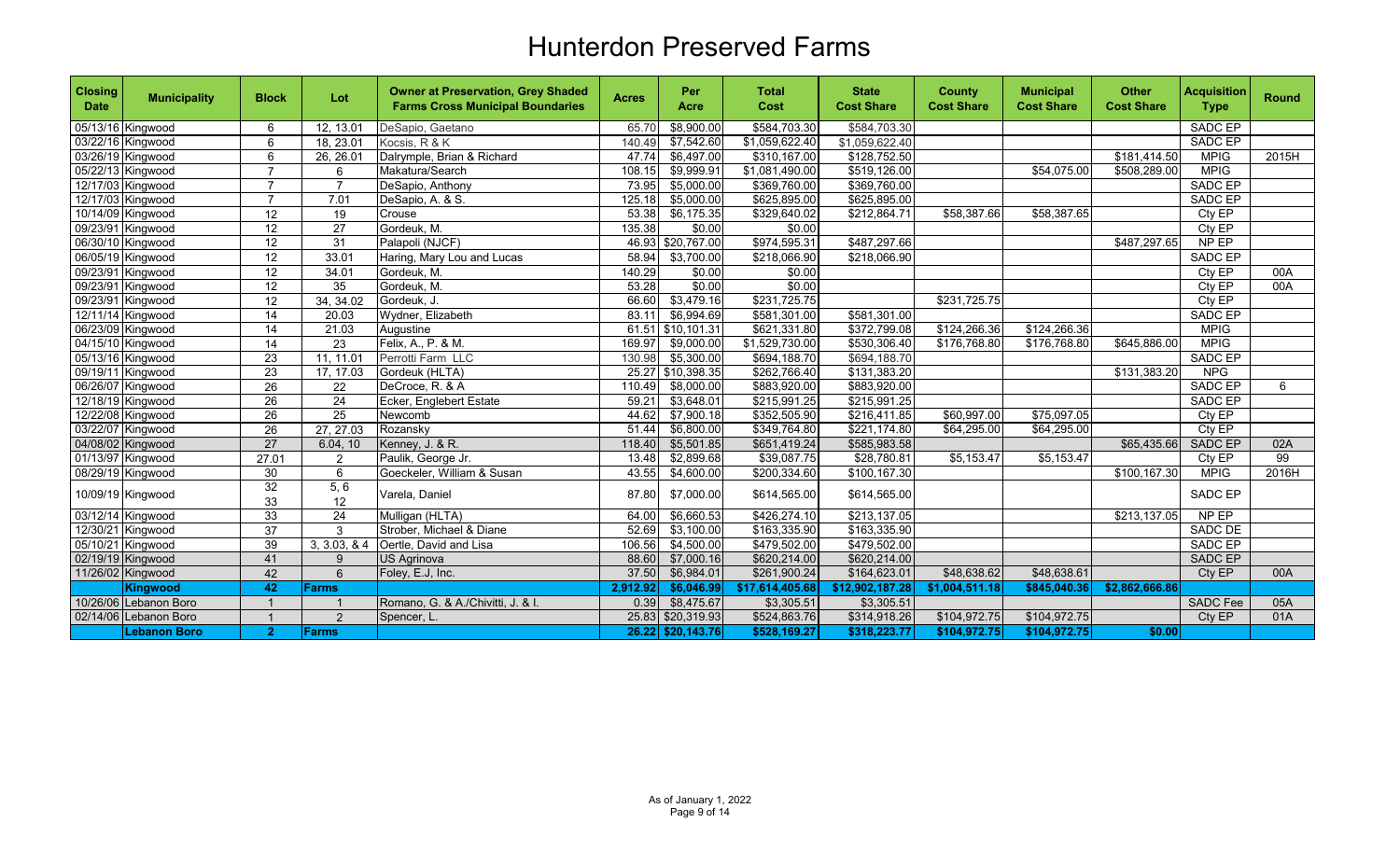| <b>Closing</b><br><b>Date</b> | <b>Municipality</b>   | <b>Block</b>          | Lot                              | <b>Owner at Preservation, Grey Shaded</b><br><b>Farms Cross Municipal Boundaries</b> | <b>Acres</b> | Per<br>Acre        | <b>Total</b><br>Cost | <b>State</b><br><b>Cost Share</b> | <b>County</b><br><b>Cost Share</b> | <b>Municipal</b><br><b>Cost Share</b> | <b>Other</b><br><b>Cost Share</b> | <b>Acquisition</b><br><b>Type</b> | <b>Round</b> |
|-------------------------------|-----------------------|-----------------------|----------------------------------|--------------------------------------------------------------------------------------|--------------|--------------------|----------------------|-----------------------------------|------------------------------------|---------------------------------------|-----------------------------------|-----------------------------------|--------------|
|                               | 02/02/06 Lebanon Twp. | 10                    | 39                               | Sekela, G.                                                                           | 78.48        | \$11,000.00        | \$863,258.00         | \$690,696.40                      |                                    |                                       | \$172,561.60                      | SADC EP                           | 01A          |
|                               | 08/17/15 Lebanon Twp. | $\overline{18}$       | $\overline{28}$                  | Hamorski, Mary Beth & Jeffrey Salatiell                                              | 64.49        | \$5,965.20         | \$384,690.00         | \$384,690.00                      |                                    |                                       |                                   | SADC EP                           |              |
|                               | 05/19/08 Lebanon Twp. | 18                    | 44                               | <b>Diana Estates</b>                                                                 | 113.67       | \$7,600.27         | \$863,922.40         | \$863,922.40                      |                                    |                                       |                                   | <b>SADC EP</b>                    |              |
|                               | 10/31/08 Lebanon Twp. | 18                    | 47                               | Masefield                                                                            | 66.50        | \$7,395.33         | \$491,789.69         | \$305,747.54                      | \$0.00                             | \$86,287.00                           | \$99,755.15                       | Cty EP                            |              |
|                               | 05/29/08 Lebanon Twp. | $\overline{30}$       | 41                               | Tucker                                                                               | 110.26       | \$13,000.12        | \$1,433,393.00       | \$1,433,393.00                    |                                    |                                       |                                   | SADC EP                           |              |
|                               | 01/24/08 Lebanon Twp. | 35                    | 87, 91.12                        | <b>Sekel</b>                                                                         | 101.28       | \$4,846.81         | \$490,885.00         | \$333,801.80                      |                                    | \$78,541.60                           | \$78,541.60                       | Cty EP                            |              |
|                               | 01/25/19 Lebanon Twp. | $\overline{35}$<br>36 | 66<br>39                         | McKee, Thomas and Heidi                                                              | 62.33        | \$5,999.81         | \$373,968.00         | \$373,968.00                      |                                    |                                       |                                   | SADC EP                           |              |
|                               | 05/05/06 Lebanon Twp. | $\overline{36}$<br>57 | $\overline{26}$<br>32            | <b>Riback</b>                                                                        | 93.68        | \$4,176.83         | \$391,268.40         | \$391,268.40                      |                                    |                                       |                                   | SADC Fee                          | 00A          |
|                               | 10/12/05 Lebanon Twp. | 40                    | $\overline{5}$                   | Rodigas, S.                                                                          |              | 58.42 \$10,700.00  | \$625,104.70         | \$371,557.56                      | \$126,773.57                       | \$126,773.57                          |                                   | <b>MPIG</b>                       | 02B          |
|                               | 10/25/07 Lebanon Twp. | 40                    | 13                               | Nagie                                                                                | 68.21        | \$10,450.61        | \$712,836.00         | \$406,997.14                      | \$152,919.43                       | \$152,919.43                          |                                   | Cty EP                            | 01A          |
|                               | 06/24/05 Lebanon Twp. | 41                    | 10                               | Grossman, N/Wolff, N.                                                                |              | 51.70 \$11,617.40  | \$600,584.60         | \$480,467.68                      |                                    | \$120,116.92                          |                                   | Cty EP                            | 05A          |
|                               | 03/15/05 Lebanon Twp. | 44                    | 19                               | Trimmer Road Co., LLC                                                                | 52.51        | \$7,800.00         | \$409,570.20         | \$252,043.20                      |                                    |                                       | \$157,527.00                      | <b>MPIG</b>                       |              |
|                               | 04/06/05 Lebanon Twp. | 50                    | 12,15.05-<br>15.08               | Weeks, J. & M.                                                                       |              | 105.47 \$12,000.00 | \$1,265,592.00       | \$759,355.20                      | \$202,494.72                       | \$303,742.08                          |                                   | Cty EP                            | 04A          |
|                               | 01/26/06 Lebanon Twp. | 51                    | 6 & 6.01                         | Stonegate                                                                            |              | 174.25 \$10,000.00 | \$1,742,490.00       | \$1,742,490.00                    |                                    |                                       |                                   | <b>SADC EP</b>                    | 03A          |
|                               | 02/22/18 Lebanon Twp. | 56                    | 13                               | <b>Tack</b>                                                                          | 30.16        | \$8,000.53         | \$241,296.00         | \$241,296.00                      |                                    |                                       |                                   | SADC EP                           |              |
|                               | 06/18/12 Lebanon Twp. | 57                    | 27, 28                           | Tullo, D&S                                                                           | 118.65       | \$6,498.08         | \$770,997.50         | \$770,997.50                      |                                    |                                       |                                   | SADC EP                           |              |
|                               | 07/12/07 Lebanon Twp. | 69                    | 49                               | Fentzlaff                                                                            | 39.59        | \$11,399.71        | \$451,314.60         | \$270,788.76                      | \$52,415.00                        | \$128,110.84                          |                                   | $City$ $EP$                       |              |
|                               | <b>Lebanon Twp.</b>   | 17                    | <b>Farms</b>                     |                                                                                      | 1,389.64     | \$8,716.65         | \$12,112,960.09      | \$10,073,480.58                   | \$534,602.72                       | \$996,491.44                          | \$508,385.35                      |                                   |              |
| 08/27/01 Raritan              |                       | 10                    | $\mathbf{3}$                     | Michisk, R.                                                                          | 38.70        | \$5,445.00         | \$210,721.50         | \$140,190.75                      | \$35,265.38                        | \$35,265.37                           |                                   | Cty EP                            | 03A          |
| 03/22/07 Raritan              |                       | 10                    | $\overline{4}$                   | Hilken                                                                               | 2.18         | \$11,441.83        | \$24,943.20          | \$14,965.92                       | \$4,988.64                         | \$4,988.64                            |                                   | Cty EP                            | 00A          |
| 07/11/02 Raritan              |                       | $\overline{12}$       | $\overline{2}$                   | Chwat, S.                                                                            | 109.73       | \$4,500.00         | \$493,780.50         | \$340,159.90                      | \$76,810.30                        | \$76,810.30                           |                                   | Cty EP                            |              |
| 01/31/19 Raritan              |                       | 12                    | $\overline{\mathbf{8}}$          | Michisk, Robert G                                                                    | 4.98         | \$7,898.41         | \$39,334.10          | \$24,148.15                       | \$7,592.98                         | \$7,592.98                            |                                   | <b>CPIG</b>                       | 2017P        |
| 01/14/03 Raritan              |                       | 63                    | $\overline{2}$                   | Jannuzzi, J.                                                                         | 19.29        | \$7,000.00         | \$135,058.00         | \$135,058.00                      |                                    |                                       |                                   | SADC EP                           | 03A          |
| 01/14/04 Raritan              |                       | 63                    | 3, 4                             | Teatzner, A. & L.                                                                    |              | 29.76 \$10,300.00  | \$306,548.60         | \$306,548.60                      |                                    |                                       |                                   | SADC EP                           |              |
| 03/30/07 Raritan              |                       | $\overline{71}$       | $\overline{17}$                  | Kuhl-Makarick                                                                        |              | 44.29 \$14,901.35  | \$659,980.60         | \$395,988.36                      | \$105,596.00                       | \$158,396.24                          |                                   | Cty EP                            | 00A          |
| 06/25/21 Raritan              |                       | $\overline{71}$       | 19                               | Bowlby, Donald & Lillis Estate                                                       |              | 48.18 \$13,191.23  | \$635,514.00         | \$508,411.20                      | \$127,102.80                       |                                       |                                   | Cty CoOp                          |              |
| 06/25/21 Raritan              |                       | $\overline{71}$       | 19.02                            | Bowlby, Donald & Lillis Estate                                                       |              | 18.51 \$11,700.00  | \$216,520.20         | \$173,216.16                      | \$43,304.04                        |                                       |                                   | Cty CoOp                          |              |
| 06/25/21 Raritan              |                       | 71                    | 81                               | Bowlby, Donald & Lillis Estate                                                       |              | 93.16 \$13,199.78  | \$1,229,705.04       | \$983,760.00                      | \$245,945.04                       |                                       |                                   | Cty CoOp                          |              |
| 06/20/19 Raritan              |                       | $\overline{77}$       | $\overline{7}$                   | Case, Gladys F.                                                                      |              | 64.10 \$17,000.00  | \$1,089,768.00       | \$1,089,768.00                    |                                    |                                       |                                   | <b>SADC EP</b>                    |              |
| 10/20/08 Raritan              |                       | $\overline{80}$       | 13                               | Kuhl-Rubin (Reaville East)                                                           |              | 56.61 \$12,868.42  | \$728,520.00         | \$437,112.00                      | \$116,563.00                       | \$174,845.00                          |                                   | Cty EP                            |              |
| 02/28/05 Raritan              |                       | 80                    | 13.01                            | Quick River Farm                                                                     |              | 40.33 \$18,550.38  | \$748,118.36         | \$435,797.10                      | \$156,160.63                       | \$156,160.63                          |                                   | CtyEP                             |              |
| 09/19/02 Raritan              |                       | 80                    | 17                               | Rogers, C. & J.                                                                      |              | 82.88 \$11,000.00  | \$911,691.00         | \$547,014.60                      | \$182,338.20                       | \$182,338.20                          |                                   | Cty EP                            |              |
| 12/28/10 Raritan              |                       | 81<br>82              | $\overline{2}$<br>$\overline{4}$ | Hockenbury                                                                           |              | 17.86 \$18,367.02  | \$328,035.00         | \$196,821.00                      | \$65,607.00                        | \$65,607.00                           |                                   | <b>MPIG</b>                       |              |
| 07/17/02 Raritan              |                       | 82                    | $\mathbf{1}$                     | Lee, M. & H.                                                                         |              | 53.35 \$10,000.00  | \$533,530.00         | \$533,530.00                      |                                    |                                       |                                   | SADC EP                           | 95           |
| 05/02/14 Raritan              |                       | 82                    | $\overline{2}$                   | Snyder                                                                               |              | 47.10 \$15,802.35  | \$744,290.60         | \$446,574.36                      | \$148,858.12                       | \$148,858.12                          |                                   | Cty EP                            | 2010 CPIG    |
| 12/24/03 Raritan              |                       | $\overline{82}$       | 3                                | <b>Balek</b>                                                                         |              | 53.79 \$12,674.32  | \$681,777.00         | \$511,332.77                      | \$85,222.12                        | \$85,222.11                           |                                   | Cty EP                            | 01B          |
| 05/03/07 Raritan              |                       | 83                    | $\overline{2}$                   | Kovi                                                                                 |              | 129.81 \$14,700.56 | \$1,908,280.00       | \$1,144,968.30                    | \$381,655.85                       | \$381,655.85                          |                                   | <b>MPIG</b>                       |              |
| 04/30/03 Raritan              |                       | 84                    | 2.01                             | Maraspin                                                                             |              | 69.28 \$12,492.28  | \$865,440.00         | \$515,428.32                      | \$175,005.84                       | \$175,005.84                          |                                   | Cty EP                            | 99           |
| 08/22/02 Raritan              |                       | $\overline{84}$       | 2.02                             | Zanetti, E.                                                                          |              | 51.41 \$11,600.00  | \$596,321.20         | \$357,792.72                      | \$95,411.39                        | \$143,117.09                          |                                   | Cty EP                            | 94           |
| 03/27/09 Raritan              |                       | 84                    | 29                               | Elbert                                                                               |              | 87.23 \$13,699.37  | \$1,194,996.20       | \$716,997.72                      | \$191,199.00                       | \$286,799.48                          |                                   | Cty EP                            |              |
| 04/11/07 Raritan              |                       | 85                    | 6.03                             | Moriera                                                                              |              | 84.86 \$20,399.76  | \$1,731,123.60       | \$1,038,674.16                    | \$346,224.72                       | \$415,469.00                          |                                   | Cty EP                            | 00A          |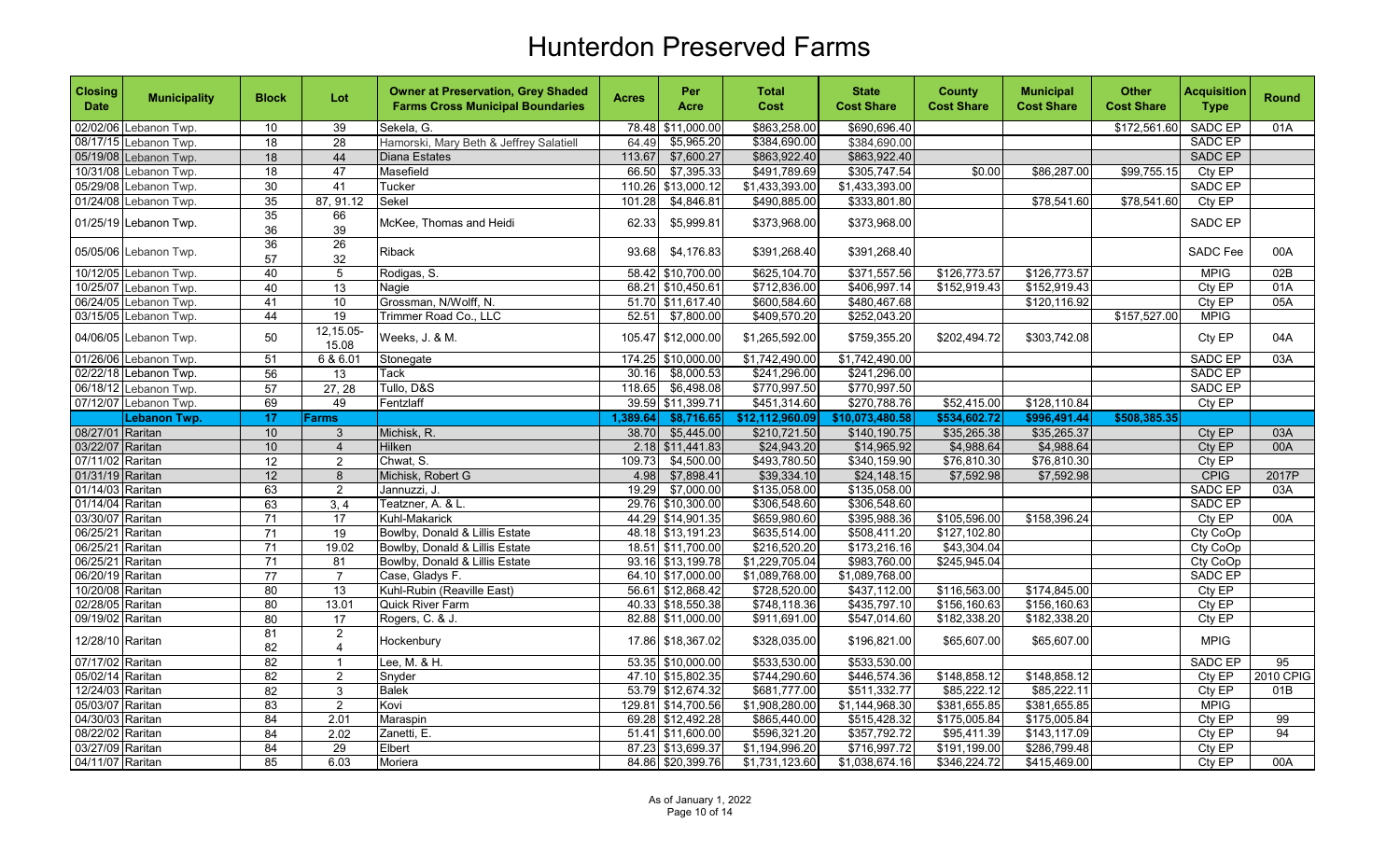| <b>Closing</b><br><b>Date</b> | <b>Municipality</b> | <b>Block</b>    | Lot                   | <b>Owner at Preservation, Grey Shaded</b><br><b>Farms Cross Municipal Boundaries</b> | <b>Acres</b> | Per<br>Acre       | <b>Total</b><br>Cost | <b>State</b><br><b>Cost Share</b> | <b>County</b><br><b>Cost Share</b> | <b>Municipal</b><br><b>Cost Share</b> | <b>Other</b><br><b>Cost Share</b> | <b>Acquisition</b><br><b>Type</b> | <b>Round</b>   |
|-------------------------------|---------------------|-----------------|-----------------------|--------------------------------------------------------------------------------------|--------------|-------------------|----------------------|-----------------------------------|------------------------------------|---------------------------------------|-----------------------------------|-----------------------------------|----------------|
| 04/05/02 Raritan              |                     | 86              | $\overline{1}$        | <b>Bond</b>                                                                          | 112.30       | \$10,284.68       | \$1,155,000.00       | \$750,750.00                      | \$202,125.00                       | \$202,125.00                          |                                   | Cty EP                            | 91/92          |
| 06/19/03 Raritan              |                     | 86              | 2, 2.01               | Adda, J. & A.                                                                        | 98.51        | \$10,087.20       | \$993,700.00         | \$561,512.70                      | \$216,093.65                       | \$216,093.65                          |                                   | Cty EP                            |                |
| 02/21/03 Raritan              |                     | 86              | 11, 15, 15.03,<br>22  | Everitt                                                                              | 95.68        | \$9,908.13        | \$948,000.00         | \$616,199.55                      | \$127,980.21                       | \$203,820.24                          |                                   | Cty EP                            | 01A            |
|                               | <b>Raritan</b>      | 26              | <b>Farms</b>          |                                                                                      | 1,553.89     | \$12,298.62       | \$19,110,696.70      | \$12,922,720.34                   | \$3,137,049.91                     | \$3,120,170.74                        | \$0.00                            |                                   |                |
|                               | 01/19/07 Readington | 12.01           | 15                    | Emmet, C. & A.                                                                       | 34.16        | \$16,499.52       | \$563,623.50         | \$338,174.10                      | \$90,285.68                        | \$135,163.72                          |                                   | Cty EP                            | 00B            |
|                               | 01/23/07 Readington | 13              | 62                    | <b>Hamewith</b>                                                                      |              | 81.95 \$14,900.00 | \$1,220,995.20       | \$732,597.04                      | \$244,199.08                       | \$244,199.08                          |                                   | <b>MPIG</b>                       | <b>PIG-00B</b> |
|                               | 12/30/98 Readington | 14              | $\overline{1}$        | Schley Farm                                                                          | 105.08       | \$8,128.72        | \$854,166.00         | \$512,499.60                      | \$0.00                             | \$0.00                                | \$341,666.40                      | Cty Don                           | 04A            |
|                               | 09/15/17 Readington | 14              | 1.01                  | Schley, John                                                                         |              | 19.42 \$16,300.00 | \$316,480.80         | \$189,888.48                      | \$56,079.00                        | \$70,513.32                           |                                   | Cty EP                            |                |
|                               | 02/10/03 Readington | 14              | 50                    | Schlev. J.                                                                           | 86.53        | \$10,073.63       | \$871,640.00         | \$512,499.60                      | \$145,207.20                       | \$213,933.20                          |                                   | Cty EP                            | 04A            |
|                               | 11/21/01 Readington | 15              | $\overline{1}$        | Schley, Reeve 1                                                                      | 100.07       | \$6,242.96        | \$624,739.50         | \$533,145.48                      | \$45,797.01                        | \$45,797.01                           |                                   | Cty EP                            | 00A            |
|                               | 11/21/01 Readington | 15              | 1.02                  | Schley, Reeve 2                                                                      | 60.19        | \$6,489.96        | \$390,656.70         | \$331,191.35                      | \$29,732.68                        | \$29,732.67                           |                                   | CtyEP                             | 02A            |
|                               | 03/12/07 Readington | 15              | $\overline{4}$        | Arnaudy, R.                                                                          | 26.37        | \$16,000.00       | \$421,888.00         | \$253,132.80                      | \$84,377.60                        | \$84,377.60                           |                                   | <b>MPIG</b>                       | <b>PIG-00A</b> |
|                               | 03/27/07 Readington | 39              | $\overline{14}$       | Cuchiaro                                                                             | 25.47        | \$17,352.68       | \$441,972.79         | \$265,183.68                      | \$88,394.56                        | \$88,394.55                           |                                   | <b>MPIG</b>                       | 00A            |
|                               | 12/09/13 Readington | 39<br>40        | 49<br>$\sqrt{2}$      | Peters                                                                               | 60.51        | \$18,765.44       | \$1,135,497.00       | \$371,450.60                      | \$123,816.86                       | \$123,816.86                          | \$516.412.68                      | <b>MPIG</b>                       |                |
|                               | 01/18/05 Readington | 45              | 10                    | Eggemann, G                                                                          | 40.03        | \$9,797.00        | \$392,164.12         | \$235,298.47                      | \$66,668.30                        | \$90,197.35                           |                                   | Cty EP                            |                |
|                               | 04/30/03 Readington | 46              | 22.01                 | Reno                                                                                 | 70.07        | \$9,620.21        | \$674,100.00         | \$390,997.30                      | \$141,551.35                       | \$141,551.35                          |                                   | <b>MPIG</b>                       | 01A            |
|                               | 01/11/02 Readington | 46<br>52.01     | $\overline{21}$<br>14 | Romano                                                                               | 108.52       | \$15,815.52       | \$1,716,300.00       | \$559,182.00                      | \$578,559.00                       | \$578,559.00                          |                                   | Cty EP                            | 99             |
|                               | 09/05/01 Readington | 52<br>64        | 10<br>45              | Hrubesh                                                                              | 79.71        | \$9,466.20        | \$754,560.00         | \$434,819.18                      | \$159,870.41                       | \$159,870.41                          |                                   | Cty EP                            |                |
|                               | 06/30/11 Readington | 53              | 5.02                  | <b>Holland Brook</b>                                                                 | 23.32        | \$17,506.00       | \$408,240.00         | \$244,944.00                      | \$81,648.00                        | \$81,648.00                           |                                   | <b>MPIG</b>                       |                |
|                               | 06/20/06 Readington | 53              | 9                     | Dolan                                                                                | 20.55        | \$8,700.00        | \$178,776.30         | \$102,745.00                      | \$38,015.65                        | \$38,015.65                           |                                   | <b>MPIG</b>                       | 04A            |
|                               | 10/15/04 Readington | 53              | $\overline{22}$       | <b>BLN, LLC</b>                                                                      | 130.79       | \$10,321.65       | \$1,350,000.05       | \$650,708.25                      | \$349,645.90                       | \$349,645.90                          |                                   | Cty EP                            | 02A            |
|                               | 12/05/07 Readington | 55              | 8                     | Kappus                                                                               | 50.87        | \$5,738.20        | \$291,902.27         | \$111,921.00                      | \$89,990.64                        | \$89,990.63                           |                                   | Cty EP                            | 05A            |
|                               | 02/26/03 Readington | 55              | $\overline{17}$       | Scanlon (I)                                                                          | 41.38        | \$8,722.92        | \$360,936.90         | \$217,113.75                      | \$71,911.57                        | \$71,911.58                           |                                   | <b>MPIG</b>                       |                |
|                               | 03/07/03 Readington | 55              | 17.02                 | Scanlon (II)                                                                         | 43.66        | \$8,698.80        | \$379,781.10         | \$224,339.15                      | \$73,982.88                        | \$81,459.07                           |                                   | <b>MPIG</b>                       |                |
|                               | 08/25/87 Readington | 55<br>66        | 9, 12<br>48           | Wallendjack, P.                                                                      | 92.25        | \$7,813.30        | \$720,800.00         | \$360,400.00                      | \$334,049.58                       | \$26,350.42                           |                                   | Cty EP                            | 03A            |
|                               | 01/04/02 Readington | 55<br>66        | 15<br>45, 45.01       | Moore                                                                                | 67.60        | \$6,685.70        | \$451,933.40         | \$335,573.58                      | \$58,179.91                        | \$58,179.91                           |                                   | Cty EP                            | 6              |
|                               | 06/29/09 Readington | 56              | 5                     | James                                                                                |              | 18.86 \$24,353.87 | \$459,314.05         | \$233,146.68                      | \$113,083.68                       | \$113,083.68                          |                                   | <b>MPIG</b>                       |                |
|                               | 12/12/03 Readington | 57              | 2.05                  | Pompliano/Schultz                                                                    | 48.47        | \$8,696.29        | \$421,465.50         | \$254,441.25                      | \$83,512.13                        | \$83,512.13                           |                                   | <b>MPIG</b>                       |                |
|                               | 03/20/07 Readington | $\overline{57}$ | 13.01                 | <b>Staats</b>                                                                        | 53.08        | \$17,068.32       | \$905,986.50         | \$541,426.20                      | \$182,280.15                       | \$182,280.15                          |                                   | <b>MPIG</b>                       | 00A            |
|                               | 10/04/06 Readington | 62              | $\overline{1}$        | Jackson, J. & R.                                                                     | 33.05        | \$16,000.00       | \$528,720.00         | \$317,232.00                      | \$105,744.00                       | \$105,744.00                          |                                   | <b>MPIG</b>                       |                |
|                               | 04/07/95 Readington | 62              | 4, 7                  | Dobozynski                                                                           | 233.20       | \$6,483.72        | \$1,511,997.50       | \$1,511,997.50                    |                                    |                                       |                                   | <b>SADC</b> Fee                   | 01B            |
|                               | 09/19/07 Readington | 63              | $\overline{13}$       | Accettolla                                                                           | 64.01        | \$12,617.39       | \$807,639.40         | \$484,583.64                      | \$161,527.88                       | \$161,527.88                          |                                   | <b>MPIG</b>                       | 95             |
|                               | 07/28/09 Readington | 64              | 29                    | Chesla                                                                               |              | 41.28 \$18,501.34 | \$763,735.50         | \$458,241.30                      | \$122,197.68                       | \$183,296.52                          |                                   | Cty EP                            |                |
|                               | 03/11/94 Readington | 64              | 44, 44.01<br>44.02    | Bauer/Cole                                                                           | 126.26       | \$5,741.73        | \$724,968.65         | \$434,981.19                      | \$144,993.73                       | \$144,993.73                          |                                   | Cty EP                            | 04A            |
|                               | 12/12/03 Readington | 65              | 23                    | Hanna                                                                                |              | 23.66 \$11,899.00 | \$281,518.44         | \$167,399.52                      | \$57,059.46                        | \$57,059.46                           |                                   | <b>MPIG</b>                       | 91/92          |
|                               | 12/29/09 Readington | 65              | 12, 12.01             | Little                                                                               | 31.89        | \$17.596.12       | \$561,140.33         | \$334,435.21                      | \$89,182.00                        | \$137,523.12                          |                                   | Cty EP                            |                |
|                               | 01/29/03 Readington | 66              | $\overline{2}$        | Reno                                                                                 | 49.54        | \$7,625.32        | \$377,774.12         | \$233,365.96                      | \$64,642.67                        | \$79,765.49                           |                                   | Cty EP                            | 98             |
|                               | 12/12/03 Readington | 66              | 17                    | Dabrowski                                                                            |              | 35.43 \$10,000.00 | \$354,300.00         | \$212,580.00                      | \$70,860.00                        | \$70,860.00                           |                                   | <b>MPIG</b>                       |                |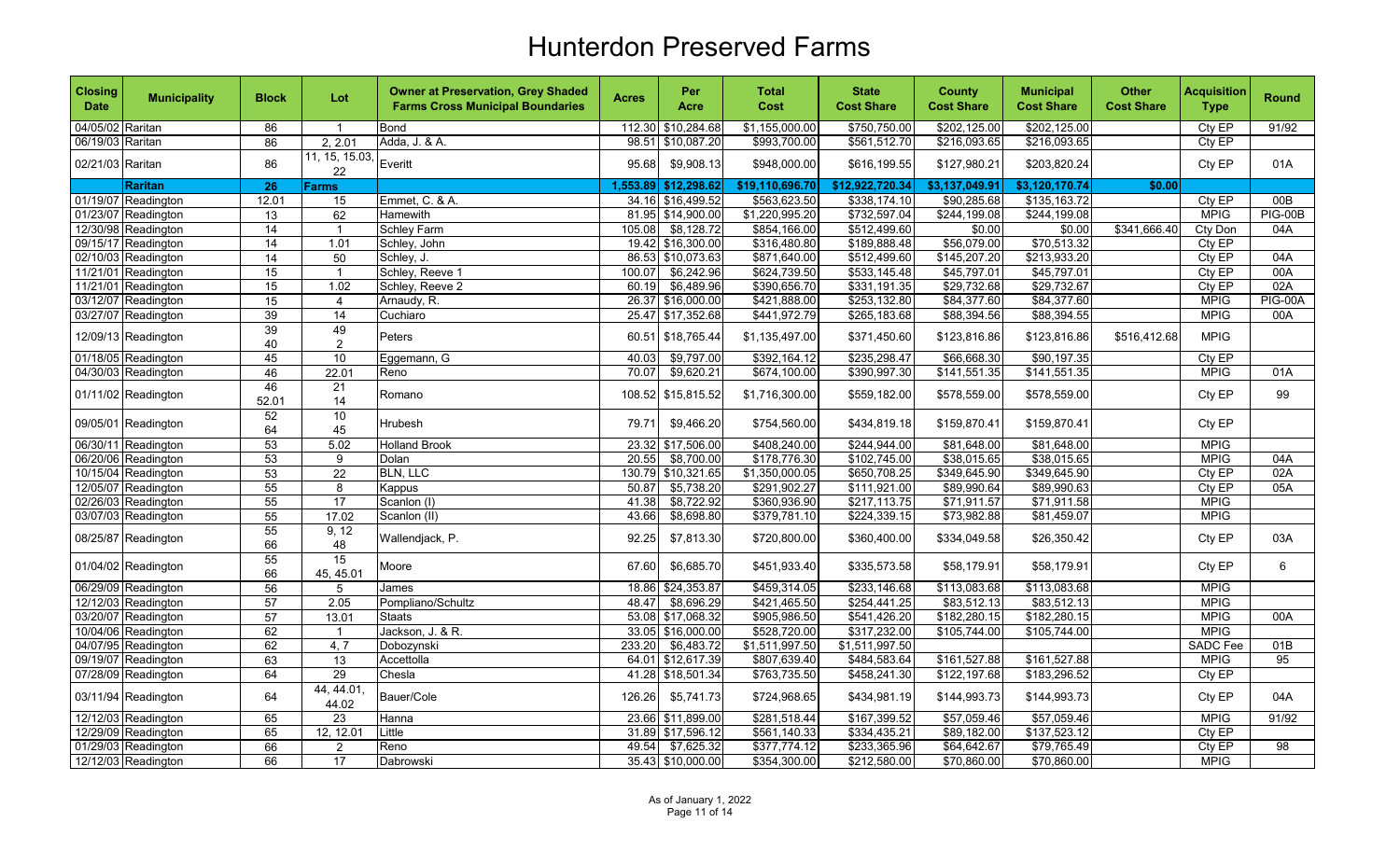| <b>Closing</b><br><b>Date</b> | <b>Municipality</b> | <b>Block</b>        | Lot                     | <b>Owner at Preservation, Grey Shaded</b><br><b>Farms Cross Municipal Boundaries</b> | <b>Acres</b> | Per<br>Acre          | <b>Total</b><br>Cost | <b>State</b><br><b>Cost Share</b> | <b>County</b><br><b>Cost Share</b> | <b>Municipal</b><br><b>Cost Share</b> | <b>Other</b><br><b>Cost Share</b> | <b>Acquisition</b><br><b>Type</b> | <b>Round</b>   |
|-------------------------------|---------------------|---------------------|-------------------------|--------------------------------------------------------------------------------------|--------------|----------------------|----------------------|-----------------------------------|------------------------------------|---------------------------------------|-----------------------------------|-----------------------------------|----------------|
|                               | 09/14/04 Readington | 66                  | 24, 52                  | Allen, R. & J.                                                                       | 124.48       | \$10,500.00          | \$1,307,050.50       | \$1,045,640.40                    |                                    |                                       | \$261,410.10                      | <b>SADC EP</b>                    |                |
|                               | 02/21/17 Readington | 67                  | 12                      | Cole, R. & J.                                                                        | 20.63        | \$9,400.46           | \$193,931.40         | \$86,043.65                       | \$53,943.88                        | \$53,943.87                           |                                   | <b>MPIG</b>                       |                |
|                               | 02/16/06 Readington | 70                  | 38.50                   | Schardien, J. & Reynolds, R.                                                         |              | 87.42 \$16,000.00    | \$1,398,704.02       | \$768,230.82                      | \$315,236.60                       | \$315,236.60                          |                                   | Cty EP                            | 03A            |
|                               | 06/30/04 Readington | 72                  | 10.02                   | Pagano                                                                               |              | 32.87 \$10,355.95    | \$340,400.00         | \$204,264.04                      | \$68,067.98                        | \$68,067.98                           |                                   | <b>MPIG</b>                       |                |
|                               | 04/14/99 Readington | 72                  | 11                      | Schaeffer C&C                                                                        | 93.65        | \$7,128.00           | \$667,508.69         | \$433,880.65                      | \$116,814.02                       | \$116,814.02                          |                                   | Cty EP                            | 00A            |
|                               | 04/30/99 Readington | 72                  | 23                      | Schaeffer C&W                                                                        | 127.73       | \$6,774.89           | \$865,329.08         | \$562,463.90                      | \$151,432.59                       | \$151,432.59                          |                                   | Cty EP                            | 00A            |
|                               | 06/12/07 Readington | $\overline{72}$     | 5, 5.02                 | <b>Bartles</b>                                                                       | 94.96        | \$4,865.21           | \$462,000.00         | \$289,605.26                      | \$86,197.37                        | \$86,197.37                           |                                   | Cty EP                            | 03A            |
|                               | 12/04/03 Readington | 75                  | 19.01                   | Rica Family Enterprises, LLC                                                         |              | 38.97 \$10,000.00    | \$389,710.00         | \$233,826.00                      | \$77,942.00                        | \$77,942.00                           |                                   | <b>MPIG</b>                       |                |
|                               | 09/22/10 Readington | 75                  | 33                      | Saqa/Ghattas                                                                         | 114.60       | \$22,888.21          | \$2,622,989.00       | \$1,240,389.87                    | \$691,299.56                       | \$691,299.57                          |                                   | <b>MPIG</b>                       |                |
|                               | 01/27/04 Readington | 75                  | 35, 40                  | Jones                                                                                | 52.33        | \$8,438.41           | \$441,556.48         | \$267,872.90                      | \$86,841.79                        | \$86,841.79                           |                                   | <b>MPIG</b>                       |                |
|                               | 09/19/07 Readington | 80                  | 1,2                     | Saronno                                                                              |              | 58.23 \$33,698.86    | \$1,962,284.60       | \$1,177,370.16                    | \$392,457.22                       | \$392,457.22                          |                                   | <b>MPIG</b>                       |                |
|                               | 12/12/03 Readington | 93                  | $\overline{12}$         | Miller                                                                               | 40.57        | \$7,496.86           | \$304,170.00         | \$188,664.45                      | \$57,752.78                        | \$57,752.77                           |                                   | <b>MPIG</b>                       | 02A            |
|                               | 01/31/03 Readington | 93                  | 28                      | Burjan, J.                                                                           | 136.48       | \$12,250.00          | \$1,671,916.70       | \$1,003,150.89                    | \$267,506.67                       | \$401,259.14                          |                                   | Cty EP                            | 91/92          |
|                               | 06/16/95 Readington | 93                  | 13, 29                  | Burjan, J.                                                                           | 105.35       | \$23,270.42          | \$2,451,491.90       | \$1,487,751.69                    | \$481,870.11                       | \$481,870.10                          |                                   | Cty EP                            |                |
|                               | 10/15/98 Readington | 93<br>95            | 18, 19, 20<br>13        | Mason                                                                                | 242.11       | \$6,808.00           | \$1,648,278.08       | \$1,042,037.14                    | \$303,120.47                       | \$303,120.47                          |                                   | Cty EP                            |                |
|                               | 06/27/13 Readington | 94                  | 17                      | Toll (Elbert)                                                                        |              | 26.76 \$16,978.51    | \$454,345.00         | \$232,768.50                      | \$110,788.25                       | \$110,788.25                          |                                   | <b>MPIG</b>                       |                |
|                               | 09/23/15 Readington | 94                  | $\overline{19}$         | Toll                                                                                 |              | 81.98 \$12,000.15    | \$983,772.00         | \$590,263.20                      | \$196,754.40                       | \$196,754.40                          |                                   | Cty EP                            |                |
|                               | 12/15/06 Readington | 96                  | $\overline{2}$          | Triple D, LLC                                                                        |              | 44.65 \$19,350.00    | \$863,919.45         | \$518,351.67                      | \$172,783.89                       | \$172,783.89                          |                                   | <b>MPIG</b>                       | 01A            |
|                               | 10/10/07 Readington | 96                  | $\overline{2}$          | Padovani                                                                             |              | 29.63 \$15,752.12    | \$466,735.40         | \$280,041.30                      | \$93,347.05                        | \$93,347.05                           |                                   | <b>MPIG</b>                       | 01A            |
|                               | 03/12/07 Readington | 96                  | 18                      | D'Urso                                                                               |              | 78.07 \$17,000.00    | \$1,327,190.00       | \$796,314.00                      | \$265,438.00                       | \$265,438.00                          |                                   | <b>MPIG</b>                       | <b>PIG-00A</b> |
|                               | 12/16/96 Readington | $\overline{98}$     | 3                       | Kanach                                                                               | 203.69       | \$7,125.19           | \$1,451,330.04       | \$1,353,705.14                    |                                    |                                       | \$97,624.90                       | <b>SADC Fee</b>                   | 95             |
|                               | 01/30/97 Readington | $\overline{98}$     | $\mathbf{3}$            | Kanach                                                                               | 15.00        | \$9,756.00           | \$146,340.00         | \$146,340.00                      |                                    |                                       |                                   | <b>SADC Fee</b>                   |                |
|                               | <b>Readington</b>   | 56                  | <b>Farms</b>            |                                                                                      |              | 3,977.37 \$11,223.68 | \$44,640,665.96      | \$27,040,610.49                   | \$8,136,640.87                     | \$8,246,300.52                        | \$1,217,114.08                    |                                   |                |
| 02/26/96 Stockton             |                     | 2                   | 9                       | Bodine, W. & P.                                                                      | 22.20        | \$4,311.76           | \$95,721.05          | \$58,389.84                       | \$18,665.05                        | \$18,665.05                           |                                   | Cty EP                            | 97             |
|                               | <b>Stockton</b>     |                     | Farms                   |                                                                                      | 22.20        | \$4,311.76           | \$95,721.05          | \$58,389.84                       | \$18,665.05                        | \$18,665.05                           | \$0.00                            |                                   |                |
|                               | 08/25/10 Tewksbury  | $\overline{3}$<br>4 | 4.01, 4.02<br>4.02-4.16 | Serenity Hills (Crimi)                                                               | 300.33       | \$20,929.20          | \$6,285,730.00       | \$3,771,438.00                    | \$466,863.00                       |                                       | \$2,047,429.00                    | <b>MPIG</b>                       |                |
|                               | 05/29/09 Tewksbury  | 5                   | 12                      | Young                                                                                |              | 67.10 \$10,693.31    | \$717,500.00         | \$427,779.72                      | \$144,860.14                       | \$144,860.14                          |                                   | <b>MPIG</b>                       |                |
|                               | 07/01/05 Tewksbury  | 10                  | 1.01, 5.02              | Wade, C & J                                                                          |              | 103.47 \$18,000.52   | \$1,862,514.00       | \$1,862,514.00                    |                                    |                                       |                                   | <b>MPIG</b>                       |                |
|                               | 11/10/09 Tewksbury  | 13                  | 21                      | Gimbel, I.                                                                           |              | 75.61 \$33,954.59    | \$2,567,442.00       | \$2,567,442.00                    |                                    |                                       |                                   | SADC EP                           |                |
|                               | 09/11/08 Tewksbury  | $\overline{14}$     | 9.01                    | Moros                                                                                |              | 65.38 \$27,002.06    | \$1,765,395.00       | \$1,765,395.00                    |                                    |                                       |                                   | SADC Fee                          |                |
|                               | 06/21/07 Tewksbury  | 14                  | 23.02                   | Schenker, A.                                                                         |              | 74.44 \$26,998.55    | \$2,009,772.00       | \$2,009,772.00                    |                                    |                                       |                                   | SADC EP                           |                |
|                               | 03/27/09 Tewksbury  | 15<br>26            | $\overline{7}$<br>10    | Callahan, D.                                                                         | 59.21        | \$12,968.50          | \$767,865.12         | \$767,865.12                      |                                    |                                       |                                   | SADC EP                           |                |
|                               | 01/03/08 Tewksbury  | 16                  | $\overline{11}$         | <b>Storms</b>                                                                        | 148.97       | \$20,000.00          | \$2,979,400.00       | \$1,698,258.00                    |                                    |                                       | \$1,281,142.00                    | <b>MPIG</b>                       |                |
|                               | 04/27/10 Tewksbury  | 16                  | 23, 23.01,<br>23.02     | <b>Tewksbury Associates</b>                                                          |              | 55.93 \$16,429.09    | \$918,879.00         | \$551,326.80                      | \$183,776.10                       | \$183,776.10                          |                                   | <b>MPIG</b>                       |                |
|                               | 10/17/08 Tewksbury  | 19                  | 11.05, 11.06,<br>11.07  | Simpson                                                                              |              | 72.53 \$26,732.72    | \$1,938,924.00       | \$938,924.00                      |                                    |                                       | \$1,000,000.00                    | SADC Fee                          |                |
|                               | 11/08/07 Tewksbury  | 20<br>63            | $\overline{2}$<br>31    | Tauber                                                                               |              | 10.54 \$33,799.76    | \$356,249.51         | \$214,204.56                      | \$71,022.48                        | \$71,022.47                           |                                   | <b>MPIG</b>                       |                |
|                               | 08/22/07 Tewksbury  | 24                  | 6                       | Chandor                                                                              | 42.00        | \$24,000.00          | \$1,008,000.00       | \$604,800.00                      | \$201,600.00                       | \$201,600.00                          |                                   | <b>MPIG</b>                       | 00B            |
|                               | 04/22/10 Tewksbury  | $\overline{27}$     | 151                     | <b>Melick</b>                                                                        |              | 43.90 \$20,001.82    | \$878,080.00         | \$526,848.00                      | $\overline{$175,616.00}$           | \$175,616.00                          |                                   | <b>MPIG</b>                       |                |
|                               | 06/28/18 Tewksbury  | 30                  | 6.02                    | Livingston & Berry                                                                   |              | 44.80 \$24,808.30    | \$1,111,412.00       | \$666,847.20                      | \$222,282.40                       | \$222,282.40                          |                                   | Cty EP                            | 2016H          |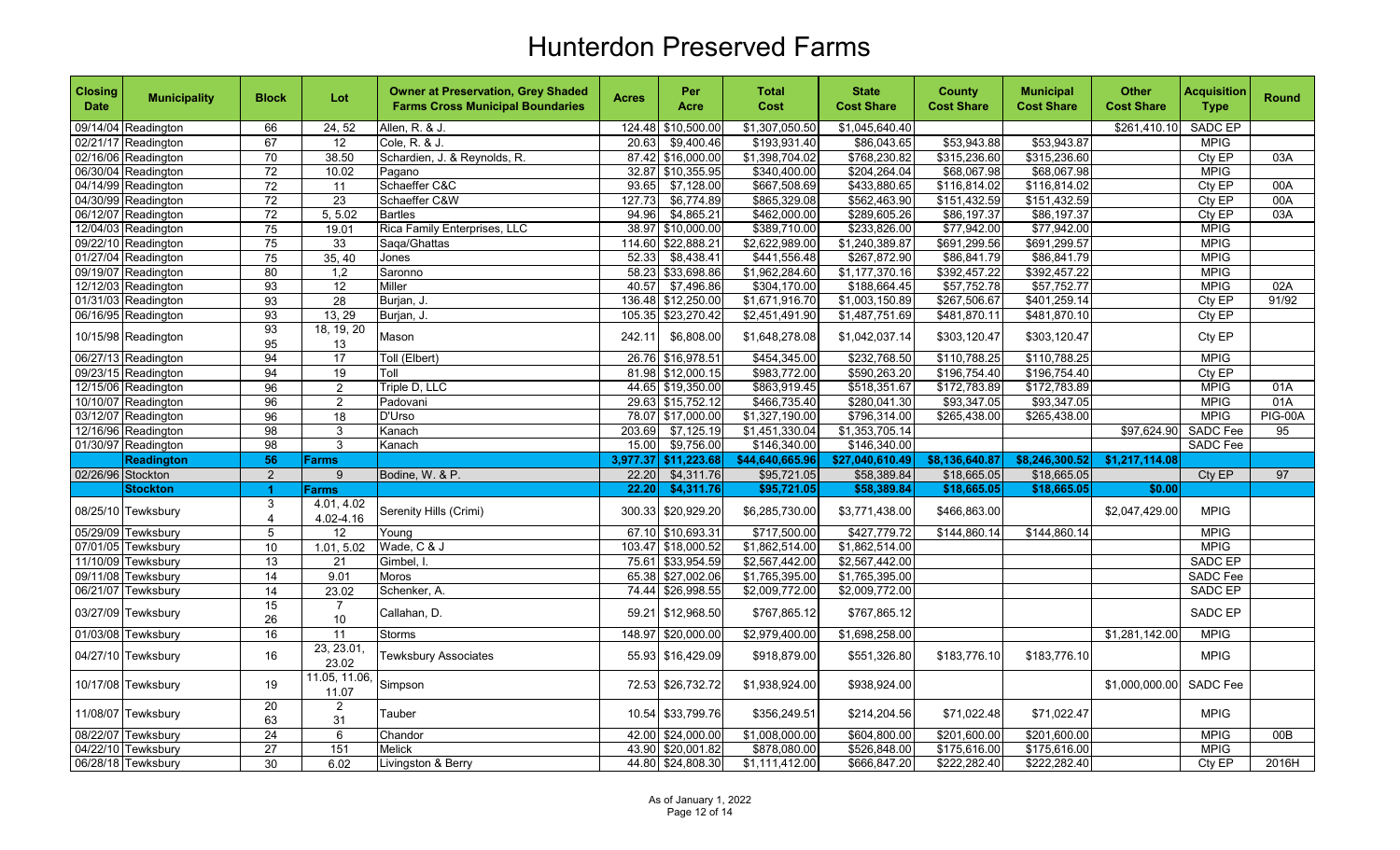| <b>Closing</b><br><b>Date</b> | <b>Municipality</b> | <b>Block</b> | Lot                 | <b>Owner at Preservation, Grey Shaded</b><br><b>Farms Cross Municipal Boundaries</b> | <b>Acres</b> | Per<br>Acre       | <b>Total</b><br>Cost | <b>State</b><br><b>Cost Share</b> | <b>County</b><br><b>Cost Share</b> | <b>Municipal</b><br><b>Cost Share</b> | <b>Other</b><br><b>Cost Share</b> | <b>Acquisition</b><br><b>Type</b> | <b>Round</b> |
|-------------------------------|---------------------|--------------|---------------------|--------------------------------------------------------------------------------------|--------------|-------------------|----------------------|-----------------------------------|------------------------------------|---------------------------------------|-----------------------------------|-----------------------------------|--------------|
|                               | 09/10/09 Tewksbury  | 31           | 12.01               | Langone, V. & T.                                                                     | 44.81        | \$18.526.95       | \$830,229.50         | \$830,229.50                      |                                    |                                       |                                   | SADC EP                           |              |
|                               | 05/24/16 Tewksbury  | 38           | 1.04                | <b>Hill and Dale</b>                                                                 |              | 90.36 \$16,908.00 | \$1,527,807.00       | \$916,684.20                      | \$206,703.00                       |                                       | \$404.419.80                      | Cty EP                            |              |
|                               | 12/31/12 Tewksbury  | 38           | 1.05                | <b>Hill and Dale</b>                                                                 |              | 43.80 \$14,989.38 | \$656,520.00         | \$393,912.00                      | \$65,652.00                        |                                       | \$196,956.00                      | Ctv EP                            | 2009         |
|                               | 12/29/04 Tewksbury  | 38           | 3.07                | Turnquist                                                                            | 65.44        | \$15,000.00       | \$981,630.00         | \$369,092.88                      | \$306,268.56                       | \$306,268.56                          |                                   | <b>MPIG</b>                       | 02B          |
|                               | 11/25/03 Tewksbury  | 38           | 14, 14.02,<br>14.03 | Watts, M.                                                                            |              | 67.77 \$25,504.52 | \$1,728,415.50       | \$1,036,865.70                    |                                    |                                       | \$691,549.80                      | <b>MPIG</b>                       | 02A          |
|                               | 12/18/17 Tewksbury  | 42           | 27                  | Skalski (NJCF)                                                                       |              | 48.00 \$15,118.99 | \$725,711.64         | \$335,685.00                      |                                    |                                       | \$390,026.64                      | NP EP                             |              |
|                               | 01/22/07 Tewksbury  | 42           | 6.01, 6.02          | Emmet I, C. & A.                                                                     |              | 27.82 \$28,000.00 | \$778,876.00         | \$467,325.60                      |                                    | \$311,550.40                          |                                   | <b>MPIG</b>                       | 00A          |
|                               | 05/19/08 Tewksbury  | 43           | 3.01                | Emmet III, C&A                                                                       |              | 17.63 \$14,600.57 | \$257,408.00         | \$128,704.00                      |                                    |                                       | \$128,704.00                      | SADC EP                           |              |
|                               | 01/22/07 Tewksbury  | 45           | 6.02, 6.03          | Emmet II, C. & A.                                                                    |              | 11.31 \$37,000.00 | \$418,433.00         | \$251,059.80                      |                                    | \$167,373.20                          |                                   | <b>MPIG</b>                       | 05A          |
|                               | 01/19/07 Tewksbury  | 48           | 5                   | Emmet, C. & A.                                                                       |              | 89.70 \$16,500.00 | \$1,480,017.00       | \$888,010.20                      | \$236,696.31                       | \$355,310.49                          |                                   | Cty EP                            | 00B          |
|                               | 12/22/09 Tewksbury  | 50           |                     | Brady 1                                                                              |              | 18.51 \$14,429.50 | \$267,090.00         | \$160,254.00                      |                                    | \$106,836.00                          |                                   | <b>MPIG</b>                       |              |
|                               | 12/22/09 Tewksbury  | 50           | 1.01                | Brady 1.01                                                                           |              | 27.50 \$12,478.07 | \$343,147.00         | \$205,888.80                      |                                    | \$137,258.20                          |                                   | <b>MPIG</b>                       |              |
|                               | 05/31/12 Tewksbury  | 51           | 80.07               | Hill and Dale                                                                        |              | 40.58 \$26,000.64 | \$1,055,106.00       | \$1,055,106.00                    |                                    |                                       |                                   | SADC EP                           |              |
|                               | <b>Tewksburv</b>    | 27           | Farms               |                                                                                      | 1.757.44     | \$20,608.12       | 36,217,553.27        | 25.412.232.08                     | 2.281.339.99                       | 2.383.753.96                          | 6.140.227.24                      |                                   |              |
| 01/01/03 Union                |                     |              | 12                  | Delaney, J. & M.                                                                     | 17.85        | \$1,491.02        | \$26,614.79          | \$20,404.67                       | \$3,105.06                         | \$3,105.06                            |                                   | Cty EP                            | 03A          |
| 07/31/02 Union                |                     | 1.08         | 11, 13<br>25        | Ravenburg                                                                            | 35.06        | \$6,501.48        | \$227,942.00         | \$227,942.00                      |                                    |                                       |                                   | <b>SADC EP</b>                    | 01B          |
| 09/17/14 Union                |                     | 12           | 1.01                | <b>Linden Associates</b>                                                             |              | 11.33 \$14,997.35 | \$169,920.00         | \$169,920.00                      |                                    |                                       |                                   | SADC EP                           |              |
| 03/24/00 Union                |                     | 25           | 35                  | <b>Barrett</b>                                                                       | 149.77       | \$4,339.99        | \$650,000.00         | \$640,720.30                      |                                    |                                       | \$9,279.70                        | SADC Fee                          |              |
| 06/24/02 Union                |                     | 28           | 21                  | Geiler, D.                                                                           | 61.55        | \$6,589.12        | \$405,555.70         | \$324,444.83                      | \$32,444.46                        | \$48,666.41                           |                                   | Cty EP                            | 2006         |
| 07/31/15 Union                |                     | 28           | 23                  | Stothoff, David C. & Elizabeth                                                       | 59.79        | \$8,200.00        | \$490,302.60         | \$490,302.60                      |                                    |                                       |                                   | SADC EP                           |              |
| 06/25/08 Union                |                     | 28           | 33, 37, 44          | Gyuro-Sultzer                                                                        | 82.86        | \$7,999.90        | \$662,872.00         | \$662,872.00                      |                                    |                                       |                                   | SADC EP                           |              |
| 08/28/96 Union                |                     | 29<br>30     | 10                  | Bowers, J. & D.                                                                      | 102.17       | \$4,000.00        | \$408,684.00         | \$286,078.80                      | \$61,302.60                        | \$61,302.60                           |                                   | Cty EP                            |              |
| 06/30/11 Union                |                     | 30           | 8                   | Roerig                                                                               | 59.53        | \$9,900.49        | \$589,376.00         | \$353,626.00                      | \$117,875.00                       | \$117,875.00                          |                                   | Cty EP                            |              |
|                               | <b>Union</b>        | 9            | Farms               |                                                                                      | 579.91       | \$6,261.74        | \$3,631,267.09       | \$3,176,311.20                    | \$214,727.12                       | \$230,949.07                          | \$9,279.70                        |                                   |              |